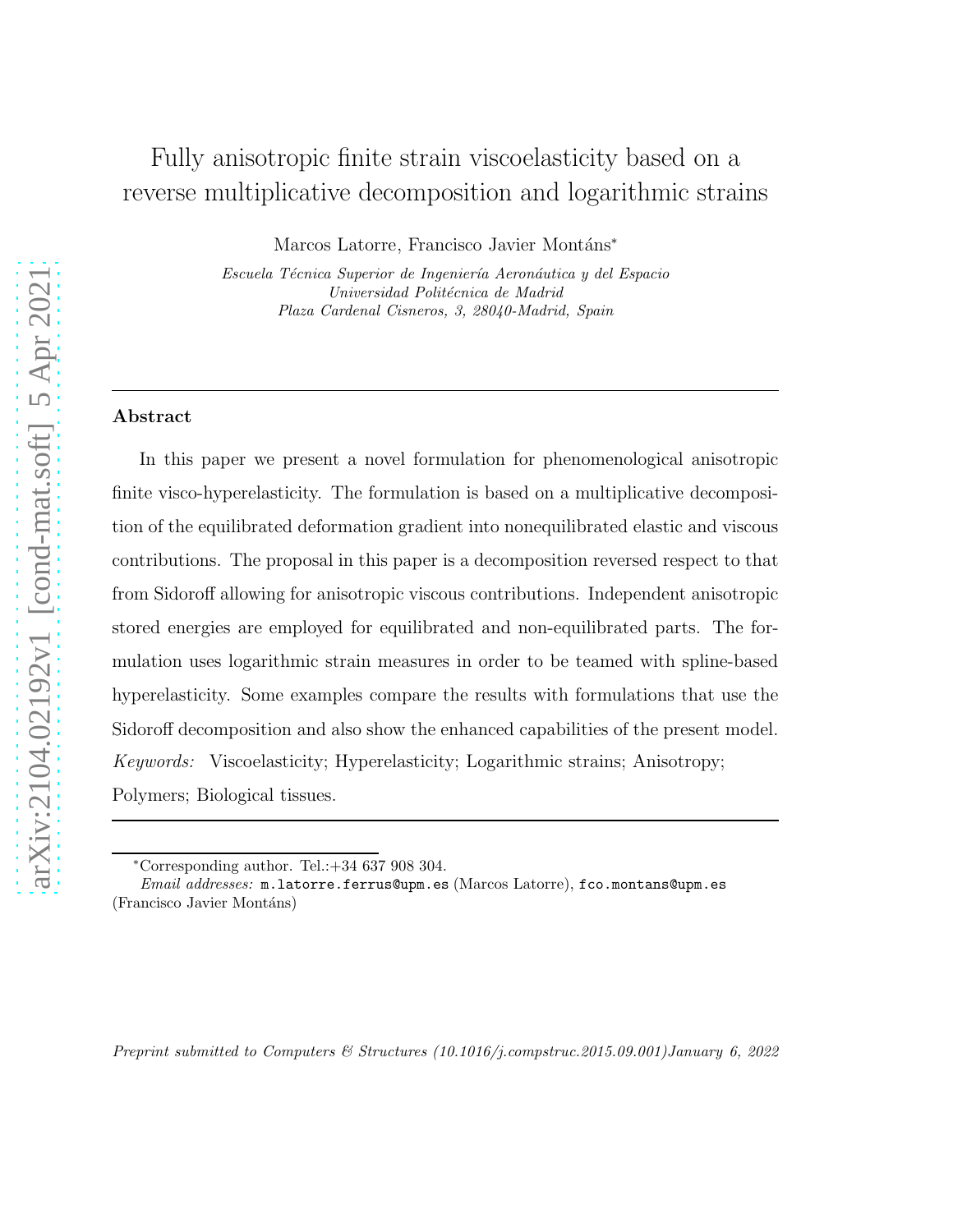## 1. Introduction

Rubberlike materials and biological tissues are capable of sustaining large strains and are frequently considered quasi-incompressible and hyperelastic in finite element analyses, see for example  $[1, 2, 3, 4, 5, 6, 7]$  $[1, 2, 3, 4, 5, 6, 7]$  $[1, 2, 3, 4, 5, 6, 7]$  $[1, 2, 3, 4, 5, 6, 7]$  $[1, 2, 3, 4, 5, 6, 7]$  $[1, 2, 3, 4, 5, 6, 7]$  $[1, 2, 3, 4, 5, 6, 7]$  $[1, 2, 3, 4, 5, 6, 7]$  $[1, 2, 3, 4, 5, 6, 7]$ . In the observed behavior of these materials, specially in biological tissues, there is frequently a relevant viscous component [\[3](#page-48-2), [4](#page-48-3)]. Hence, visco-hyperelastic models are very important in both the engineering and biomechanics fields.

Among the many types of formulations proposed for isochoric viscoelasticity, two approaches stand out in finite element simulations. The first one was advocated by Simo [\[6,](#page-48-5) [8](#page-48-7)] and successfully used by other researchers, see [\[3](#page-48-2), [9,](#page-48-8) [10](#page-48-9), [11](#page-49-0), [12\]](#page-49-1), among others. This formulation is based on stress-like internal variables and allows for anisotropic stored energies. However, this formulation is not adequate for large deviations from thermodynamical equilibrium [\[13,](#page-49-2) [14](#page-49-3)] (i.e. *finite linear viscoelasticity*). Furthermore, the instantaneous and relaxed stored energies are usually proportional  $[6, 8]$  $[6, 8]$  $[6, 8]$  $[6, 8]$ .

The second approach has been proposed by Reese and Govindjee [\[13\]](#page-49-2) and used also in References [\[15](#page-49-4)] and [\[16](#page-49-5)] among others. In this approach the Sidoroff multiplicative decomposition [\[17](#page-49-6)] is employed and the stored energy is separated into equilibrated and nonequilibrated parts following the framework introduced by Lubliner [\[18\]](#page-49-7). The main advantage of this formulation is that it is valid for deformations away from thermodynamical equilibrium and that distinct instantaneous and relaxed stored energies may be considered. As a drawback, the phenomenological formulation is only valid for isotropy, although anisotropic formulations are possible following these ideas and modelling the microstructure [\[19](#page-49-8)].

Recently we have developed a formulation following the ideas from Reese and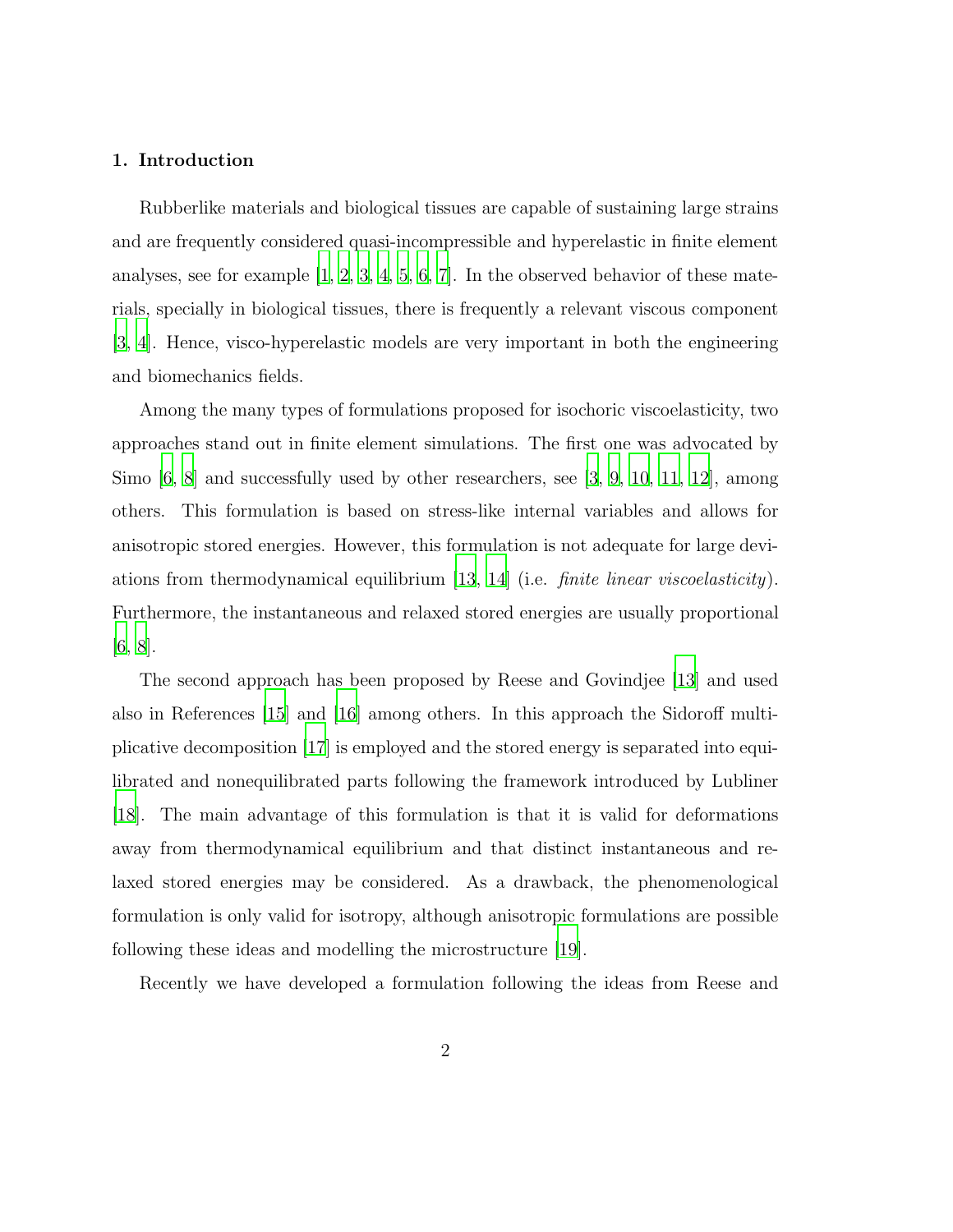Govindjee which is valid for anisotropic hyperelasticity and for deformations arbitrarily away from thermodynamic equilibrium (i.e. *finite nonlinear viscoelasticity*) [\[20\]](#page-50-0). This formulation uses the Sidoroff multiplicative decomposition of the total (equilibrated) deformation gradient into non-equilibrated elastic and viscous parts. The equilibrated and non-equilibrated stored energies are formulated in terms of logarithmic strains. These strain measures are intuitive [\[21,](#page-50-1) [22](#page-50-2), [23](#page-50-3)] and allow for simple formulations in large strain elasto-plasticity [\[26,](#page-50-4) [24](#page-50-5), [25\]](#page-50-6). Furthermore, they are employed in spline-based hyperelasticity [\[27,](#page-50-7) [28](#page-51-0), [29\]](#page-51-1). Spline-based hyperelasticity introduced by Sussman and Bathe permits the exact (in practice) replication of experimental data and also facilitates the interpretation of the material behavior [\[20\]](#page-50-0) in visco-hyperelasticity. Furthermore, it may be formulated as to preserve both theoretical and numerical material symmetries consistency [\[30\]](#page-51-2). However, the inconvenience of the formulation of Reference [\[20\]](#page-50-0) based on Sidoroff's decomposition is that whereas the stored energies may be anisotropic, the viscous component should arguably be isotropic. This is due to the intermediate configuration imposed by the Sidoroff multiplicative decomposition. Hence, only one relaxation time can be considered as an independent parameter (i.e. obtained from an experiment). The relaxation times for the remaining components are given by the prescribed stored energies [\[20](#page-50-0)].

The purpose of this paper is to present a formulation for anisotropic viscohyperelasticity in which both the stored energies and the viscous contribution are anisotropic. Therefore, in orthotropy up to six independent relaxation times may be independently prescribed, i.e. obtained from six different experiments as for the case of isochoric spline-based orthotropic equilibrated and nonequilibrated stored energies [\[29\]](#page-51-1). The procedure employs a reversed multiplicative decomposition from that used by Sidoroff. The intermediate configuration from this decomposition allows for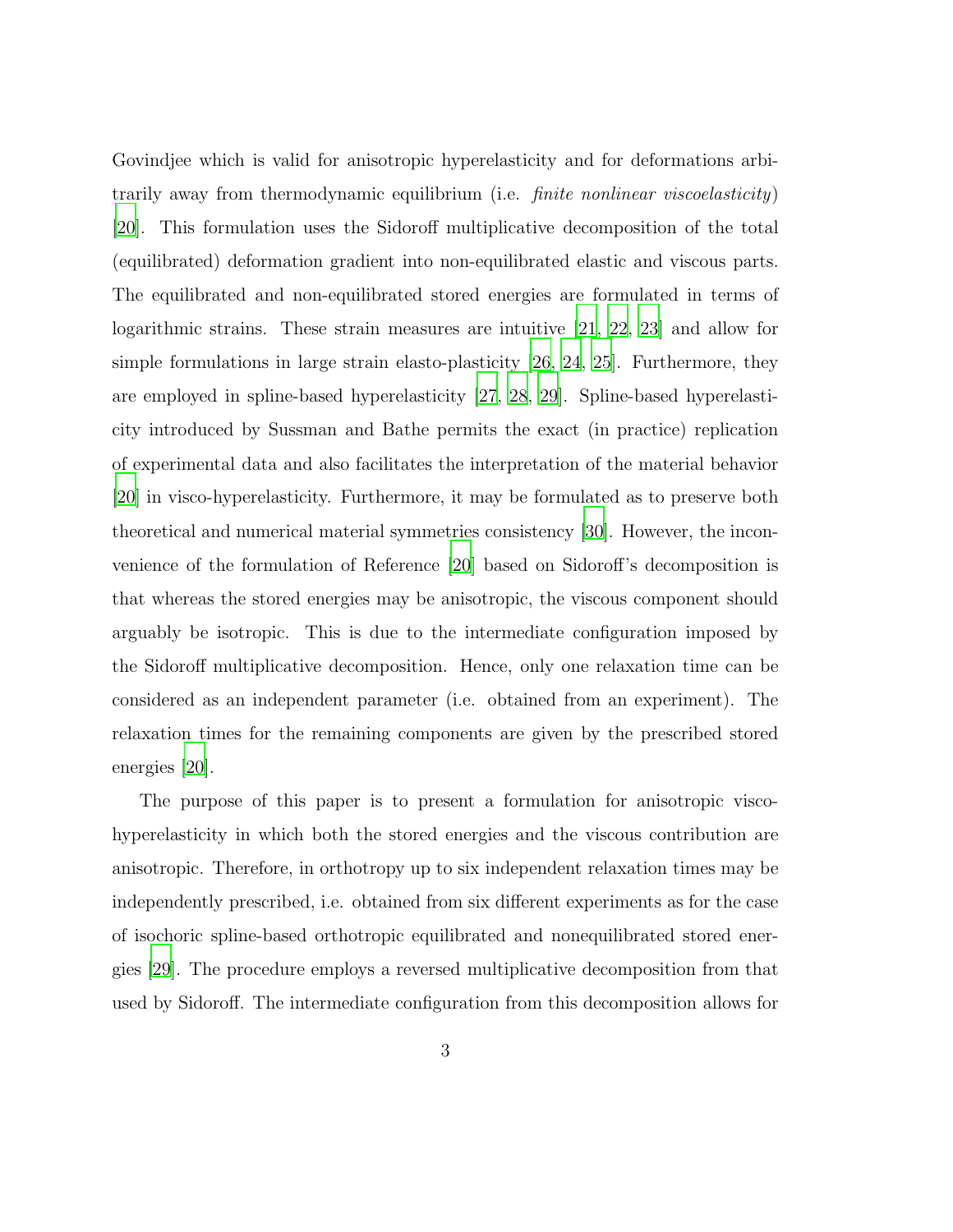the formulation of the stored energies using the same structural tensors and, hence, facilitates the use of anisotropic viscosity tensors. The algorithm is introduced using a special co-rotational formulation in order to facilitate a parallelism with the formulation introduced in Reference [\[20](#page-50-0)]. As an inconvenience of the present formulation when compared to the one presented in [\[20\]](#page-50-0), the resulting non-equilibrated consistent tangent moduli tensor is slightly non-symmetric for off-axis nonproportional loading. However, for the numerical nonproportional examples presented in this paper typically only one additional iteration is employed when using a symmetrized tensor. For the case of nonproportional off-axes loading, the observed behavior is also slightly different due to the also different multiplicative decomposition employed. Therefore, if the viscosity is considered isotropic, the formulation given in [\[20](#page-50-0)] may be preferred, but for more general anisotropic viscosities, the present formulation must be employed.

In this paper we focus mainly on the large strain formulation using the reversed decomposition. For a detailed small strains motivation and for some concepts used in the kinematics of the multiplicative decomposition, the reader can refer to Reference [\[20\]](#page-50-0).

### 2. Sidoroff 's and Reverse multiplicative decompositions

Unidimensional viscoelasticity is motivated by the standard solid rheological model [\[6](#page-48-5)], see Figure [1,](#page-5-0) where the small elongations of the springs and the viscous dashpot per unit device-length (i.e. infinitesimal strains) are related through

$$
\varepsilon = \varepsilon_e + \varepsilon_v \tag{1}
$$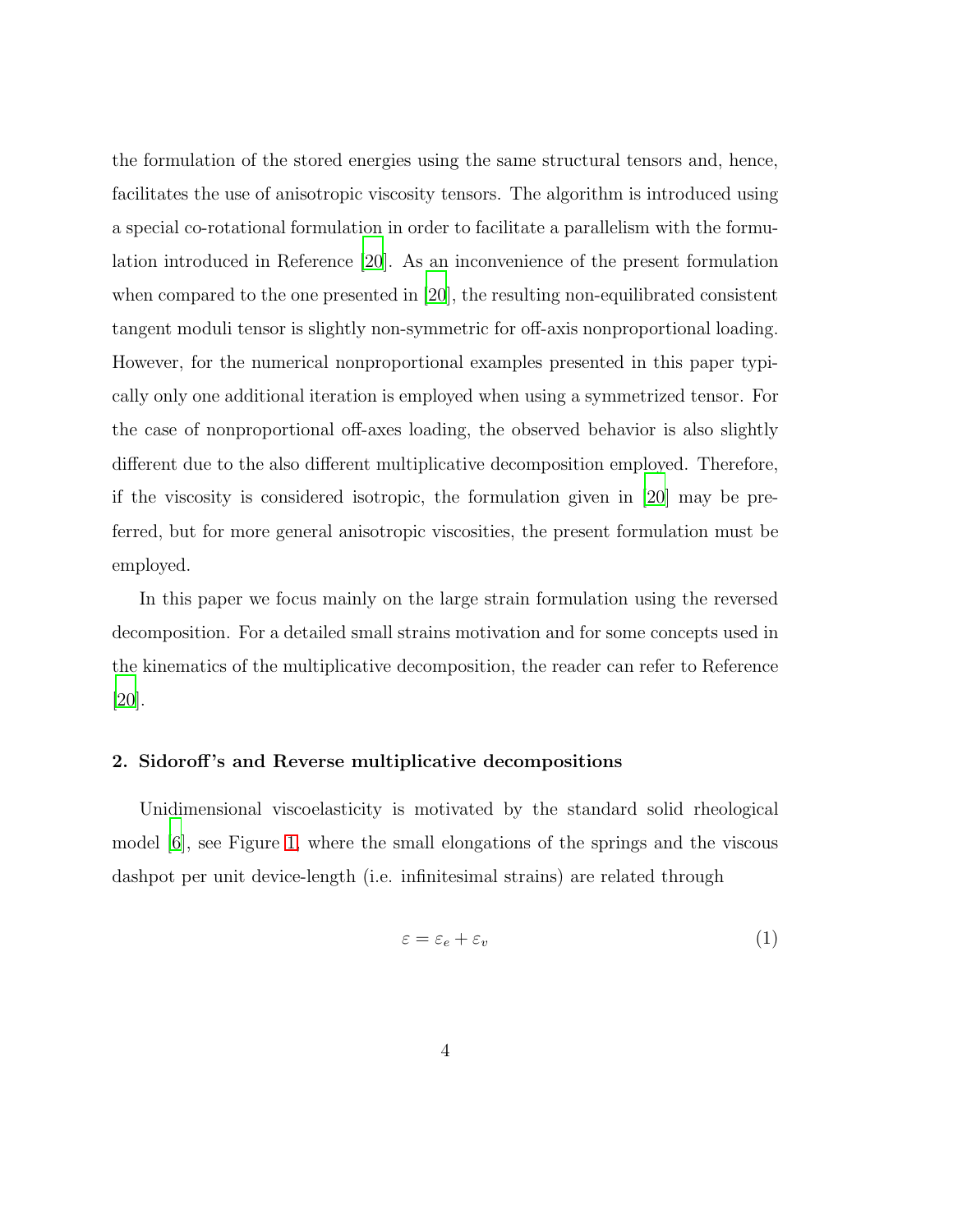Within the context of three-dimensional large deformations, a generalization of this additive decomposition in terms of some finite deformation measure is needed as point of departure in order to formulate strain-based constitutive viscoelastic models. One possibility was proposed by Sidoroff [\[17](#page-49-6)], who considered a multiplicative decomposition of the deformation gradient motivated on the similar Lee multiplicative decomposition in elastoplasticity [\[31,](#page-51-3) [32](#page-51-4)] —note that this tensor is usually written as  $\bm{F}$ , but we adopt the notation given in Ref. [\[1\]](#page-48-0)

<span id="page-4-0"></span>
$$
X = X_e X_v \tag{2}
$$

where  $\boldsymbol{X}_v$  includes the viscous contribution to the total deformation from the reference state to time t and  $\mathbf{X}_e$  accounts for the remaining elastic (nonequilibrated) contribution, see Figure [1.](#page-5-0) Motivated on the standard solid of Figure [1,](#page-5-0) the intermediate state may be interpreted as the internal, non-equilibrated "stress-free" configuration obtained by the virtual elastic unloading of the *equivalent* Maxwell element from the current configuration by means of  $\boldsymbol{X}^{-1}_e$  [\[33\]](#page-51-5). The hypothetically relaxed total gradient is  $\boldsymbol{X}^* = \boldsymbol{X}_e^{-1} \boldsymbol{X} = \boldsymbol{X}_v$ . However, as a clear difference with finite elastoplasticity, note that this internal unloading is only fictitious even under homogeneous deformations (i.e. the intermediate configuration is not strictly speaking a "stress-free" configuration). The presence of an elastic deformation gradient makes the system to be internally unbalanced, so the system is continuously evolving in order to reach thermodynamic equilibrium in the sense that  $X_e \rightarrow I$  and  $X_v \to X$ , for a given (fixed) total gradient X. Hence, the intermediate configuration is truly relaxed only when internal static equilibrium is attained. In that case, note that the intermediate configuration has relaxed to (is coincident to) the actual configuration, i.e.  $\mathbf{X} = \mathbf{I} \mathbf{X}_v$  at  $t \to \infty$ .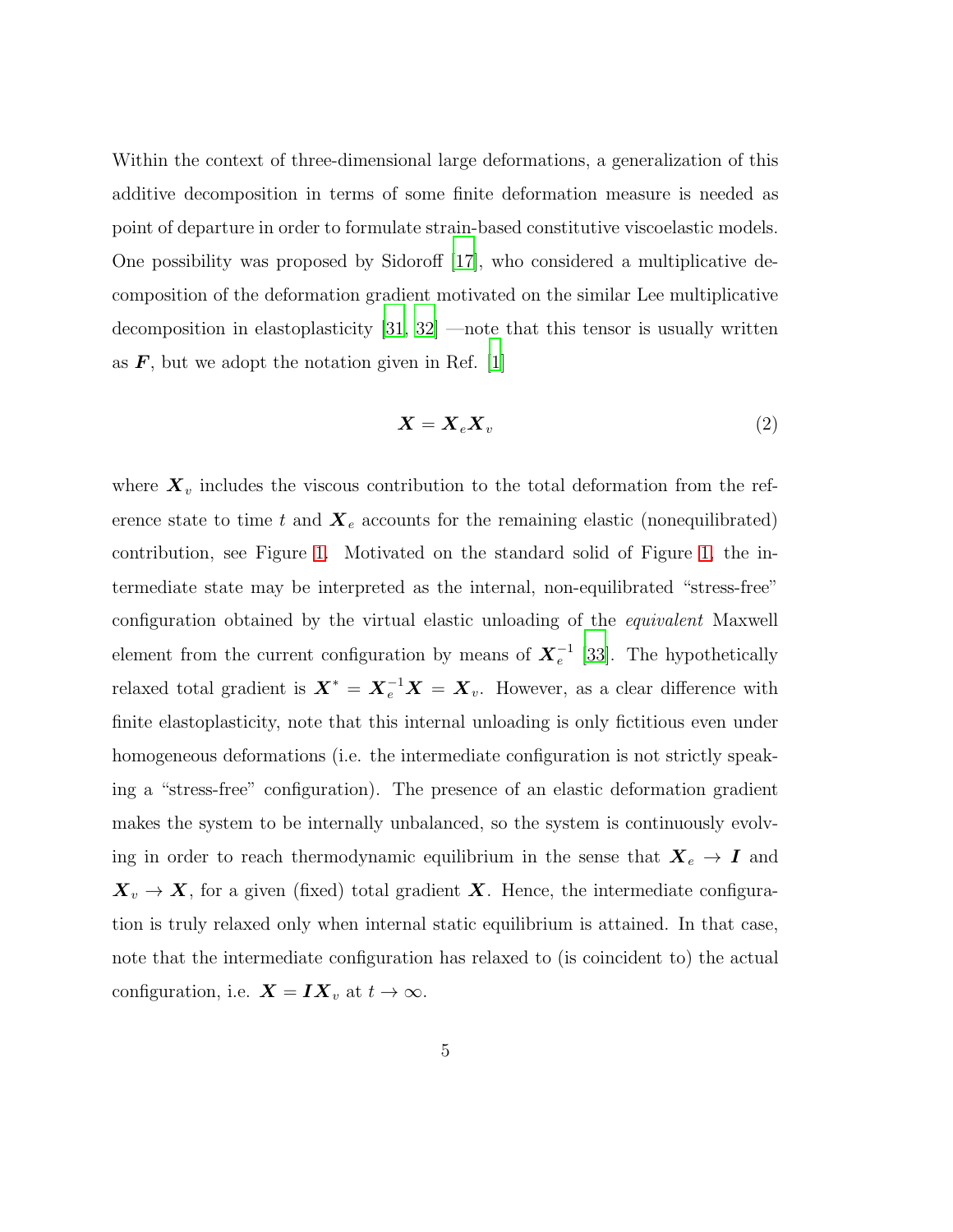

<span id="page-5-0"></span>Figure 1: Sidoroff's multiplicative decomposition of the deformation gradient  $X = X_e X_v$ . Left: Equivalent standard linear solid. Right: Sidoroff multiplicative decomposition

Consider now the standard solid of Figure [2.](#page-6-0) Of course, due to the additive decomposition used in infinitesimal viscoelasticity, the mechanical devices of Figures [1](#page-5-0) and [2](#page-6-0) may be considered equivalent from a *quantitative* standpoint. That is, the same model for the small strains unidimensional case [\[20](#page-50-0)] is obtained in both cases. However, they admit different physical interpretations even for the small strains case. Furthermore, they lead to different formulations in the large strains setting. The extension of the rheological model shown in Figure [2](#page-6-0) to the finite deformation context is given by the *reversed* multiplicative decomposition of the deformation gradient

$$
\boldsymbol{X} = \boldsymbol{X}_v \boldsymbol{X}_e \tag{3}
$$

<span id="page-5-1"></span>where  $\boldsymbol{X}_{e}$  includes the elastic contribution to the total deformation from the reference state to time t and  $\mathbf{X}_v$  accounts for the remaining viscous contribution. An apparent difference with the multiplicative decomposition of Figure [1](#page-5-0) is that in this second case, the virtual elastic unloading of the *equivalent* Maxwell element is performed from the intermediate configuration to the reference configuration by means of  $X_e^{-1}$ .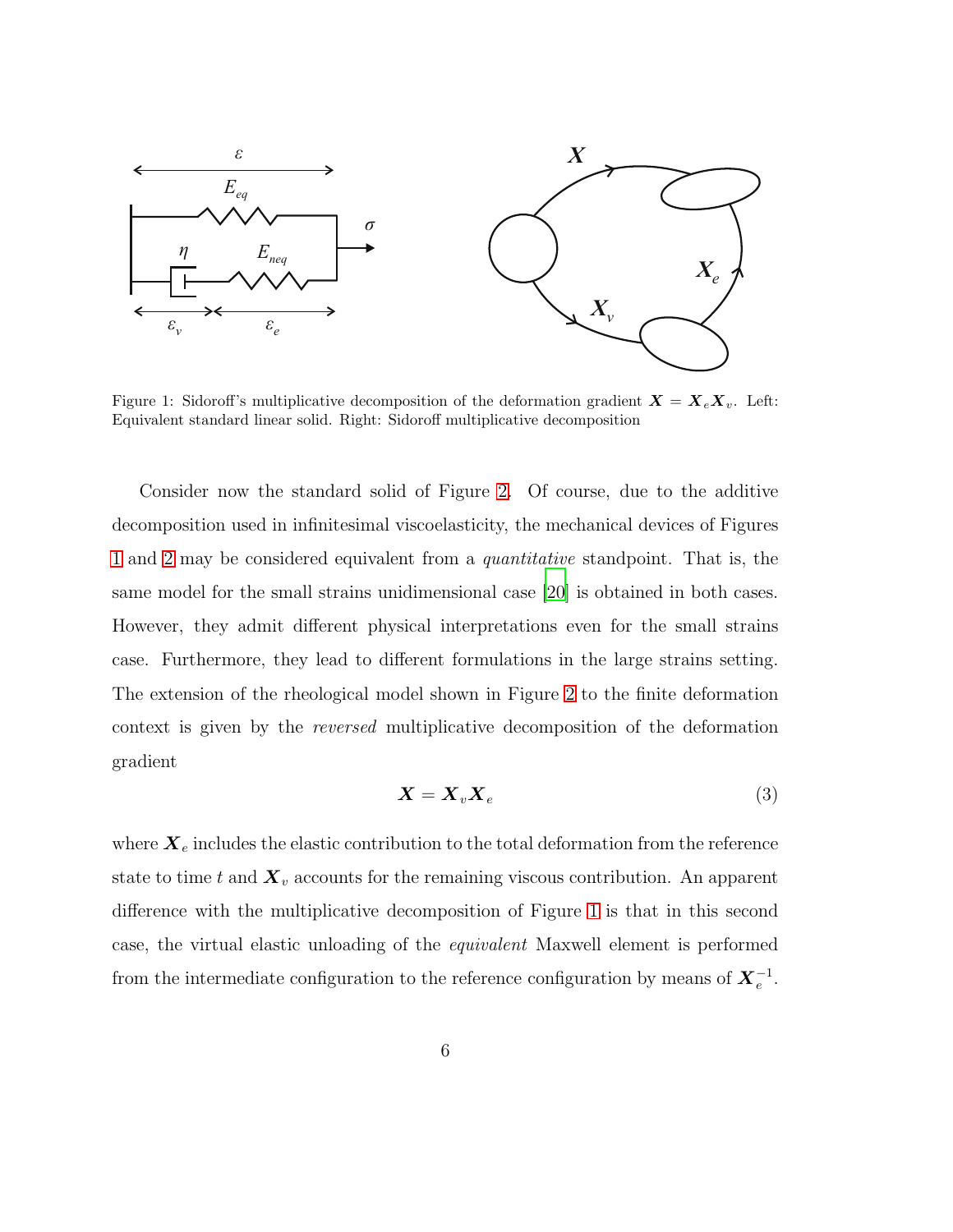

<span id="page-6-0"></span>Figure 2: Reverse multiplicative decomposition of the deformation gradient  $\mathbf{X} = \mathbf{X}_v \mathbf{X}_e$ . Left: Equivalent standard linear solid. Right: Reverse multiplicative decomposition

The same hypothetically relaxed total gradient is obtained  $\bm{X}^* = (\bm{X}_v \bm{X}_e^{-1} \bm{X}_v^{-1}) \bm{X} =$  $\mathbf{X}_v$  in this case (we emphasize that these situations are only fictitious). However, for a fixed total gradient  $\boldsymbol{X}$  the intermediate configuration will have "relaxed" to (will be coincident to) the reference configuration, i.e.  $\mathbf{X} = \mathbf{X}_v \mathbf{I}$  at  $t \to \infty$ , which become the main difference between both multiplicative decompositions.

Viscoelasticity formulations based on strain-like internal variables are built on the hypothesis of the existence of a strain energy density containing an equilibrated contribution and a non-equilibrated one [\[18](#page-49-7), [13](#page-49-2)]. Given a multiplicative decomposition of the deformation gradient X into an elastic part  $X_e$  and a viscous one  $X_v$ , the total stored energy function  $\Psi$  is therefore written as

<span id="page-6-1"></span>
$$
\Psi = \Psi_{eq} \left( \mathbf{A} \right) + \Psi_{neq} \left( \mathbf{A}_e \right) \tag{4}
$$

where  $A$  and  $A_e$  are the Green-Lagrange strain tensors obtained from the total deformation gradient X and the internal elastic gradient  $\mathbf{X}_e$ , respectively. Of course,  $\Psi_{eq}$ and  $\Psi_{neq}$  may be expressed in terms of other Lagrangian strain measures. However,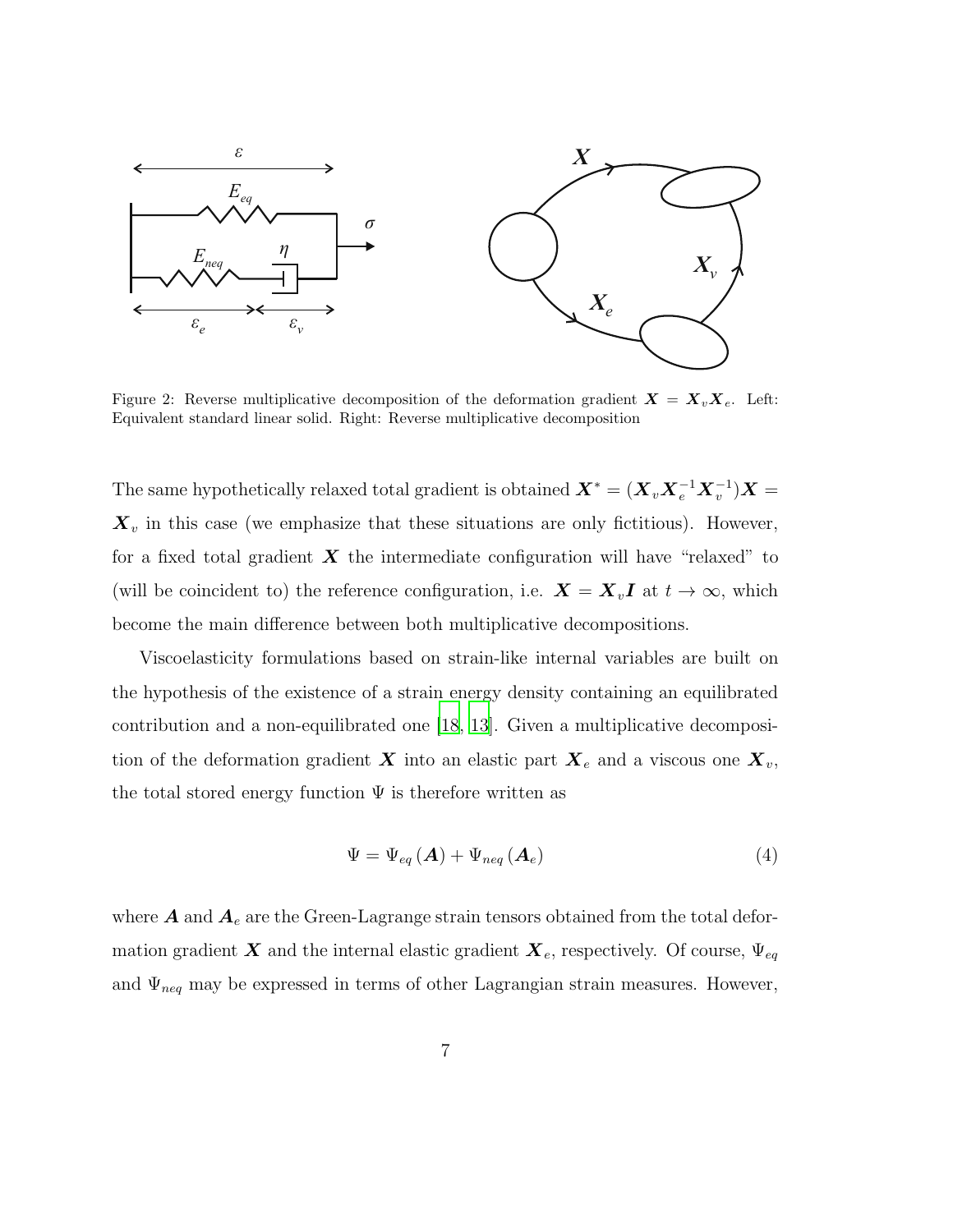we employ for now quadratic strain measures because they facilitate the analytical derivation of the material formulation, as we show in the following section.

There exists a crucial difference in the non-equilibrated part of the constitutive hypothesis given in Eq.[\(4\)](#page-6-1) when one uses either the Sidoroff or the reverse multiplicative decomposition of the deformation gradient **X**. On the one hand, if  $\mathbf{X} = \mathbf{X}_e \mathbf{X}_v$ , the non-equilibrated Green-Lagrange strains  $A_e$  and the strain energy function  $\Psi_{neq}$ are both defined in the intermediate configuration. Hence, the second Piola-Kirchhoff stresses that directly derive from  $\Psi_{neq}$  (i.e.  $S_{neq}^{|e|} = d\Psi_{neq}/d\mathbf{A}_e$ , using the notation introduced in Ref. [\[20\]](#page-50-0)) also operates in that configuration. On the other hand, if  $\bm{X} = \bm{X}_v \bm{X}_e$ , both  $\bm{A}_e$  and  $\Psi_{neq}$  are defined in the reference configuration and  $\bm{S}_{neq}^{|e}$ operates in the reference configuration as well. This consideration will show relevant when deriving the constitutive equation for the viscous flow in Section [5.1.](#page-16-0)

#### 3. Finite strain viscoelasticity based on the reversed decomposition

In Ref. [\[20](#page-50-0)] we derived a computational model for finite fully non-linear anisotropic visco-hyperelasticity based on the Sidoroff's multiplicative decomposition of the deformation gradient given in Eq. [\(2\)](#page-4-0). Departing from this kinematical hypothesis, we show that the material formulation of the finite theory can be derived following analogous steps to those followed in the infinitesimal case. This is possible due to the fact that the second-order tensor on which depends  $\Psi_{neq}$  in Eq. [\(4\)](#page-6-1), i.e. the non-equilibrated elastic strain tensor  $A_e$ , can be expressed as an explicit function of **A** and  $\mathbf{X}_v$ , which may both be taken as the independent variables of the continuum formulation

$$
A_e (A, X_v) = X_v^{-T} (A - A_v) X_v^{-1} = X_v^{-T} \odot X_v^{-T} : (A - A_v)
$$
 (5)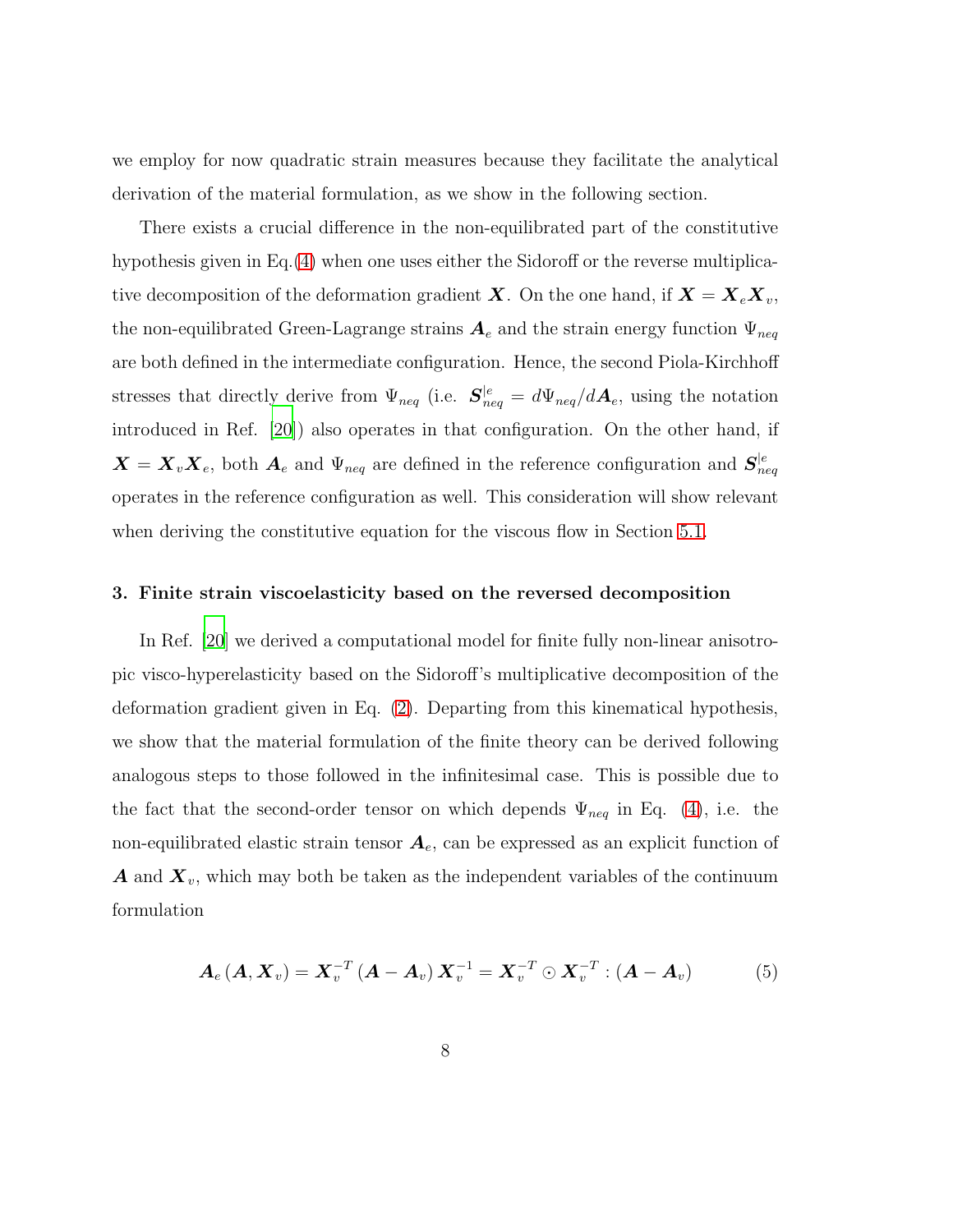The symbol ⊙ in the preceding expression denotes the mixed dyadic product between second-order tensors  $(\mathbf{Y} \odot \mathbf{Z})_{ijkl} = Y_{ik} Z_{jl}$ .

The setting is different for the reversed decomposition given in Eq. [\(3\)](#page-5-1) because an explicit expression of  $A_e$  in terms of  $A$  and  $X_v$  is not found, so the material formulation cannot be, a priori, derived as made with the original multiplicative decomposition. However, we show next that the material formulation for the reversed decomposition (and analogously, for the Sidoroff's one) can be alternatively derived departing from the spatial formulation. Subsequently, we will be able to develop a model for finite anisotropic visco-hyperelasticity based on the reverse multiplicative decomposition and logarithmic strains following similar conceptual steps to those explained in Ref. [\[20\]](#page-50-0).

## *3.1. Spatial description*

<span id="page-8-0"></span>From the reverse multiplicative decomposition of the deformation gradient  $\boldsymbol{X} =$  $\boldsymbol{X}_{v}\boldsymbol{X}_{e}$ , the expression of the spatial velocity gradient  $\boldsymbol{l} = \boldsymbol{X}\boldsymbol{X}^{-1}$  in terms of the viscous velocity gradient  $l_v = \dot{X}_v X_v^{-1}$  and the elastic velocity gradient  $l_e = \dot{X}_e X_e^{-1}$ reads

<span id="page-8-1"></span>
$$
\boldsymbol{l} = \boldsymbol{l}_v + \boldsymbol{X}_v \boldsymbol{l}_e \boldsymbol{X}_v^{-1} \tag{6}
$$

where  $l$  and  $l_v$  operate in the current configuration and  $l_e$  does in the intermediate configuration. As made in Ref. [\[20](#page-50-0)], we are interested herein in obtaining the elastic deformation rate tensor  $d_e = sym(l_e)$  as a function of both the deformation rate tensor  $\boldsymbol{d} = sym(\boldsymbol{l})$  and the viscous velocity gradient  $\boldsymbol{l}_v$  (or some quantity related to the latter one). From Eq. [\(6\)](#page-8-0) we obtain in the intermediate configuration

$$
d_e(d, l_v^{\circ}) = sym\left(\mathbf{X}_v^{-1} d\mathbf{X}_v\right) - sym\left(\mathbf{X}_v^{-1} l_v^{\circ} \mathbf{X}_v\right) \tag{7}
$$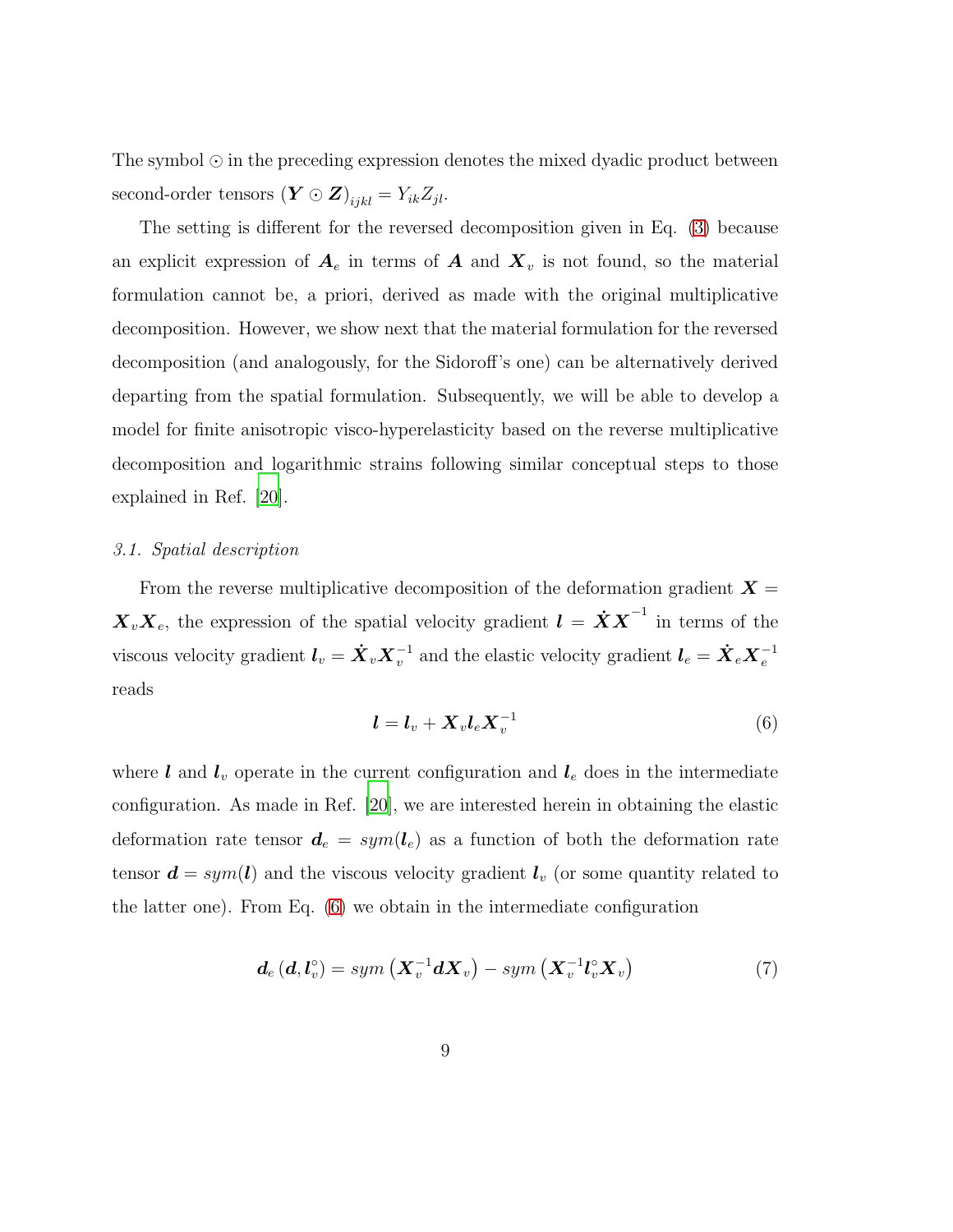where  $l_v^{\circ}$  $\frac{\infty}{v}$  stands for the co-rotational viscous velocity gradient

$$
\boldsymbol{l}_v^\circ := \boldsymbol{l}_v - skew(\boldsymbol{l}) = \boldsymbol{l}_v - \boldsymbol{w} = \left(\dot{\boldsymbol{X}}_v - \boldsymbol{w}\boldsymbol{X}_v\right)\boldsymbol{X}_v^{-1} =: \mathring{\boldsymbol{X}}_v\boldsymbol{X}_v^{-1} \tag{8}
$$

and  $\mathring{\mathbf{X}}_v$  for the co-rotational rate of the viscous gradient. Since the co-rotational total velocity gradient is given by  $l^{\circ} := l - w = d$ , note that the two independent variables in rate form in Eq. [\(7\)](#page-8-1) may be seen as co-rotational (Jaumann-Zaremba) rates, i.e.  $d_e(d, l_v^{\circ})$  $v_{v}^{\circ})=\boldsymbol{d}_{e}\left(\boldsymbol{l}^{\circ},\boldsymbol{l}^{\circ}_{v}\right)$  $\gamma_v$ ). Equation [\(7\)](#page-8-1) may be rewritten as

<span id="page-9-1"></span><span id="page-9-0"></span>
$$
\boldsymbol{d}_{e} \left( \boldsymbol{d}, \boldsymbol{l}_{v}^{\circ} \right) = \left. \mathbb{M}_{d}^{d_{e}} \right|_{\boldsymbol{l}_{v}^{\circ} = \boldsymbol{0}} : \boldsymbol{d} + \left. \mathbb{M}_{l_{v}^{\circ}}^{d_{e}} \right|_{\boldsymbol{d} = \boldsymbol{0}} : \boldsymbol{l}_{v}^{\circ} \tag{9}
$$

where, for further use, we just identify the fourth-order mapping tensor —we omit (minor) symmetrization issues for the matter of notation simplicity

$$
\mathbb{M}_d^{d_e}\big|_{\mathbf{l}_v^o=\mathbf{0}} = \frac{1}{2} \left( \mathbf{X}_v^{-1} \odot \mathbf{X}_v^T + \mathbf{X}_v^T \odot \mathbf{X}_v^{-1} \right) =: \mathbf{X}_v^{-1} \odot \mathbf{X}_v^T
$$
 (10)

This purely geometrical tensor lacks major symmetry in general and is responsible for the lack of symmetry of the global tangent as it will be seen below. Equations [\(7\)](#page-8-1) or [\(9\)](#page-9-0) may also be interpreted as

<span id="page-9-2"></span>
$$
d_e = d_e(d,0) + d_e(0,l_v^{\circ}) = d_e|_{l_v^{\circ}=0} + d_e|_{d=0}
$$
 (11)

This interpretation will be useful in the two-step predictor-corrector integration scheme used below. Note that with the consideration of the co-rotational rate of the viscous gradient instead of its total rate, we arrive at a formulation which is conceptually analogous to the spatial formulation based on the Sidoroff's decompo-sition of Ref. [\[20](#page-50-0)]. In this case the virtual state for which  $l_v^{\circ} = 0$ , representing the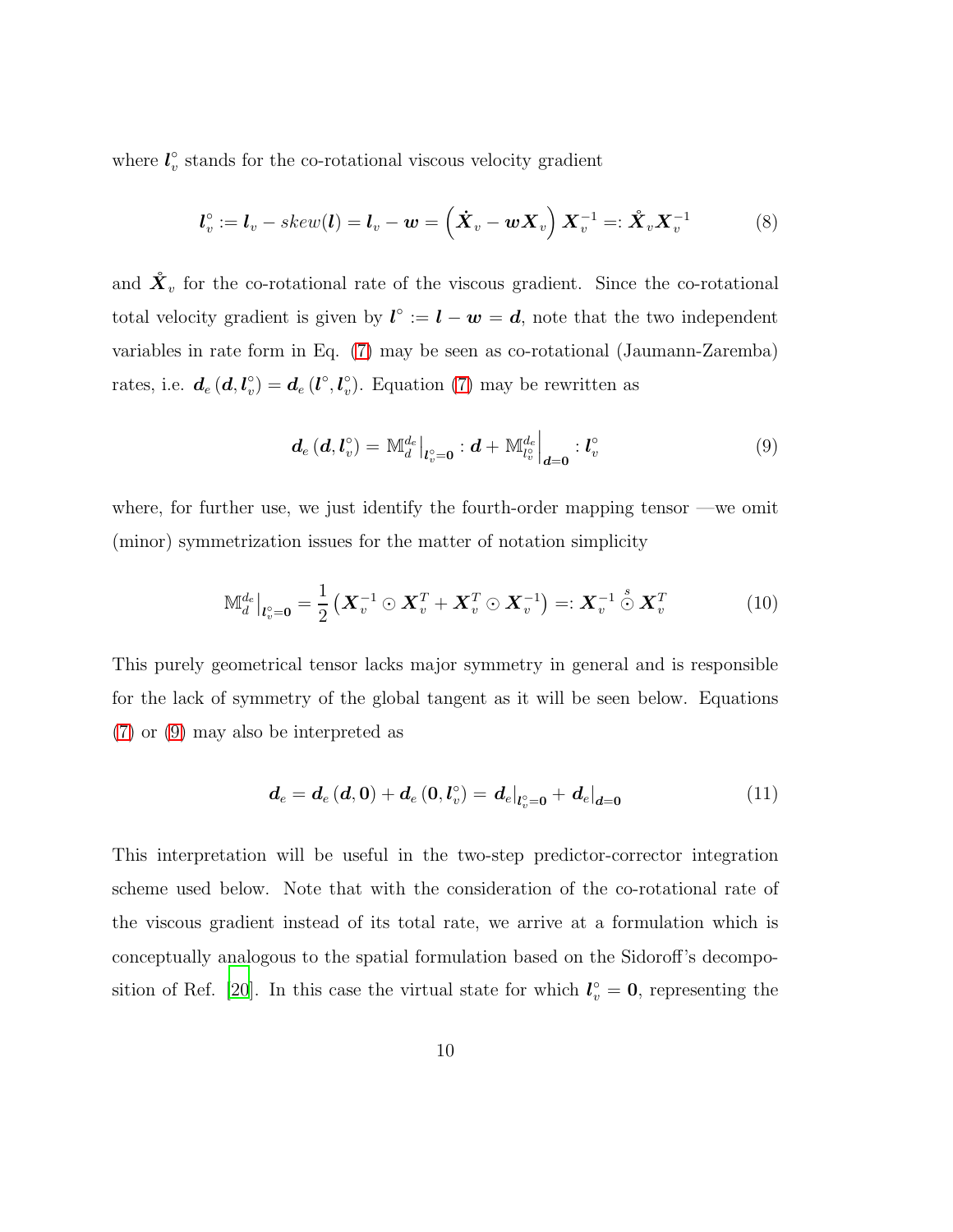state in which the viscous velocity gradient relative to a reference frame with spin w vanishes, naturally emerges from the (reversed) kinematic decomposition given in Eq. [\(7\)](#page-8-1). This state will define the internal kinematic constraint for no dissipation, as we see below.

The material rate of Eq. [\(4\)](#page-6-1) yields —we use  $d(\cdot)/d(*)$  to denote total differentiation of  $(\cdot)$  with respect to the tensorial variable  $(*)$ 

<span id="page-10-1"></span><span id="page-10-0"></span>
$$
\dot{\Psi} = \dot{\Psi}_{eq} (\boldsymbol{A}) + \dot{\Psi}_{neq} (\boldsymbol{A}_e)
$$
\n
$$
= \frac{d\Psi_{eq}}{d\boldsymbol{A}} : \dot{\boldsymbol{A}} + \frac{d\Psi_{neq}}{d\boldsymbol{A}_e} : \dot{\boldsymbol{A}}_e
$$
\n
$$
= \boldsymbol{S}_{eq} : \dot{\boldsymbol{A}} + \boldsymbol{S}_{neq}^{|e|} : \dot{\boldsymbol{A}}_e \tag{12}
$$

where the superscript in expressions of the type  $(\bullet)^{|e}$  indicates that the variable  $(\bullet)$ has been obtained through differentiation with respect to the internal *elastic* strains  $(\mathbf{A}_e \text{ in this case})$ . This distinction will show relevant below. Since  $\dot{\mathbf{A}}_e$  is the pull-back of  $d_e$  from the intermediate configuration to the reference configuration by means of

$$
\dot{\boldsymbol{A}}_e = \boldsymbol{X}_e^T \boldsymbol{d}_e \boldsymbol{X}_e = \boldsymbol{X}_e^T \odot \boldsymbol{X}_e^T : \boldsymbol{d}_e =: \mathbb{M}_{d_e}^{\dot{A}_e} : \boldsymbol{d}_e \tag{13}
$$

<span id="page-10-2"></span>and  $\dot{A}$  is the pull-back of  $d$  from the actual configuration to the reference configuration

$$
\dot{\boldsymbol{A}} = \boldsymbol{X}^T \boldsymbol{d} \boldsymbol{X} = \boldsymbol{X}^T \odot \boldsymbol{X}^T : \boldsymbol{d} =: \mathbb{M}_d^{\dot{A}} : \boldsymbol{d}
$$
(14)

the respective push-forward operations of the terms in the right-hand side of Eq.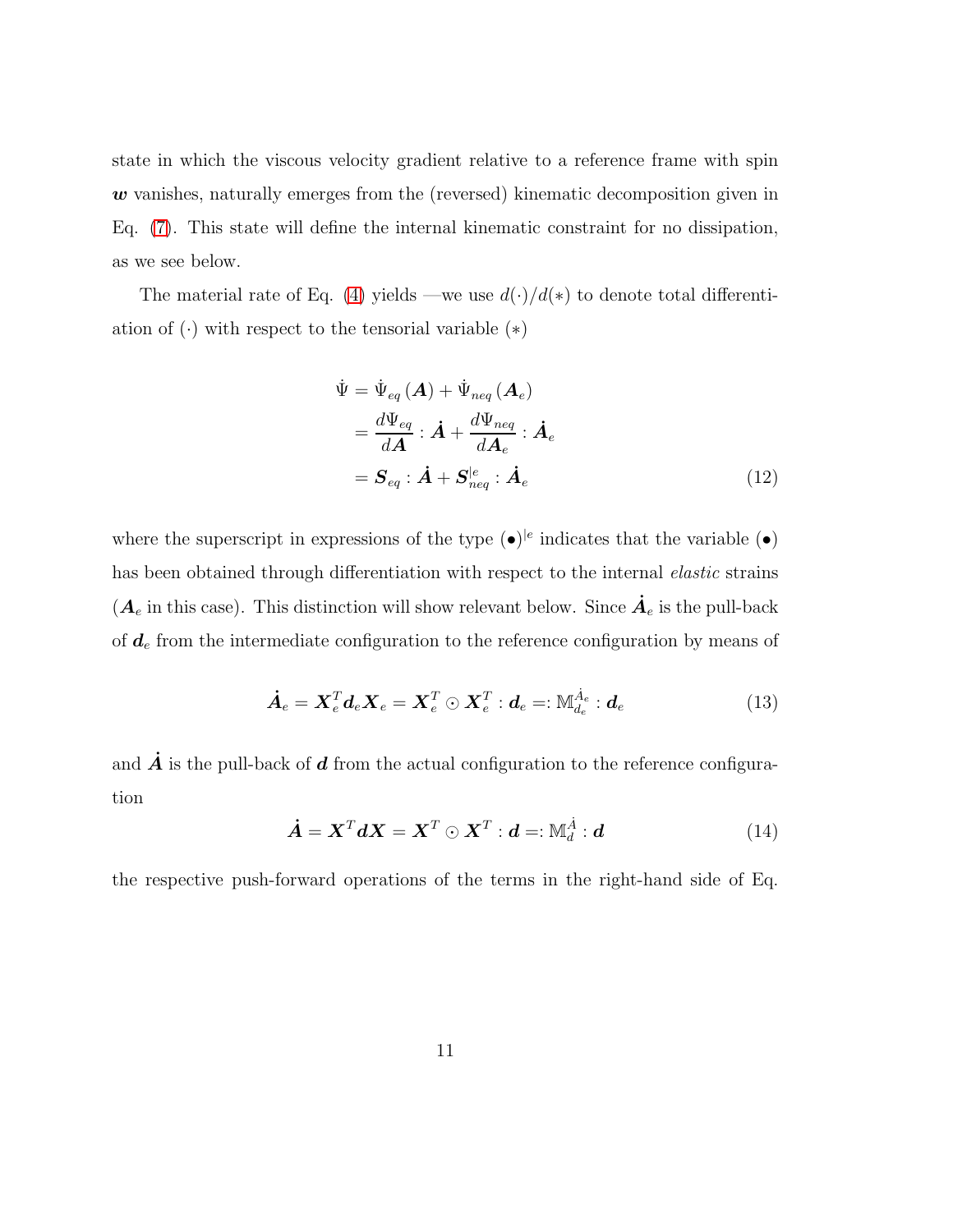[\(12\)](#page-10-0) become

<span id="page-11-0"></span>
$$
\dot{\Psi} = \mathbf{S}_{eq} : \mathbf{X}^T d\mathbf{X} + \mathbf{S}_{neq}^{|e} : \mathbf{X}_e^T d_e \mathbf{X}_e
$$
\n
$$
= \mathbf{X} \mathbf{S}_{eq} \mathbf{X}^T : d + \mathbf{X}_e \mathbf{S}_{neq}^{|e} \mathbf{X}_e^T : d_e
$$
\n
$$
= \boldsymbol{\tau}_{eq} : d + \boldsymbol{\tau}_{neq}^{|e} : d_e \tag{15}
$$

In Eq. [\(15\)](#page-11-0) we have defined the symmetric Kirchhoff stress tensors  $\pmb{\tau}_{eq}$  (operating in the actual configuration) and  $\tau_{neq}^{|e}$  (operating in the intermediate configuration) as

$$
\boldsymbol{\tau}_{eq} := \boldsymbol{X} \boldsymbol{S}_{eq} \boldsymbol{X}^T = \boldsymbol{S}_{eq} : \boldsymbol{X}^T \odot \boldsymbol{X}^T = \boldsymbol{S}_{eq} : \mathbb{M}_d^{\dot{A}} \tag{16}
$$

$$
\boldsymbol{\tau}_{neq}^{|e} := \boldsymbol{X}_e \boldsymbol{S}_{neq}^{|e} \boldsymbol{X}_e^T = \boldsymbol{S}_{neq}^{|e} : \boldsymbol{X}_e^T \odot \boldsymbol{X}_e^T = \boldsymbol{S}_{neq}^{|e} : \mathbb{M}_{de}^{\dot{A}_e}
$$
(17)

The insertion of Eq. [\(9\)](#page-9-0) into Eq. [\(15\)](#page-11-0) gives

$$
\dot{\Psi} = \underbrace{\left(\boldsymbol{\tau}_{eq} + \boldsymbol{\tau}_{neq}^{|e} : \mathbb{M}_{d}^{d_{e}}\big|_{l_{v}^{\circ}=0}\right) : \boldsymbol{d}}_{\dot{\Psi}\big|_{l_{v}^{\circ}=0}} + \underbrace{\boldsymbol{\tau}_{neq}^{|e} : \mathbb{M}_{l_{v}^{\circ}}^{d_{e}}\big|_{\boldsymbol{d}=0} : l_{v}^{\circ}}_{\dot{\Psi}\big|_{\boldsymbol{d}=0}} \qquad (18)
$$

where the mapping tensors  $\mathbb{M}_d^{d_e}|_{l_v^{\circ}=\mathbf{0}}$  and  $\mathbb{M}_{l_v^{\circ}}^{d_e}$  $\bigg|_{d=0}$  perform the adequate transformations to the spatial configuration for work-conjugacy.

The dissipation inequality in spatial description

$$
\boldsymbol{\tau} : \boldsymbol{d} - \dot{\boldsymbol{\Psi}} = \left( \boldsymbol{\tau} - \boldsymbol{\tau}_{eq} - \boldsymbol{\tau}_{neq}^{\mid e} : \mathbb{M}_{d}^{d_{e}} \big|_{\boldsymbol{l}_{v}^{\circ} = \boldsymbol{0}} \right) : \boldsymbol{d} - \boldsymbol{\tau}_{neq}^{\mid e} : \mathbb{M}_{l_{v}^{\circ}}^{d_{e}} \big|_{\boldsymbol{d} = \boldsymbol{0}} : \boldsymbol{l}_{v}^{\circ} \geq 0 \qquad (19)
$$

<span id="page-11-1"></span>is fulfilled in any case if, first  $(l_v^{\circ} = 0)$  implies no dissipation, so the equality must hold)

$$
\boldsymbol{\tau} = \boldsymbol{\tau}_{eq} + \boldsymbol{\tau}_{neq}^{|e} : \mathbb{M}_d^{d_e}|_{l_v^{\circ} = \mathbf{0}} = \boldsymbol{\tau}_{eq} + \boldsymbol{\tau}_{neq}
$$
(20)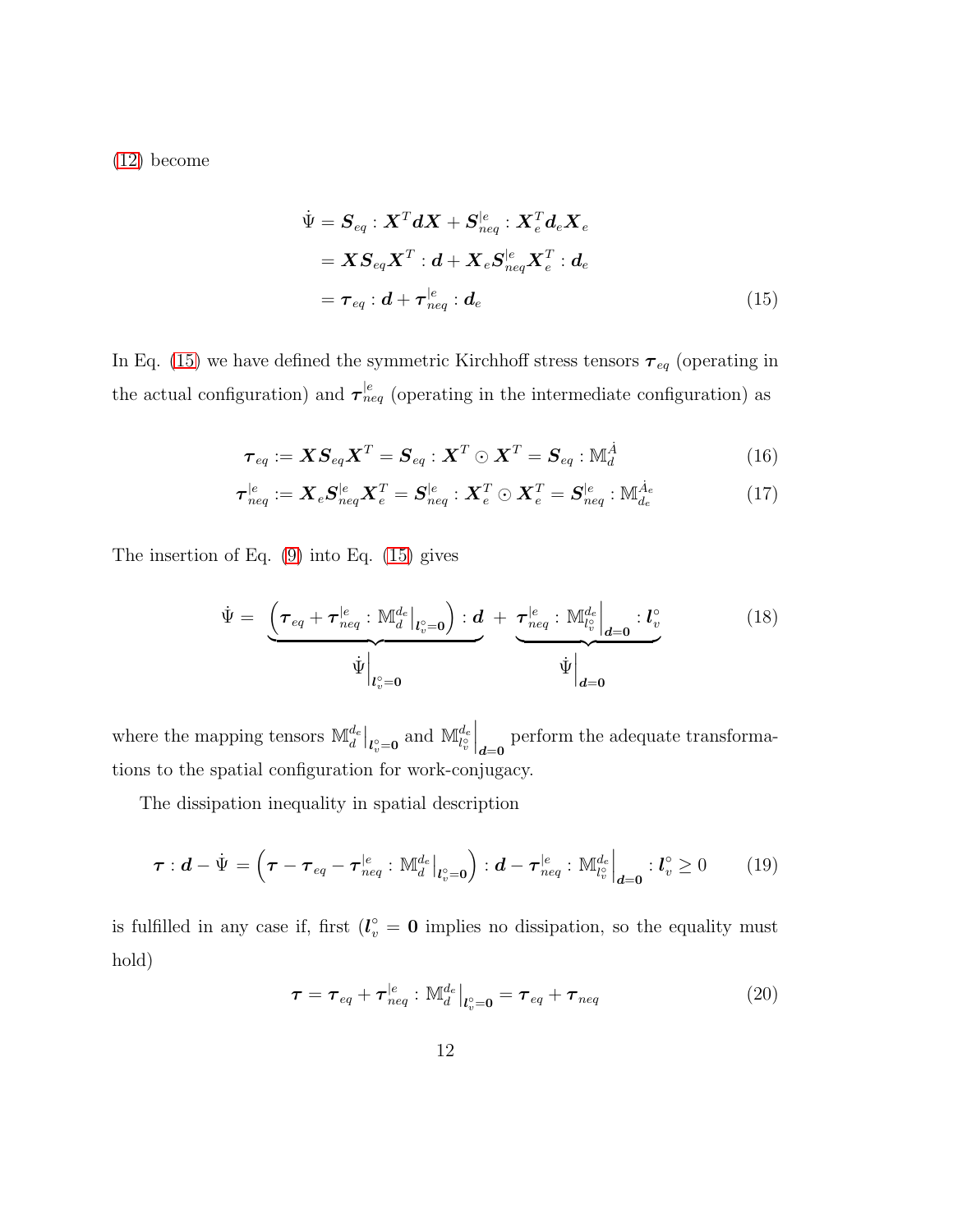and, second, the Kirchhoff stresses  $\tau_{neq}^{|e}$  dissipate power with the pull-back of  $l_v^{\circ}$  $\int_v^{\infty}$  from the current configuration to the intermediate one

<span id="page-12-0"></span>
$$
-\boldsymbol{\tau}_{neq}^{|e}: \mathbb{M}_{l_v^{\circ}}^{d_e}\Big|_{\boldsymbol{d}=\boldsymbol{0}}: \boldsymbol{l}_v^{\circ} = \boldsymbol{\tau}_{neq}^{|e}: \boldsymbol{X}_v^{-1} \boldsymbol{l}_v^{\circ} \boldsymbol{X}_v \ge 0 \tag{21}
$$

where Eq. [\(7\)](#page-8-1) and the symmetry of  $\tau_{neq}^{|e}$  have been used. Equation [\(20\)](#page-11-1) shows that the existing geometrical mapping between the non-equilibrated Kirchhoff stress tensors  $\tau_{neq}$ , operating in the actual configuration, and  $\tau_{neq}^{|e}$ , defined in the intermediate configuration, is given by the same mapping tensor that relates  $d$  to  $d_e$  when  $l_v^{\circ} = 0$ , i.e that of Eq. [\(10\)](#page-9-1) —compare to the original Sidoroff's decomposition where  $\bm{\tau}_{neq} = \bm{\tau}_{neq}^{|e|}$ 

$$
\boldsymbol{\tau}_{neq} = \boldsymbol{\tau}_{neq}^{|e} : \mathbb{M}_{d}^{d_{e}} \Big|_{l_{v}^{\circ}=0} = \boldsymbol{\tau}_{neq}^{|e} : \boldsymbol{X}_{v}^{-1} \overset{s}{\odot} \boldsymbol{X}_{v}^{T}
$$
\n
$$
= \frac{1}{2} \left( \boldsymbol{X}_{v}^{-T} \boldsymbol{\tau}_{neq}^{|e} \boldsymbol{X}_{v}^{T} + \boldsymbol{X}_{v} \boldsymbol{\tau}_{neq}^{|e} \boldsymbol{X}_{v}^{-1} \right) \tag{22}
$$

From the definition of  $\tau_{neq}$  in terms of  $\tau_{neq}^{|e}$ , we notice the equivalence between the following non-dissipative mechanical powers

<span id="page-12-2"></span>
$$
\boldsymbol{\tau}_{neq} : \boldsymbol{d} = \boldsymbol{\tau}_{neq}^{\mid e} : \boldsymbol{d}_{e} \vert_{l_{v}^{\circ} = \boldsymbol{0}} = \dot{\Psi}_{neq} \vert_{l_{v}^{\circ} = \boldsymbol{0}} \tag{23}
$$

Finally, the dissipated power due to viscous effects given in Eq. [\(21\)](#page-12-0) can be rewritten using Eq.  $(11)$  as

<span id="page-12-1"></span>
$$
-\tau_{neq}^{|e}: \mathbb{M}_{l_v^{\circ}}^{d_e}\Big|_{\mathbf{d}=\mathbf{0}} : l_v^{\circ} = -\tau_{neq}^{|e}: \mathbf{d}_e|_{\mathbf{d}=\mathbf{0}} \ge 0 \tag{24}
$$

which can be read as

$$
\dot{\Psi}_{neq}\Big|_{d=0} \le 0 \tag{25}
$$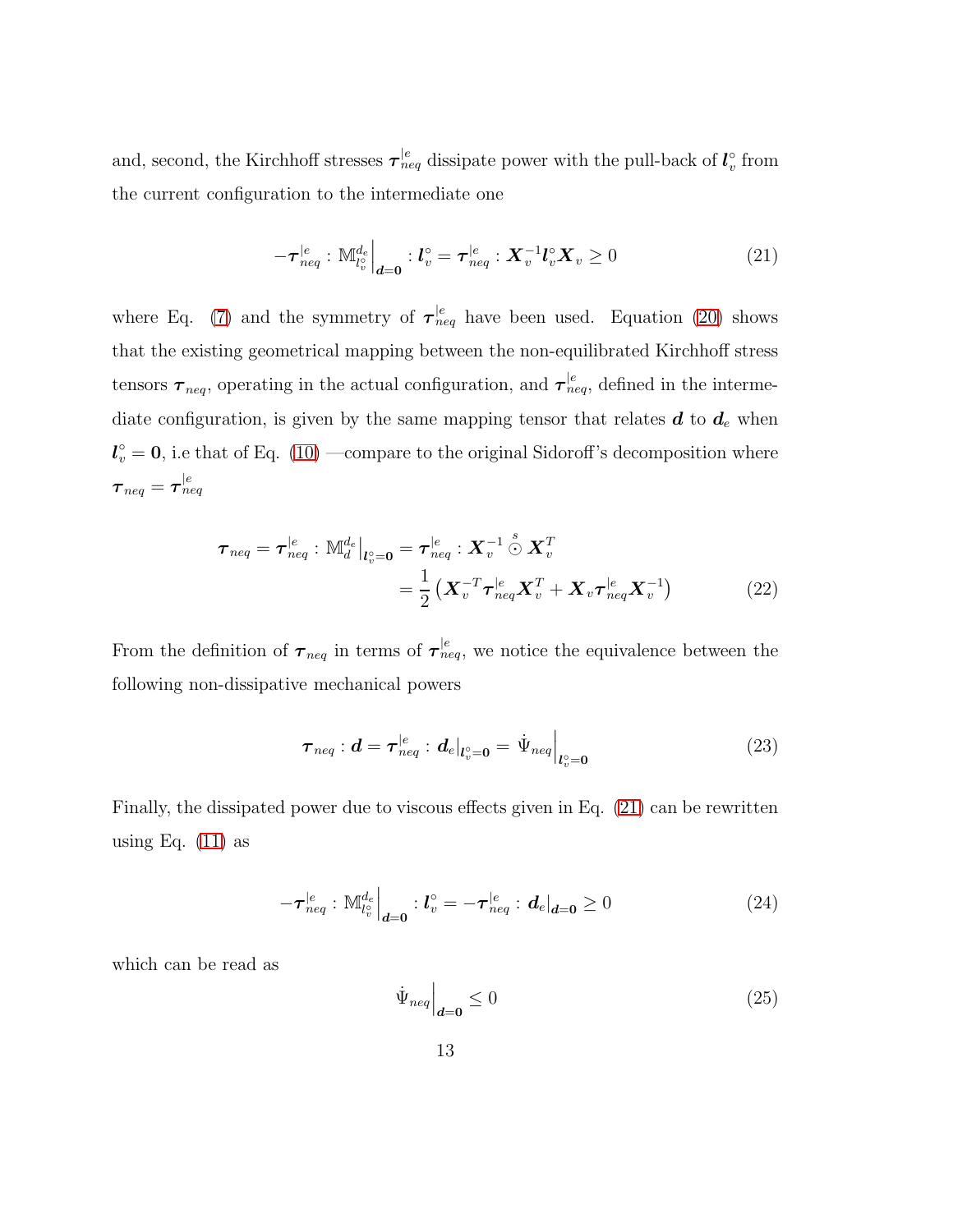The dissipation inequality in spatial description given in Eq. [\(24\)](#page-12-1) will let us define a general anisotropic constitutive equation for the viscous flow based on material elastic logarithmic strains in the next sections.

#### <span id="page-13-3"></span>*3.2. Material description*

From Eqs.  $(9)$ – $(11)$  we obtain

<span id="page-13-0"></span>
$$
\left. \mathbf{d}_{e} \right|_{\mathbf{l}_{v}^{\circ} = \mathbf{0}} = \mathbb{M}_{d}^{d_{e}} \left|_{\mathbf{l}_{v}^{\circ} = \mathbf{0}} : \mathbf{d} \right| \tag{26}
$$

Using Eqs.  $(13)$  and  $(14)$ , the Lagrangian counterpart of Eq.  $(26)$  is —note that we can equivalently use the subscripts  $l_v^{\circ} = 0$  or  $\mathring{X}_v = 0$  in order to refer to the same non-dissipative state

<span id="page-13-2"></span>
$$
\dot{\boldsymbol{A}}_e \Big|_{\mathring{X}_v = \mathbf{0}} = \mathbb{M}_{d_e}^{\dot{A}_e} : \mathbb{M}_d^{d_e} \Big|_{l_v^{\circ} = \mathbf{0}} : \mathbb{M}_A^d : \dot{\boldsymbol{A}} = \frac{\delta \boldsymbol{A}_e}{\delta \boldsymbol{A}} \Big|_{\mathring{X}_v = \mathbf{0}} : \dot{\boldsymbol{A}} \tag{27}
$$

where we define the *modified* partial gradient

<span id="page-13-1"></span>
$$
\frac{\delta \mathbf{A}_e}{\delta \mathbf{A}}\Big|_{\mathring{\mathbf{X}}_v=\mathbf{0}} := \mathbb{M}_{d_e}^{\dot{A}_e} : \mathbb{M}_d^{d_e}|_{\mathbf{l}_v^{\circ}=\mathbf{0}} : \mathbb{M}_A^d
$$
\n
$$
= \mathbf{X}_e^T \odot \mathbf{X}_e^T : \mathbf{X}_v^{-1} \odot \mathbf{X}_v^T : \mathbf{X}^{-T} \odot \mathbf{X}^{-T}
$$
\n
$$
= \mathbf{C}_e \mathbf{C}^{-1} \odot \mathbf{I}
$$
\n(28)

as the fourth-order tensor that maps the strain rate  $\dot{A}$  to the strain rate  $\dot{A}_e$  when there is no dissipation. The same result given in Eq. [\(28\)](#page-13-1) is obtained taking the time derivative of the elastic right Cauchy-Green deformation tensor  $C_e$  (given in terms of the deformation gradient  $X$  and the left Cauchy-Green deformation tensor  $B_v^{-1} = X_v^{-T} X_v^{-1}$  as  $C_e = X^T B_v^{-1} X$ ) and then specializing the result to the internal state for which  $l_v = w$ . In contrast to the formulation presented in Ref. [\[20\]](#page-50-0), the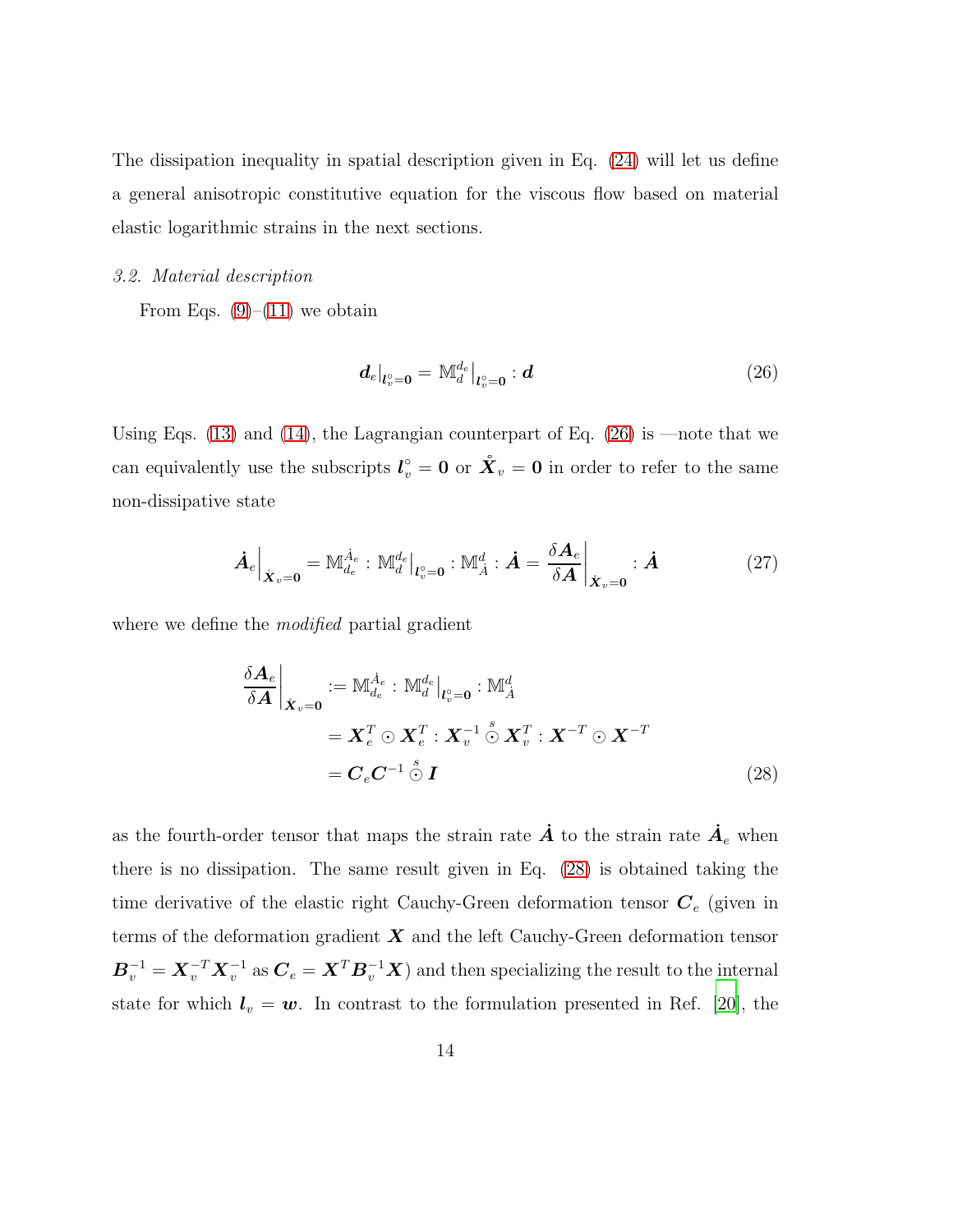viscous gradient  $\mathbf{X}_v$  does not remain completely constant when the mapping tensor given in Eq. [\(28\)](#page-13-1) is calculated (recall that  $\mathring{\bm{X}}_v = \bm{0}$  implies  $\mathring{\bm{X}}_v = \bm{w} \bm{X}_v$ ). As a result, that mapping tensor does not correspond in general to the partial gradient of  $A_e$  with respect to A from a mathematical point of view. This fact will be relevant below. Interestingly, a clear parallelism between the formulations based on the reversed multiplicative decomposition and the Sidoroff's one may be established if we use the symbol  $\delta$  (instead of  $\partial$ ) to represent the partial variation of a nonequilibrated variable constrained by  $\mathring{\bm{X}}_v = \bm{0}$  (instead of  $\mathring{\bm{X}}_v = \bm{0}$ ). Hereafter we adopt that notation.

Using Eq. [\(27\)](#page-13-2) we obtain the following equivalent material descriptions of the non-dissipative stress power per unit reference volume —compare to Eq. [\(23\)](#page-12-2)

<span id="page-14-1"></span><span id="page-14-0"></span>
$$
\boldsymbol{S}_{neq}^{|e} : \boldsymbol{\dot{A}}_e \Big|_{\boldsymbol{\dot{X}}_v = \mathbf{0}} = \boldsymbol{S}_{neq} : \boldsymbol{\dot{A}} = \boldsymbol{\dot{\Psi}}_{neq} \Big|_{\boldsymbol{\dot{X}}_v = \mathbf{0}} \tag{29}
$$

This interpretation gives the existing mapping between the non-equilibrated Second Piola-Kirchhoff stress tensors  $S_{neq}$  and  $S_{neq}^{|e|}$ neq

$$
\boldsymbol{S}_{neq} = \boldsymbol{S}_{neq}^{|e} : \left. \frac{\delta \boldsymbol{A}_{e}}{\delta \boldsymbol{A}} \right|_{\hat{\boldsymbol{X}}_{v} = \boldsymbol{0}} = \frac{d \Psi_{neq}(\boldsymbol{A}_{e})}{d \boldsymbol{A}_{e}} : \left. \frac{\delta \boldsymbol{A}_{e}}{\delta \boldsymbol{A}} \right|_{\hat{\boldsymbol{X}}_{v} = \boldsymbol{0}} = \left. \frac{\delta \Psi_{neq}}{\delta \boldsymbol{A}} \right|_{\hat{\boldsymbol{X}}_{v} = \boldsymbol{0}} \tag{30}
$$

Both stress tensors  $S_{neq}$  and  $S_{neq}^{|e|}$  operate in the reference configuration but they are associated to different deformations, represented by  $A$  and  $A_e$  respectively. Furthermore, Identity  $(30)_3$  provides the way in which the non-equilibrated stresses  $S_{neq}$  are obtained from  $\Psi_{neq}$  in this case, i.e. by means of the partial *variation* of  $\Psi_{neq}$  with respect to **A** along the non-dissipative, corotational path  $\mathbf{\hat{X}}_v = \mathbf{0}$ .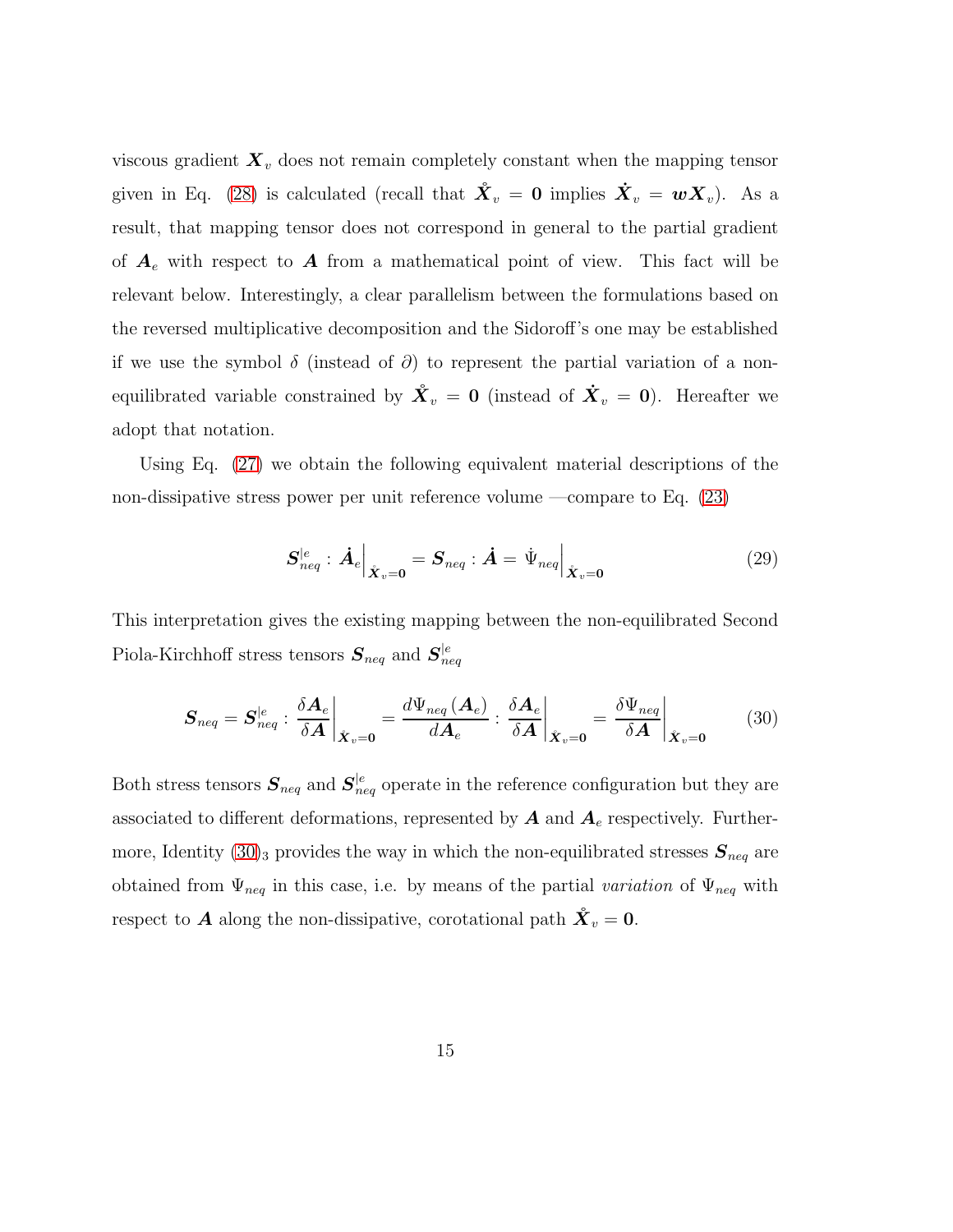#### 4. Finite strain viscoelasticity based on logarithmic strain measures

In the preceding section we have obtained all the required tensors needed to properly formulate a finite fully nonlinear visco-hyperelastic model based on the reversed decomposition defined in terms of Green-Lagrange measures. This continuum formulation is valid for anisotropic compressible materials. However, we are mostly interested in formulating a model for nearly-incompressible materials using logarithmic strains because of both their special properties [\[21\]](#page-50-1) and the possibility of using spline-based stored energy functions [\[27,](#page-50-7) [28,](#page-51-0) [29\]](#page-51-1).

In order to achieve our objective, it is convenient to decompose first the total deformation gradient using the Flory's decomposition

<span id="page-15-1"></span>
$$
\mathbf{X} = (J^{1/3}\mathbf{I})\mathbf{X}^d \tag{31}
$$

where  $\det(\mathbf{X}^d) = 1$ , and, subsequently, decompose the distortional part of the deformation gradient by means of the reversed decomposition

<span id="page-15-0"></span>
$$
\mathbf{X}^d = \mathbf{X}_v^d \mathbf{X}_e^d \equiv \mathbf{X}_v \mathbf{X}_e \tag{32}
$$

That way, the isochoric nature of the non-equilibrium part is exactly preserved by construction.

As it is usual when modelling the mechanical behavior of (nearly-)incompressible materials with application in finite element procedures, Eq. [\(4\)](#page-6-1) is divided into uncoupled deviatoric and volumetric parts. In terms of the material logarithmic strain measures associated the preceding multiplicative decompositions, it reads

$$
\Psi = \mathcal{W} + \mathcal{U} = \mathcal{W}_{eq}(\mathbf{E}^d) + \mathcal{W}_{neq}(\mathbf{E}_e^d) + \mathcal{U}_{eq}(J)
$$
\n(33)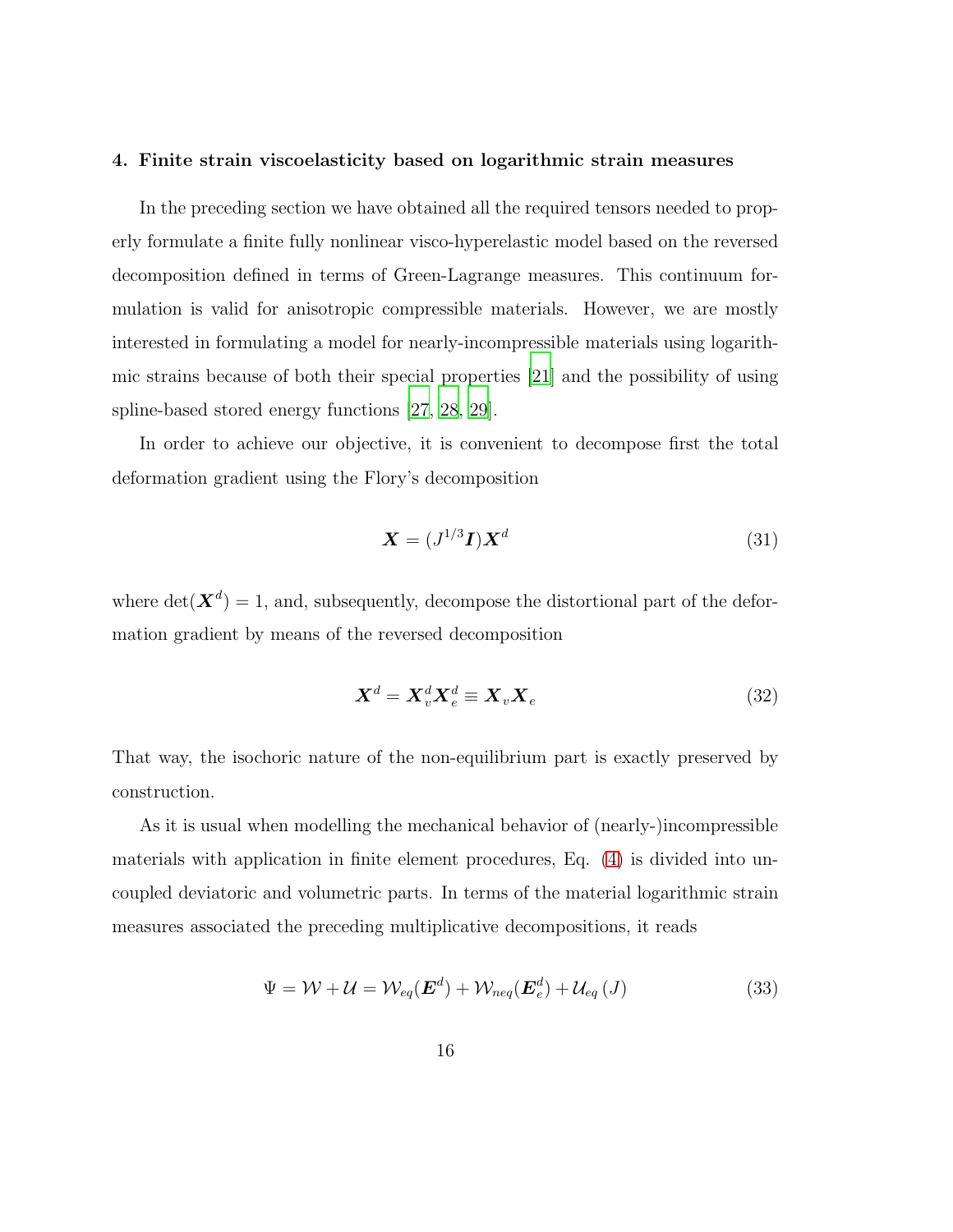where both  $\boldsymbol{E}$  and  $\boldsymbol{E}^d_e \equiv \boldsymbol{E}_e$  are defined in the reference configuration as

$$
\boldsymbol{E} = \frac{1}{2} \ln \left( \boldsymbol{C} \right) = \frac{1}{2} \ln \left( \boldsymbol{X}^T \boldsymbol{X} \right) \text{ and } \boldsymbol{E}_e = \frac{1}{2} \ln \left( \boldsymbol{C}_e \right) = \frac{1}{2} \ln \left( \boldsymbol{X}_e^T \boldsymbol{X}_e \right) \tag{34}
$$

with

$$
\boldsymbol{E}^{d} = \boldsymbol{E} - \frac{1}{3} tr(\boldsymbol{E}) \quad \text{with} \quad tr(\boldsymbol{E}) := \ln J := \ln \left( \det(\boldsymbol{X}) \right) \tag{35}
$$

In Eq. [\(33\)](#page-15-0),  $W = W_{eq} + W_{neq}$  (both  $W_{eq}$  and  $W_{neq}$  to be determined from experimental data) depends on deviatoric, true, behaviors only and  $\mathcal{U} = \mathcal{U}_{eq}$  will be used to introduce the required volumetric penalty constraint to the deformation ( $J \approx 1$ ) in the numerical calculations.

In the next sections we derive the expressions of the second Piola-Kirchhoff stress tensor <sup> $t+\Delta t$ </sup>S and the corresponding tangent moduli  $t+\Delta t$ <sup>c</sup> when the multiplicative decomposition  ${}^t_0X = {}^t_0J^{1/3} {}^t_0X_v {}^t_0X_e$  is known at  $t$  and only the deformation gradient  $\sum_{i=0}^{t+\Delta t} X$  is known at  $t + \Delta t$  —for the incremental formulation we use the notation given in Ref. [\[1](#page-48-0)]. We first address how to compute the non-equilibrated contribution and then we address the simpler equilibrated one. Finally, the total stresses and tangent moduli are obtained through  $t+\Delta t$   $S = t+\Delta t$   $S_{eq} + t+\Delta t$   $S_{neq}$  and  $t+\Delta t$   $\mathbb{C} =$  $t+\Delta t \mathbb{C}_{eq} + t+\Delta t \mathbb{C}_{neq}.$ 

# <span id="page-16-0"></span>5. Non-equilibrated contribution

#### *5.1. Constitutive equation for the viscous flow*

In order to enforce the physical restriction given in Eq.  $(24)_2$  in the logarithmic strain space, we rewrite it attending to the purely kinematic power-conjugacy equivalence between the stress power given by the elastic deformation rate tensor  $d_e$  and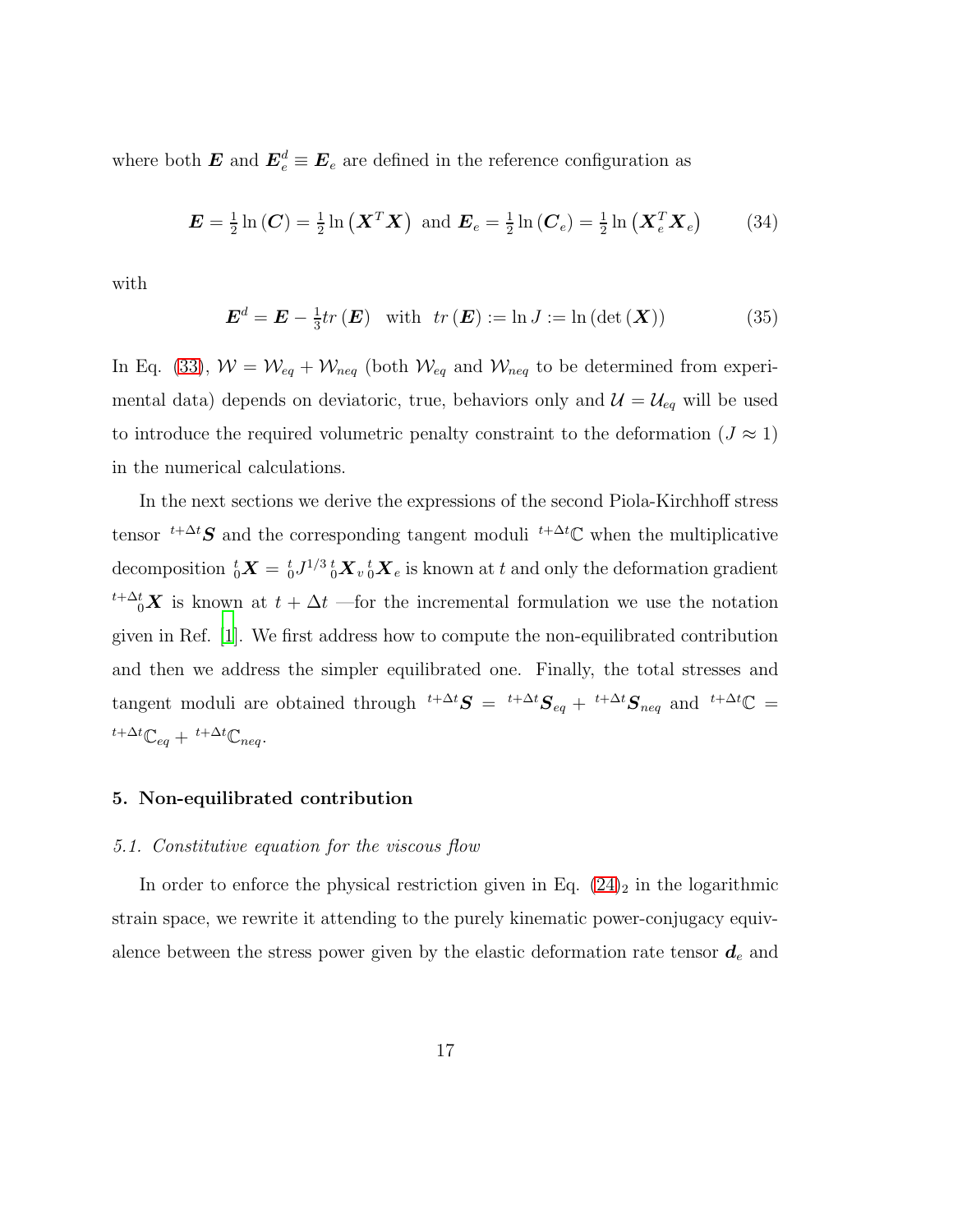the stress power given by the material rate of the elastic logarithmic strains  $\dot{\bm{E}}_e$ 

$$
- \left. \dot{\mathcal{W}}_{neq} \right|_{\mathbf{d} = \mathbf{0}} = - \boldsymbol{\tau}_{neq}^{|e} : \left. \mathbf{d}_{e} \right|_{\mathbf{d} = \mathbf{0}} = - \boldsymbol{T}_{neq}^{|e} : \left. \dot{\mathbf{E}}_{e} \right|_{\dot{\mathbf{E}} = \mathbf{0}} = - \left. \dot{\mathcal{W}}_{neq} \right|_{\dot{\mathbf{E}} = \mathbf{0}} \ge 0 \qquad (36)
$$

<span id="page-17-3"></span>where we define the non-equilibrated purely deviatoric generalized Kirchhoff stresses as

<span id="page-17-0"></span>
$$
\boldsymbol{T}_{neq}^{|e} := \frac{d\mathcal{W}_{neq}}{d\boldsymbol{E}_e} = \frac{d\mathcal{W}_{neq}}{d\boldsymbol{E}_e^d} : \frac{d\boldsymbol{E}_e^d}{d\boldsymbol{E}_e} = \frac{d\mathcal{W}_{neq}}{d\boldsymbol{E}_e^d} : \mathbb{P}^S
$$
(37)

with  $\mathbb{P}^S = \mathbb{I}^S - \frac{1}{3}$  $\frac{1}{3}I\otimes I$  being the fourth-order symmetric deviatoric projection tensor, with components in any given basis

$$
\left(\mathbb{P}^S\right)_{ijkl} = \frac{1}{2} \left(\delta_{ik}\delta_{jl} + \delta_{il}\delta_{jk}\right) - \frac{1}{3}\delta_{ij}\delta_{kl} \tag{38}
$$

The stress tensor  $T^{|e}_{neq}$  relates to the Kirchhoff stress tensor  $\tau^{|e}_{neq}$  through

$$
T_{neq}^{|e} = \tau_{neq}^{|e} : \mathbb{M}_{\dot{E}_e}^{d_e}
$$
 (39)

<span id="page-17-1"></span>where the mapping tensor  $\mathbb{M}^{d_e}_{\dot{E}_e}$  (not needed herein) may be easily obtained in spectral form [\[20\]](#page-50-0). Equation [\(36\)](#page-17-0) is automatically satisfied if we choose the following flow rule

$$
-\left.\frac{d\boldsymbol{E}_e}{dt}\right|_{\dot{\boldsymbol{E}}=\boldsymbol{0}} = \mathbb{V}^{-1} : \boldsymbol{T}_{neq}^{|e|} \tag{40}
$$

for a given fourth-order positive-definite viscosity tensor  $\mathbb{V}^{-1}$ , whereupon

<span id="page-17-2"></span>
$$
\boldsymbol{T}_{neq}^{|e} : \mathbb{V}^{-1} : \boldsymbol{T}_{neq}^{|e} \ge 0 \tag{41}
$$

As an important difference with respect to the models based on the Sidoroff decomposition, note that all the entities present in Eqs. [\(40\)](#page-17-1) and [\(41\)](#page-17-2) are defined in the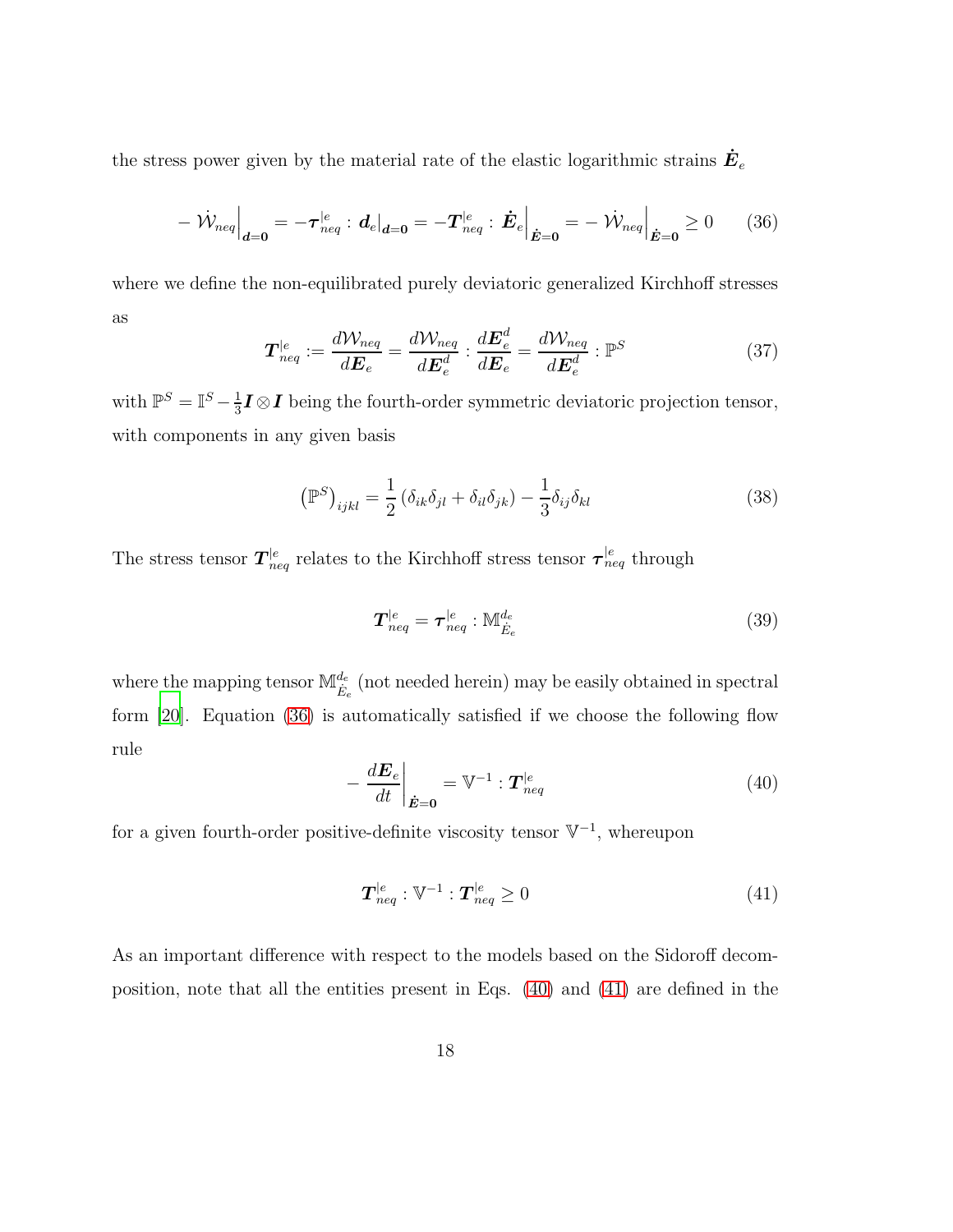reference configuration.

#### *5.2. Integration of the evolution equation*

The non-linear viscous flow rule given in Eq. [\(40\)](#page-17-1) can be integrated by means of a two-step, elastic predictor/viscous corrector incremental scheme. Within the elastic predictor substep there is no viscous dissipation, so Eq.  $(24)$ <sub>1</sub> yields

$$
{}^{tr}\boldsymbol{l}_v^{\circ} = \boldsymbol{0} \quad \Rightarrow \quad {}^{tr}\boldsymbol{l}_v = {}^{t+\Delta t}\boldsymbol{w} \quad \Rightarrow \quad {}^{tr}\dot{\boldsymbol{X}}_v = {}^{t+\Delta t}\boldsymbol{w} \, {}^{tr}\boldsymbol{X}_v \tag{42}
$$

which may be integrated, employing the usual exponential mapping

<span id="page-18-0"></span>
$$
{}^{tr}\mathbf{X}_v = \exp\left(\,{}^{t+\Delta t}\mathbf{w}\Delta t\right)\,{}^t_0\mathbf{X}_v\tag{43}
$$

The tensor  $\exp\left(t+\Delta t\mathbf{w}\Delta t\right)$  can be identified after the integration of the equation  $\dot{X} = lX$ , i.e.

$$
{}^{t+\Delta t} {}_{0}X = \exp\left({}^{t+\Delta t} \mathbf{l} \Delta t\right) {}_{0}^{t}X \approx \exp\left({}^{t+\Delta t} \mathbf{d} \Delta t\right) \exp\left({}^{t+\Delta t} \mathbf{w} \Delta t\right) {}_{0}^{t}X \tag{44}
$$

and then comparing this approximation to the incremental multiplicative decomposition

$$
{}^{t+\Delta t}{}_{0}\boldsymbol{X} = {}^{t+\Delta t}{}_{t}\boldsymbol{X}{}^{t}{}_{0}\boldsymbol{X} = {}^{t+\Delta t}{}_{t}\boldsymbol{V}{}^{t+\Delta t}{}_{t}\boldsymbol{R}{}^{t}{}_{0}\boldsymbol{X}
$$
\n
$$
\tag{45}
$$

where <sup> $t+\Delta_t^t V$ </sup> and  $\Delta_t^t R$  are the stretch and rotation tensors from the left polar decomposition of the incremental deformation gradient  ${}^{t+\Delta_t^t}X$  relating the configurations at t and  $t + \Delta t$ . Note that, in general,  $\frac{t + \Delta t}{0}V \neq \frac{t + \Delta t}{t}V \frac{t}{0}V$  and  $\frac{t + \Delta t}{0}R \neq$  ${}^{t+\Delta t}_{t}$ **R**<sup>t</sup><sub>0</sub>**R**, see discussion in Ref. [\[25](#page-50-6)]. However,  ${}^{t+\Delta t}_{0}J = {}^{t+\Delta t}_{t}J {}^{t}_{0}J$ . Hence, we can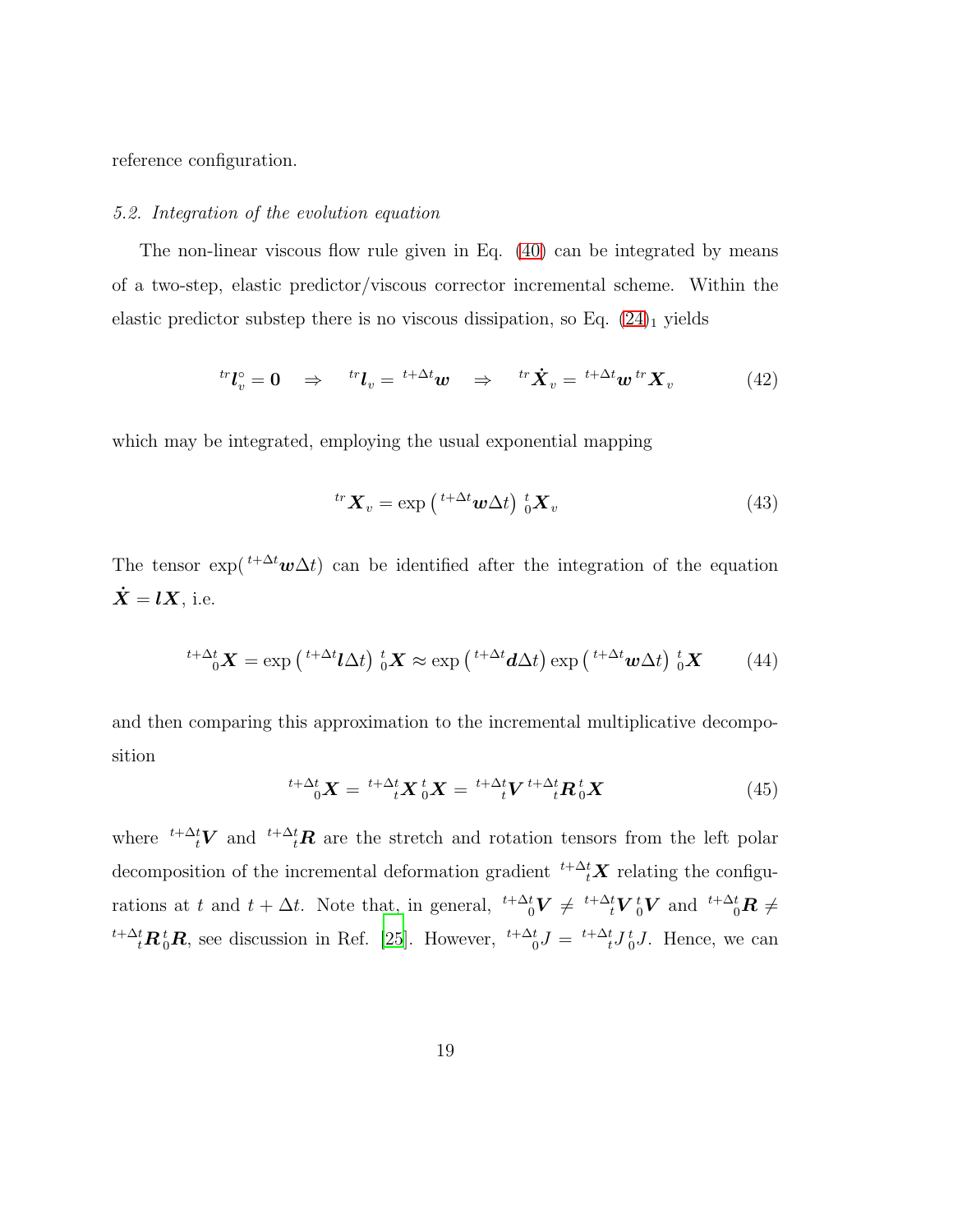approximate the incremental distortional deformation by means of

<span id="page-19-0"></span>
$$
\exp\left(\,^{t+\Delta t}\mathbf{d}^d\Delta t\right) = \,^{t+\Delta t}\mathbf{V}^d \qquad \text{and} \qquad \exp\left(\,^{t+\Delta t}\mathbf{w}\Delta t\right) = \,^{t+\Delta t}\mathbf{R} \tag{46}
$$

Equations [\(43\)](#page-18-0) and  $(46)_2$  provide the definition of the isochoric trial state at time  $t + \Delta t$  as —the right arrow decoration means "rotated by  $t^{+\Delta t}$ **R**"

$$
{}^{tr}\mathbf{X}_v = {}^{t+\Delta t} \mathbf{R}_0^t \mathbf{X}_v =: \, {}^t_0 \underline{\mathbf{X}}_v \tag{47}
$$

$$
{}^{tr}\mathbf{X}_e = {}^{tr}\mathbf{X}_v^{-1} {}^{t+\Delta t} {}_0\mathbf{X}^d = \left(\begin{array}{c} {}^t\mathbf{X}_v^{-1} {}^{t+\Delta t}V^d {}_0\mathbf{X}_v \end{array}\right) {}_0^t\mathbf{X}_e = {}^{t+\Delta t} {}_t\mathbf{\hat{T}}^d {}_0^t\mathbf{X}_e \tag{48}
$$

where all the quantities needed for the calculation of  ${}^{tr}X_v$  and  ${}^{tr}X_e$  are known. Note that trial states are defined in base of Eq. [\(43\)](#page-18-0) and have different form from usual set-ups based on the Sidoroff decomposition [\[17](#page-49-6), [13,](#page-49-2) [20\]](#page-50-0) or the Lee decomposition in plasticity [\[31,](#page-51-3) [26](#page-50-4), [24\]](#page-50-5). Hence, in this case, we may interpret that the increment of isochoric deformation  $t + \Delta_t^t V^d$  is completely applied to the elastic deformation gradient  ${}_{0}^{t}X_{e}$  within the trial substep by means of the pull-back of  ${}^{t+\Delta t}_{t}V^{d}$  to the intermediate configuration through, see Figure [3.](#page-20-0)a

<span id="page-19-2"></span><span id="page-19-1"></span>
$$
{}^{t+\Delta t} \mathbf{\hat{U}}^d := \left\{ \mathbf{X}_v^{-1} \right\} {}^{t+\Delta t} \mathbf{V}^d \left\{ \mathbf{X}_v \right\} \longrightarrow \tag{49}
$$

A more intuitive interpretation is obtained if we previously rotate the actual configuration at  $t + \Delta t$  with  $\int_{t}^{t + \Delta t} \mathbf{R}^{T}$  (i.e. if we remove the rotation  $\int_{t}^{t + \Delta t} \mathbf{R}$  from the two-point total and viscous deformation gradient tensors) as shown in Figure [3.](#page-20-0)b. In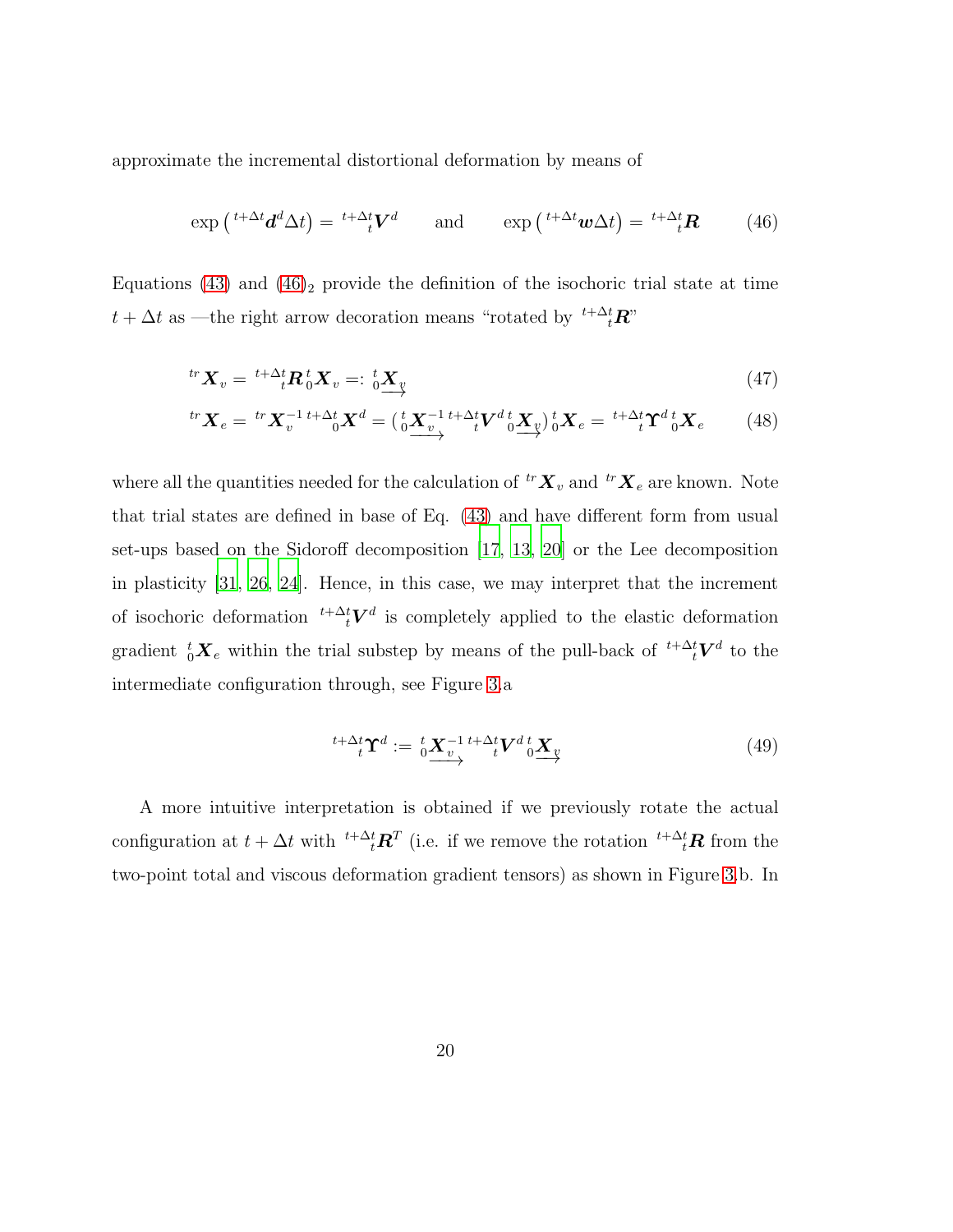

<span id="page-20-0"></span>Figure 3: Multiplicative decomposition of the (isochoric) trial state at  $t + \Delta t$ . Two equivalent interpretations.

that case we have —the left arrow decoration means "rotated by  $\mathbf{t}^{t+\Delta t} \mathbf{R}^{T}$ "

$$
\sum_{i+\Delta t}^{t+\Delta t} \mathbf{X}^d := \sum_{i+\Delta t}^{t+\Delta t} \mathbf{R}^T \mathbf{A}^{t+\Delta t} \mathbf{X}^d = \sum_{i+\Delta t}^{t+\Delta t} \mathbf{U}^d \mathbf{X}^d \mathbf{X}^d \tag{50}
$$

$$
\stackrel{tr}{\mathbf{X}_v} := \stackrel{t + \Delta t}{\longrightarrow} \mathbf{R}^T \stackrel{tr}{\mathbf{X}_v} = \stackrel{t}{\underset{0}{\otimes}} \mathbf{X}_v \tag{51}
$$

$$
{}^{tr}\mathbf{X}_e = {}^{tr}\mathbf{X}_v^{-1} {}^{t+\Delta t} \mathbf{X}_v^d = ({}^t_0 \mathbf{X}_v^{-1} {}^{t+\Delta t} \mathbf{U}^d {}^t_0 \mathbf{X}_v) {}^t_0 \mathbf{X}_e = {}^{t+\Delta t} \mathbf{Y}^d {}^t_0 \mathbf{X}_e \tag{52}
$$

where <sup>t+∆t</sup> $U^d$  ≈ exp(<sup>t+∆t</sup> $\underline{d}^d$  $\Delta t$ ) is the distortional stretch tensor from the right polar decomposition of <sup> $t+\Delta_t^t \mathbf{X}^d$ . Thus we observe that, equivalently, the increment</sup> of isochoric deformation  $t + \Delta_t^t U^d$  is completely applied to the elastic deformation gradient  ${}_{0}^{t}X_{e}$  within the trial substep by means of the pull-back of  ${}^{t+\Delta t}_{t}U^{d}$  to the intermediate configuration through  $-c.f.$  Eq.[\(49\)](#page-19-1)

<span id="page-20-1"></span>
$$
{}^{t+\Delta t}_{t} \Upsilon^{d} = {}^{t}_{0} \boldsymbol{X}_{v}^{-1} {}^{t+\Delta t}_{t} \boldsymbol{U}^{d} {}^{t}_{0} \boldsymbol{X}_{v}
$$
\n
$$
\tag{53}
$$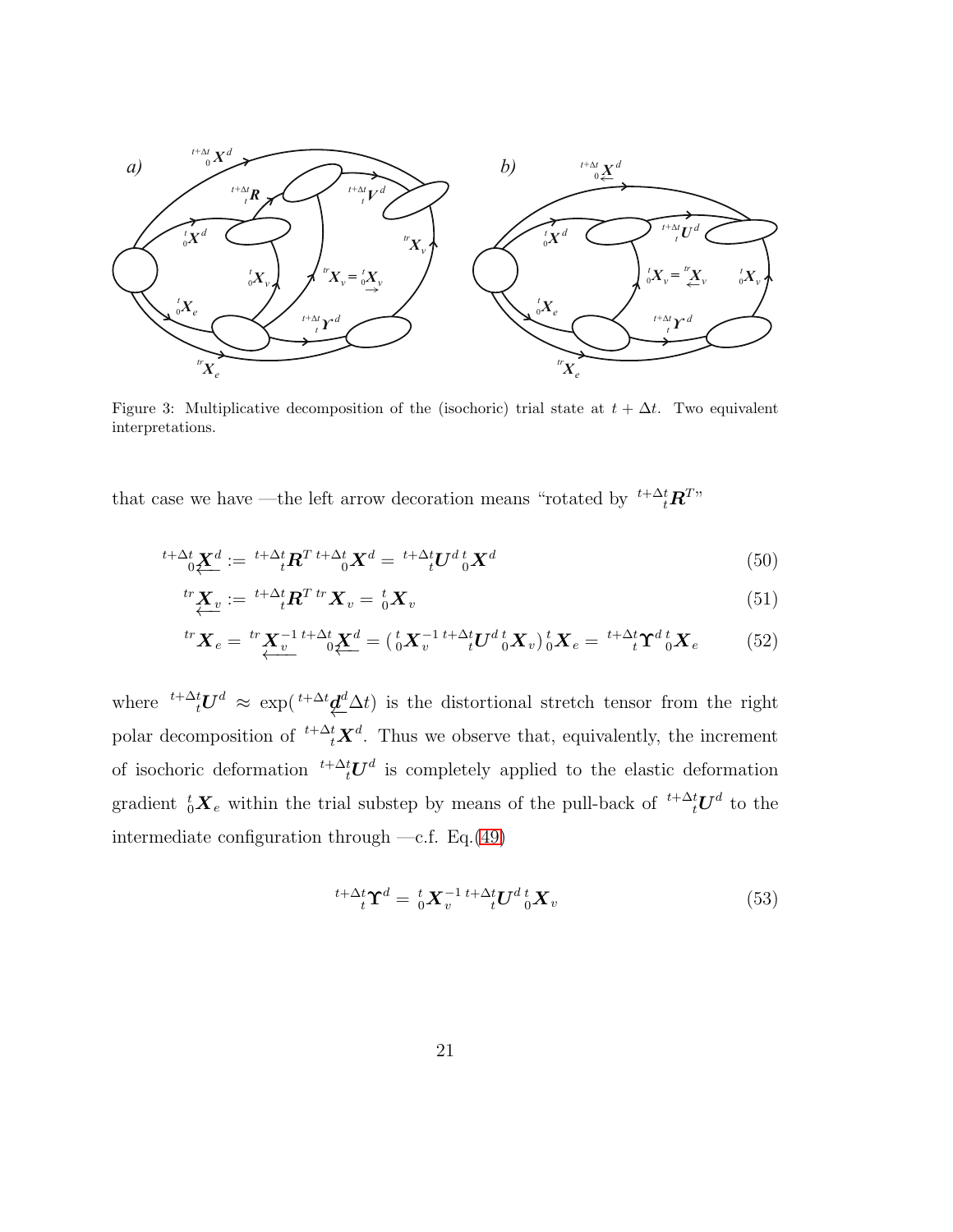In any case, the trial logarithmic strain tensor is

<span id="page-21-1"></span>
$$
{}^{tr}\boldsymbol{E}_e = \frac{1}{2}\ln({}^{tr}\boldsymbol{C}_e) = \frac{1}{2}\ln({}^{tr}\boldsymbol{X}_e^T\,{}^{tr}\boldsymbol{X}_e) \tag{54}
$$

with  ${}^{tr}X_e = {}^{t}_{0}\underline{X}^{-1}_{v} {}^{t+\Delta t}_{0}X^d$  or  ${}^{tr}X_e = {}^{t}_{0}X^{-1}_{v} {}^{t+\Delta t}_{0}\underline{X}^d$ .

Trial states associated to the models based on either the Sidoroff's decomposition or the reversed one are different in general. The respective trial states, and hence the respective integration algorithms, are coincident for the very special cases of axial loadings in isotropic materials or in orthotropic materials along the preferred material directions.

Subsequently, during the viscous corrector substep the total deformation rate  $d = 0$ . We exactly proceed as in Ref. [\[20\]](#page-50-0)

<span id="page-21-0"></span>
$$
\dot{E} = 0 \quad \Rightarrow \quad \dot{E}_e = \dot{E}_e \Big|_{\dot{E}=0} \tag{55}
$$

i.e. using a backward-Euler integration in Eq. [\(40\)](#page-17-1)

$$
{}^{t+\Delta t}_{0} \boldsymbol{E}_{e} - {}^{tr} \boldsymbol{E}_{e} \approx -\Delta t \left( \mathbb{V}^{-1} : \boldsymbol{T}^{|e}_{neq} \right)_{t+\Delta t}
$$
(56)

which provides a non-linear viscous correction for  $t^{+\Delta t}_{0}E_{e}$  in terms of  ${}^{tr}E_{e}$  through

$$
{}^{t+\Delta t}_{0} \mathbf{E}_{e} + \Delta t \left( \mathbb{V}^{-1} : \frac{d \mathcal{W}_{neq}}{d \mathbf{E}_{e}} \right)_{t+\Delta t} = {}^{tr} \mathbf{E}_{e}
$$
(57)

The same non-linear evolution equation is obtained for the model based on the Sido-roff's decomposition that we derived in Ref. [\[20](#page-50-0)]. In both frameworks, once  $V^{-1}$  and  $\mathcal{W}_{neq}$  are known, we can compute  $\sqrt[t]{\Delta_t^t} \mathbf{E}_e$  for a given time step  $\Delta t$  performing local iterations at the integration point level and then proceed to obtain the deviatoric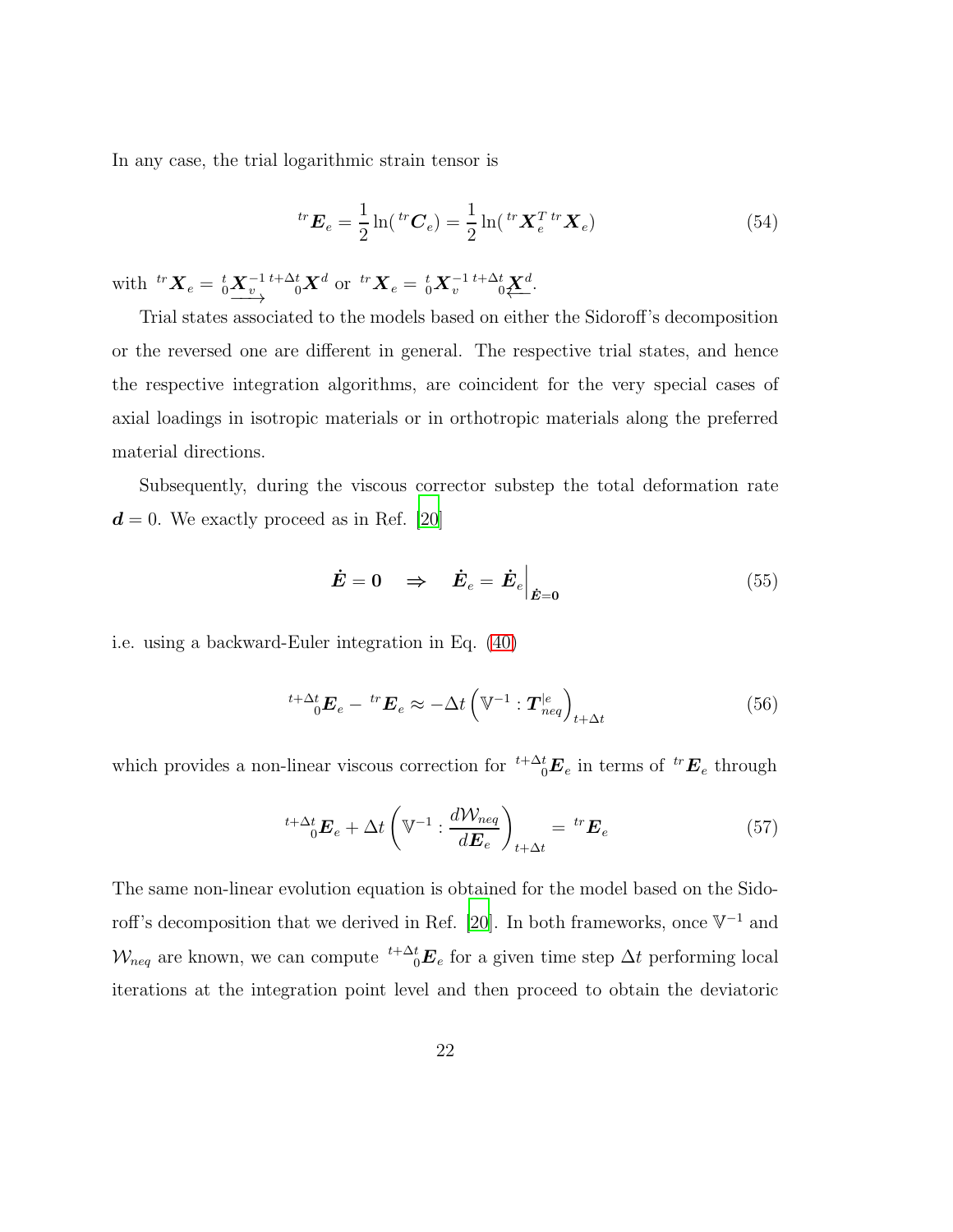non-equilibrated stresses and tangent moduli at  $t + \Delta t$ . However, two differences of distinct nature have to be emphasized regarding the update of Eq. [\(57\)](#page-21-0) associated to either the Sidoroff or to the reverse decompositions. On the one hand, we have just seen that the numerical calculation of the trial state is different for both decompositions and that the respective trial states are only coincident in very specific cases. On the other hand, upon the acceptance of the reversed kinematic decomposition, we have seen that Eq.  $(57)$  is completely defined in the reference configuration. Hence, no further hypothesis regarding the evolution of the preferred directions are required in this case because the non-equilibrated strain energy function  $\mathcal{W}_{neq}$  is defined in the reference configuration and the corresponding Lagrangian non-equilibrated stresses are properly derived in that configuration, whatever the material symmetries are. The tensor  $\mathbb{V}^{-1}$  may also be defined with the same material symmetries of  $\mathcal{W}_{neq}$ .

For practical purposes but without loss of generality of the present formulation, we will assume herein that  $V^{-1}$  is a purely deviatoric orthotropic tensor given in terms of six scalar viscosity parameters  $\eta_{ij}^d = \eta_{ji}^d$  through

<span id="page-22-0"></span>
$$
\mathbb{V}^{-1} = \mathbb{P}^S : \underbrace{\left(\sum_{i=1}^3 \sum_{j=1}^3 \frac{1}{2\eta_{ij}^d} \mathbf{L}_{ij}^S \otimes \mathbf{L}_{ij}^S\right)}_{\overline{\mathbb{V}}^{-1}} : \mathbb{P}^S
$$
\n
$$
(58)
$$

where  $\bm{L}_{ij}^S = 1/2(\bm{a}_i \otimes \bm{a}_j + \bm{a}_j \otimes \bm{e}_i)$  stand for the structural tensors associated to the material preferred basis  $X_{pr} = {\bf{a}_1, a_2, a_3}.$  The evolution equation in rate form Eq. [\(40\)](#page-17-1) and its solution in terms of incremental elastic strains Eq. [\(57\)](#page-21-0) become purely deviatoric. It is apparent that, in general,  ${}^{t+\Delta t}_{0}E_{e}$  and  ${}^{tr}E_{e}$  in Eq. [\(57\)](#page-21-0) will not have the same Lagrangian principal basis. In Section [7](#page-33-0) we show how to obtain the values of the material parameters  $\eta_{ij}^d$  from experimental testing. Once the viscosity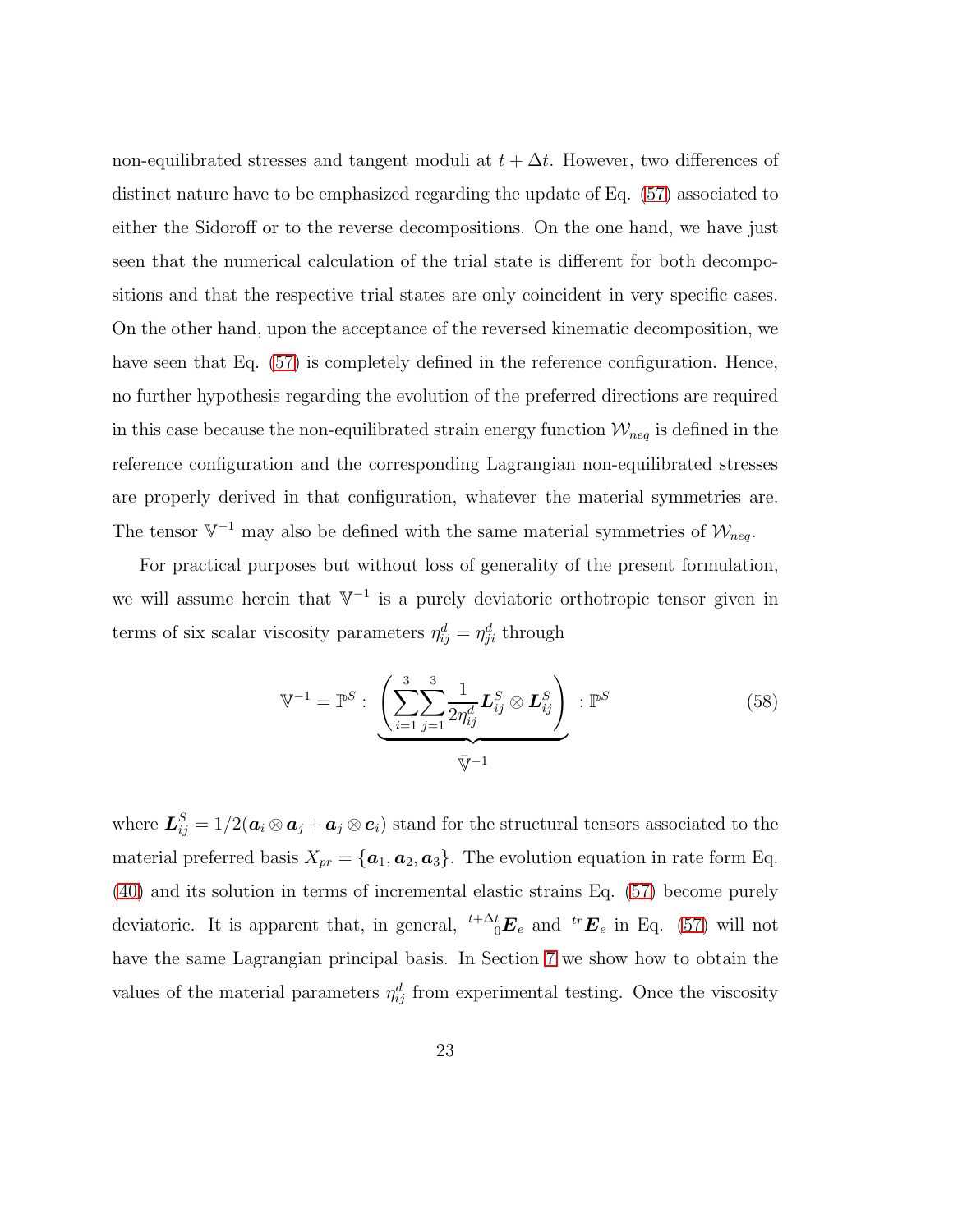parameters  $\eta_{ij}^d$  are known, the non-linear Equations [\(40\)](#page-17-1) and [\(57\)](#page-21-0) are to be used. In those equations we will further assume that the viscosity parameters are deformation independent.

The value of the material parameters  $\eta_{ij}^d$  in Eq. [\(58\)](#page-22-0) may be related to a set of six independent relaxation times  $\tau_{ij} = \tau_{ji}$  for the orthotropic case. Note that we use the same symbol for the relaxation times as for the Kirchhoff stresses but by context confusion is hardly possible.

In order to obtain the existing relations between  $\eta_{ij}^d$  and  $\tau_{ij}$  we must linearize the response of the non-equilibrated orthotropic strain energy function  $\mathcal{W}_{neq}$  in the flow rule of Eq. [\(40\)](#page-17-1) to obtain

<span id="page-23-0"></span>
$$
-\frac{d\boldsymbol{E}_e}{dt}\bigg|_{\dot{\boldsymbol{E}}=\boldsymbol{0}} = \mathbb{P}^S : \underbrace{\left(\bar{\mathbb{V}}^{-1} : \mathbb{P}^S : \frac{d^2 \mathcal{W}_{neq}}{d\boldsymbol{E}_e^d d\boldsymbol{E}_e^d}\bigg|_{lin}\right)}_{\bar{\mathbb{T}}_{lin}^{-1}} : \mathbf{E}_e = \mathbb{T}_d^{-1}\big|_{lin} : \boldsymbol{E}_e \qquad (59)
$$

where

$$
\mathcal{W}_{neq}(\boldsymbol{E}_{e}^{d})\big|_{lin} = \sum_{i=1}^{3} \sum_{j=1}^{3} \mu_{ij}^{neq} (\boldsymbol{a}_{i} \cdot \boldsymbol{E}_{e}^{d} \boldsymbol{a}_{j})^{2} = \sum_{i=1}^{3} \sum_{j=1}^{3} \mu_{ij}^{neq} (E_{eij}^{d})^{2}
$$
(60)

is expressed in terms of the orthotropic reference shear moduli  $\mu_{ij}^{neq}$  and the components of  $\bm{E}^d_e$  $e^d$  in the material orthotropy basis  $X_{pr} = {\{a_1, a_2, a_3\}}$ . The subscript lin implies a linearized constitutive law (usually at the origin), i.e. quadratic strain energy with constant coefficients. The linearized fourth-order deviatoric *relaxation* tensor  $\mathbb{T}_d^{-1}$  $\bar{d}^{-1}|_{lin}$  present in Eq. [\(59\)](#page-23-0) is given in terms of the tensor  $\bar{T}_{lin}^{-1}$ , whose matrix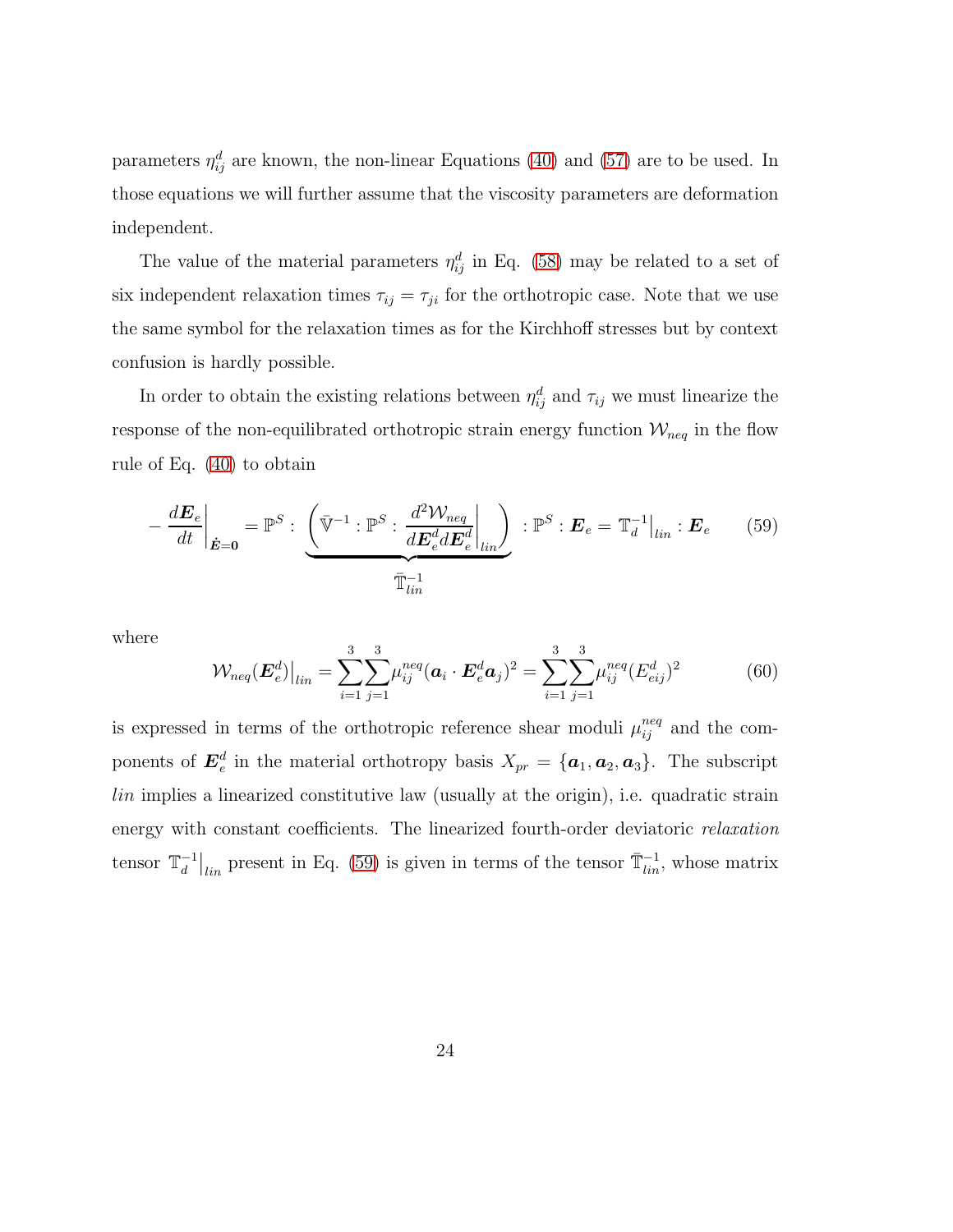(Voigt) representation in the preferred axes  $X_{pr}$  is

<span id="page-24-0"></span>
$$
\begin{bmatrix}\n\frac{2}{3}\frac{1}{\tau_{11}} & -\frac{1}{3}\frac{\rho_{21}}{\tau_{22}} & -\frac{1}{3}\frac{\rho_{31}}{\tau_{33}} & 0 & 0 & 0 \\
-\frac{1}{3}\frac{\rho_{12}}{\tau_{11}} & \frac{2}{3}\frac{1}{\tau_{22}} & -\frac{1}{3}\frac{\rho_{32}}{\tau_{33}} & 0 & 0 & 0 \\
-\frac{1}{3}\frac{\rho_{13}}{\tau_{11}} & -\frac{1}{3}\frac{\rho_{23}}{\tau_{22}} & \frac{2}{3}\frac{1}{\tau_{33}} & 0 & 0 & 0 \\
0 & 0 & 0 & \frac{1}{\tau_{12}} & 0 & 0 \\
0 & 0 & 0 & 0 & \frac{1}{\tau_{23}} & 0 \\
0 & 0 & 0 & 0 & \frac{1}{\tau_{23}} & 0 \\
0 & 0 & 0 & 0 & 0 & \frac{1}{\tau_{31}}\n\end{bmatrix}
$$
\n(61)

The relaxation times  $\tau_{ij}$  and the coupling coefficients  $\rho_{ij}$  are given by

<span id="page-24-1"></span>
$$
\tau_{ij} := \frac{\eta_{ij}^d}{\mu_{ij}^{neq}} , \quad i, j = \{1, 2, 3\}
$$
\n(62)

$$
\rho_{ij} := \frac{\eta_{ii}^d}{\eta_{jj}^d}, \quad i \neq j = \{1, 2, 3\}
$$
\n(63)

The tensor  $\overline{\mathbb{T}}_{lin}^{-1}$ , as given in Eq. [\(61\)](#page-24-0), is non-symmetric in general. We remark that, as a main difference with the isotropic viscosity/orthotropic elasticity formulation presented in Ref. [\[20\]](#page-50-0), the six relaxation times given in Eq.  $(62)$  are completely independent, hence leading to a more general anisotropic visco-hyperelasticity formulation. We show the high (enhanced) versatility of the present model in the examples below. If the viscosity tensor is regarded as isotropic in Eq. [\(58\)](#page-22-0), then we can write  $V^{-1} = 1/(2\eta^d)\mathbb{I}^S$  and the update formula Eq. [\(57\)](#page-21-0) adopts the same form as in Ref. [\[20\]](#page-50-0), even though it is formulated herein in the reference configuration. Equation [\(61\)](#page-24-0) reduces in this case to  $\overline{\mathbb{T}}_{lin}^{-1} = \mathbb{P}^S : \mathbb{T}_{lin}^{-1}$ , with  $\mathbb{T}_{lin}^{-1}$  resulting in a tensor with diagonal matrix representation, which was for simplicity the shape chosen in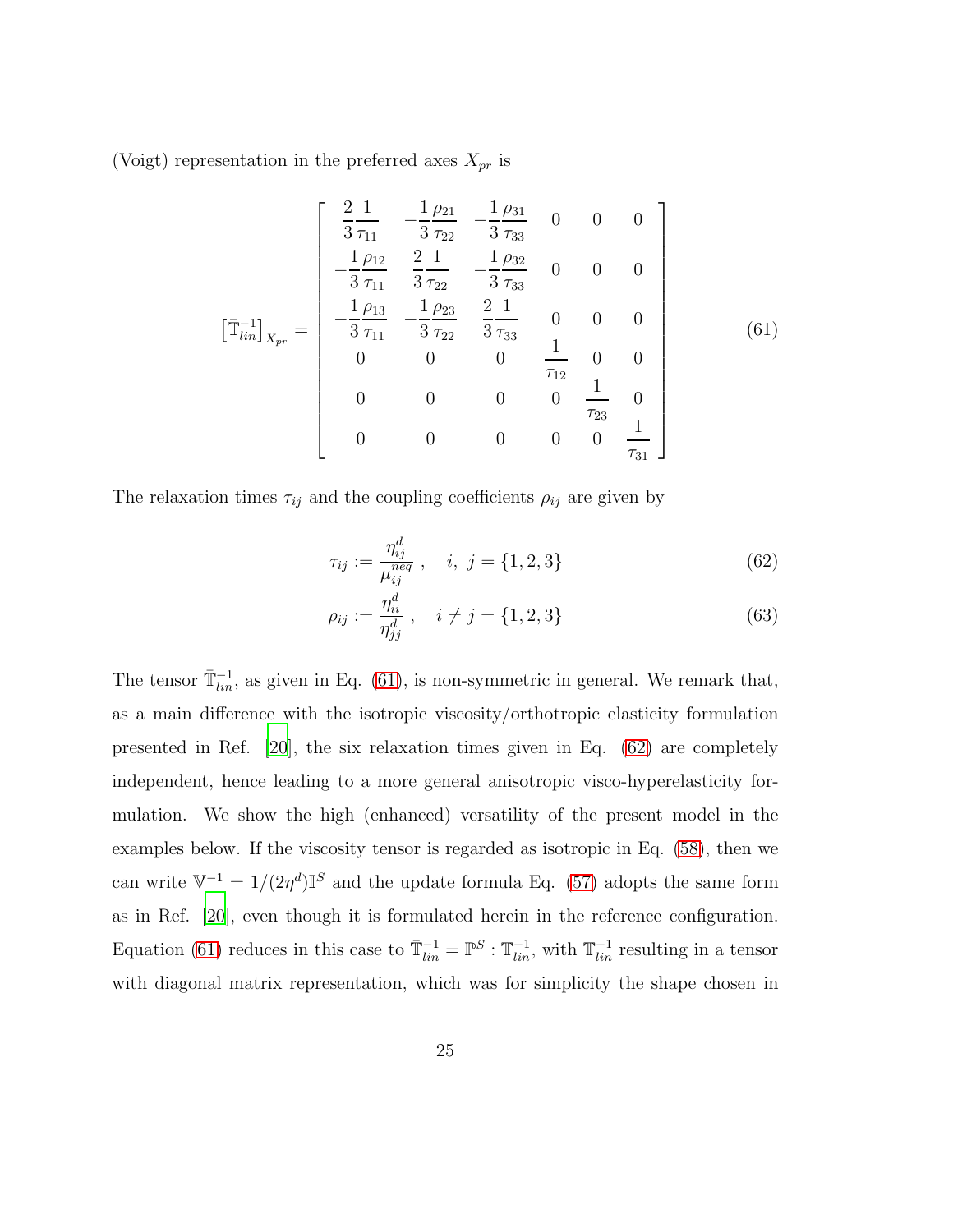Reference [\[20](#page-50-0)] for isotropic viscous behavior.

Finally, once a converged solution  $t^{+\Delta t}E_e$  has been obtained from Eq. [\(57\)](#page-21-0), the following (internal volume-preserving) update may be performed

$$
{}^{t+\Delta t}_{0} \mathbf{X}_{e} = {}^{tr} \mathbf{R}_{e} {}^{t+\Delta t} {}^{0} \mathbf{U}_{e} = {}^{tr} \mathbf{R}_{e} \exp\left({}^{t+\Delta t} {}^{t} \mathbf{E}_{e}\right) \tag{64}
$$

<span id="page-25-2"></span>or

$$
{}^{t+\Delta t}_{0} \mathbf{X}_{v} = {}^{t+\Delta t}_{0} \mathbf{X}^{d t+\Delta t}_{0} \mathbf{X}_{e}^{-1} = {}^{tr} \mathbf{X}_{v} \left( {}^{tr} \mathbf{V}_{e} {}^{t+\Delta t}_{0} \mathbf{V}_{e}^{-1} \right)
$$
(65)

#### *5.3. Local Newton iterations for the non-equilibrated part*

Once the trial elastic logarithmic strains  ${}^{tr}E_e$  have been obtained using Eq. [\(54\)](#page-21-1), we proceed to solve Eq. [\(57\)](#page-21-0) in residual form for the most general case when hyperelasticity is non-linear in logarithmic strains. We can proceed as in Ref. [\[20](#page-50-0)] but considering the residual equation

<span id="page-25-1"></span><span id="page-25-0"></span>
$$
\boldsymbol{R}_{\boldsymbol{E}}^{(k)} = \boldsymbol{E}_e^{(k)} + \Delta t \left( \boldsymbol{\mathbb{V}}^{-1} : \left. \frac{d \mathcal{W}_{neq}}{d \boldsymbol{E}_e} \right|_{(k)} \right) - \, {}^{tr} \boldsymbol{E}_e \tag{66}
$$

and employing the *non-symmetric* gradient

$$
\frac{d\mathbf{R}_E}{d\mathbf{E}_e} = \mathbb{I}^S + \Delta t \left( \mathbb{V}^{-1} : \frac{d^2 \mathcal{W}_{neq}}{d\mathbf{E}_e d\mathbf{E}_e} \right) = \mathbb{I}^S + \mathbb{P}^S : \Delta t \left( \bar{\mathbb{V}}^{-1} : \mathbb{P}^S : \frac{d^2 \mathcal{W}_{neq}}{d\mathbf{E}_e^d d\mathbf{E}_e^d} \right) : \mathbb{P}^S \tag{67}
$$

The resulting iterative procedure for  $E_e$  is volume-preserving due to the fact that the term between parenthesis in Eq. [\(66\)](#page-25-0) is purely deviatoric.

# *5.4. Non-equilibrated contribution to* S *and* C

Once the elastic strains  $\mathbf{E}_e$  are known at  $t + \Delta t$  we can proceed to compute the deviatoric non-equilibrated contribution to the stress and global tangent tensors. As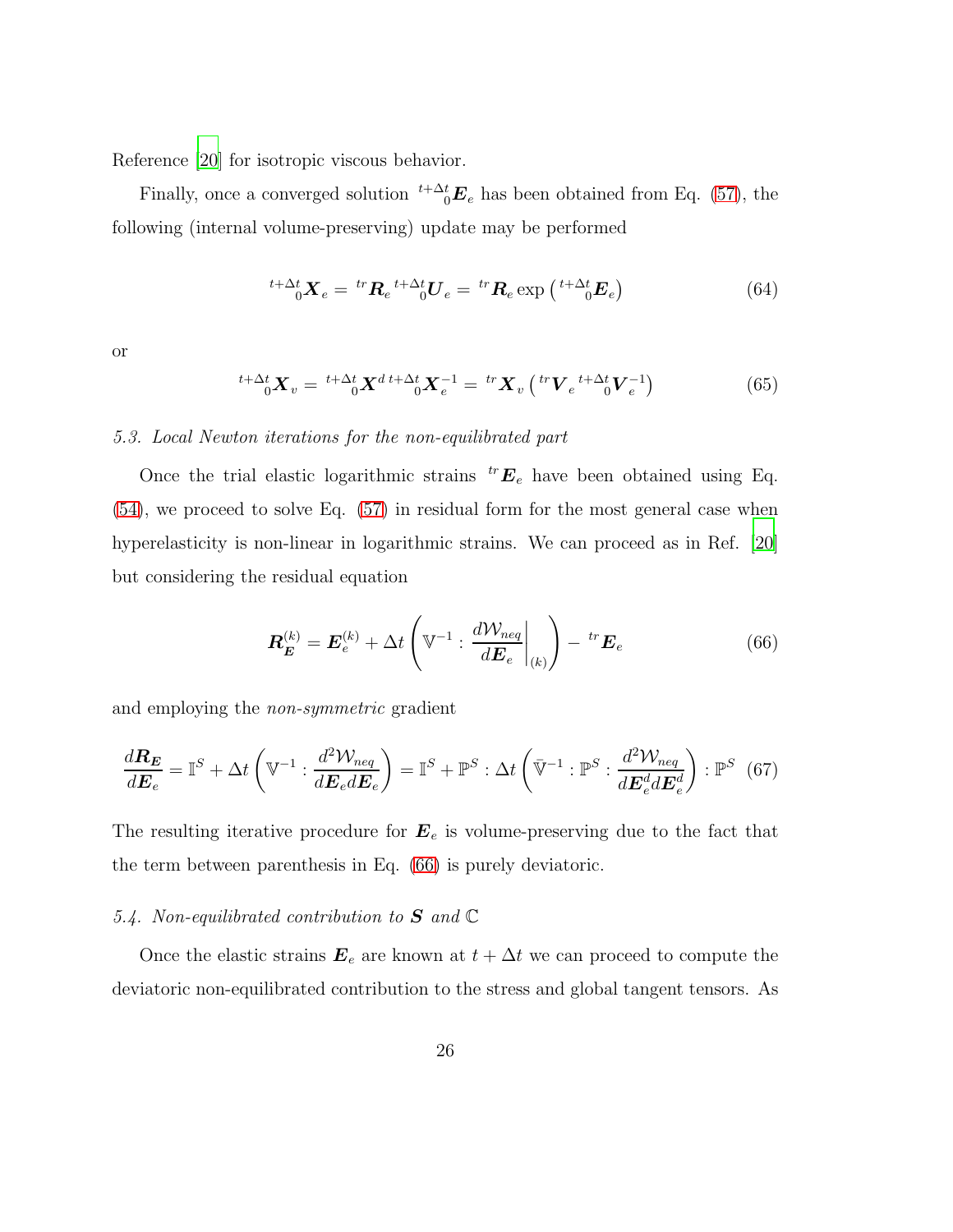we did in Ref. [\[20](#page-50-0)], it is convenient to take derivatives with respect to trial quantities in order to obtain the non-equilibrated stresses and tangent moduli consistent with the predictor/corrector integration algorithm employed and then perform the corresponding mappings.

First of all, the consideration of the Flory's decomposition of Eq. [\(31\)](#page-15-1) in Eq.  $(30)_3$  $(30)_3$  gives

<span id="page-26-2"></span>
$$
\boldsymbol{S}_{neq} = \frac{\delta \mathcal{W}_{neq}}{\delta \boldsymbol{A}} \bigg|_{\hat{\boldsymbol{X}}_v = \boldsymbol{0}} = \frac{\delta \mathcal{W}_{neq}}{\delta \boldsymbol{A}^d} \bigg|_{\hat{\boldsymbol{X}}_v = \boldsymbol{0}} : \frac{d \boldsymbol{A}^d}{d \boldsymbol{A}} := \boldsymbol{S}_{neq}^{|d} : \frac{d \boldsymbol{A}^d}{d \boldsymbol{A}} \tag{68}
$$

where  $S_{neq}^{\mid d}$  is a modified second Piola–Kirchhoff stress tensor defined in the reference configuration and  $dA^d/dA$  represents the fourth-order deviatoric projection tensor in the space of quadratic strains, see below.

The trial state is defined by  ${}^{tr}I_{\nu}^{\circ} = 0$ . Then the distortional counterpart of Eqs. [\(7\)](#page-8-1), [\(9\)](#page-9-0) and [\(10\)](#page-9-1) particularized to the trial state read —note that subscripts of the type  ${}^{tr} \mathcal{L}^{\circ}_{v} = \mathbf{0}$  or  ${}^{tr} \mathring{\mathbf{X}}_{v} = \mathbf{0}$  would be redundant for the trial state, hence they are not indicated in the corresponding mapping tensors

$$
{}^{tr}\boldsymbol{d}_{e} = \operatorname{sym} \left( {}^{tr} \boldsymbol{X}_{v}^{-1} \boldsymbol{d}^{d} \, {}^{tr} \boldsymbol{X}_{v} \right) = \, {}^{tr} \boldsymbol{X}_{v}^{-1} \stackrel{s}{\odot} \, {}^{tr} \boldsymbol{X}_{v}^{T} : \boldsymbol{d}^{d} = \mathbb{M}_{d^{d}}^{{}^{tr} \boldsymbol{d}_{e}} : \boldsymbol{d}^{d} \tag{69}
$$

As done in Section [3.2,](#page-13-3) the Lagrangian description of Eq. [\(69\)](#page-26-0) is obtained as

<span id="page-26-1"></span><span id="page-26-0"></span>
$$
{}^{tr}\dot{\boldsymbol{A}}_e = {}^{tr}\boldsymbol{C}_e \boldsymbol{C}^{d-1} \stackrel{s}{\odot} \boldsymbol{I} : \dot{\boldsymbol{A}}^d = \frac{\delta {}^{tr}\boldsymbol{A}_e}{\delta \boldsymbol{A}^d} : \dot{\boldsymbol{A}}^d \tag{70}
$$

which gives the mapping associated to the change of the independent variable  $A<sup>d</sup>$ by the independent variable  ${}^{tr}A_e$ . We define now the non-equilibrated second Piola-Kirchhoff stress tensor  $S_{neq}^{tr}$  associated to the trial state, which operates in the ref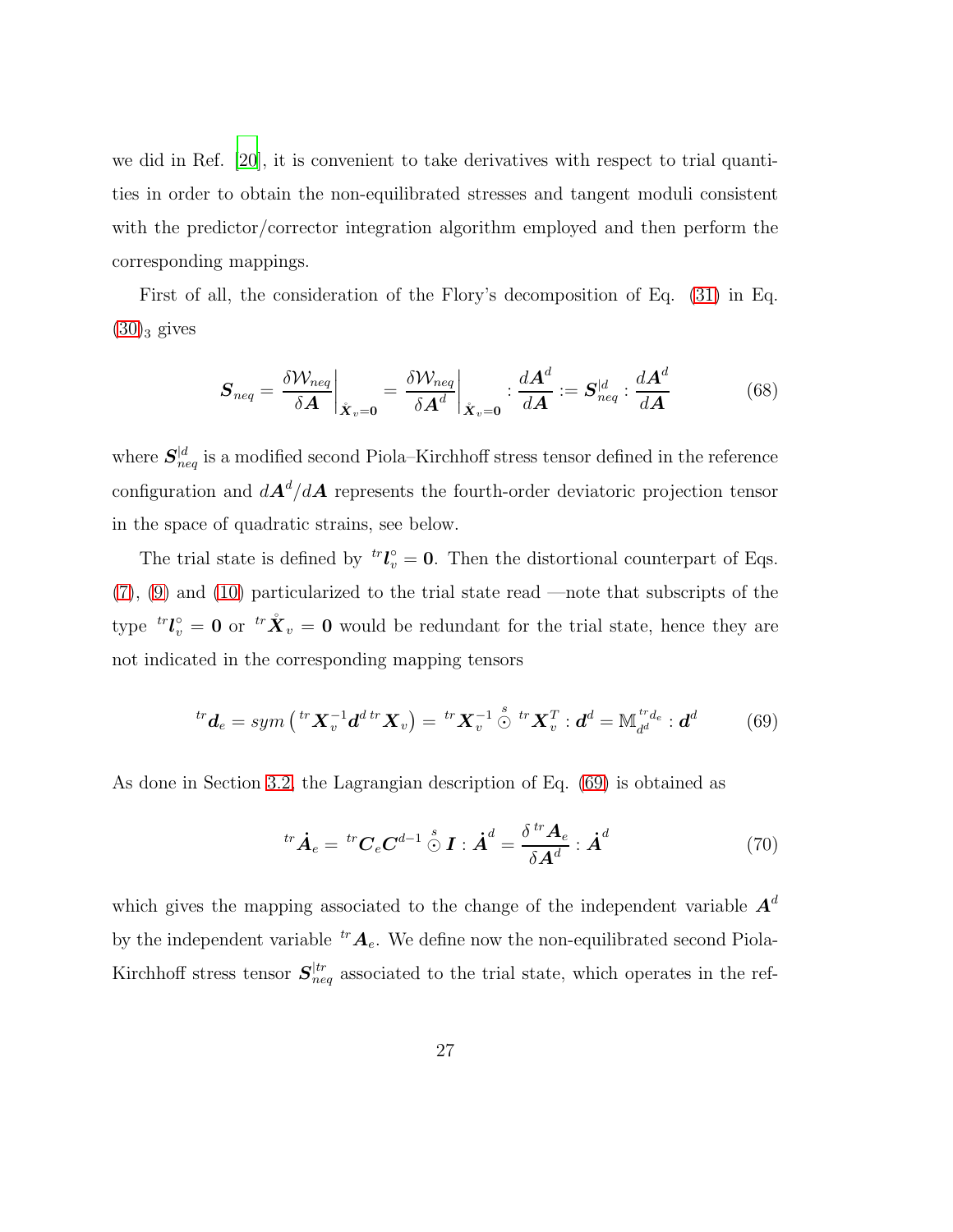erence configuration as well, such that —recall also Eq. [\(29\)](#page-14-1)

$$
\boldsymbol{S}_{neq}^{|tr}: {}^{tr}\dot{\boldsymbol{A}}_e = \boldsymbol{S}_{neq}^{|d}: \dot{\boldsymbol{A}}^d = \boldsymbol{S}_{neq}: \dot{\boldsymbol{A}} = \dot{\mathcal{W}}_{neq} \Big|_{\mathring{\boldsymbol{X}}_v = \mathbf{0}} \tag{71}
$$

<span id="page-27-0"></span>which gives the following relation between the non-equilibrated stress tensors  $S_{neq}^{\vert d}$ and  $\boldsymbol{S}^{|tr}_{ne}$  $\overline{neq}$  $\sim t$  $\lambda$ 

$$
\boldsymbol{S}_{neq}^{|d} = \boldsymbol{S}_{neq}^{|tr} : {}^{tr} \boldsymbol{C}_e \boldsymbol{C}^{d-1} \stackrel{s}{\odot} \boldsymbol{I} = \boldsymbol{S}_{neq}^{|tr} : \frac{\delta {}^{tr} \boldsymbol{A}_e}{\delta \boldsymbol{A}^d} \tag{72}
$$

One important difference between this algorithmic formulation and the one presented in Ref. [\[20](#page-50-0)] is that in this case the trial intermediate configuration does not remain constant during the finite-element global iterations at time  $t + \Delta t$  because this configuration is given by the trial elastic internal gradient, see Eqs. [\(48\)](#page-19-2) or [\(52\)](#page-20-1). Hence, the fourth-order mapping tensor  $\delta^{tr} A_e/\delta A^d$  present in Eq. [\(72\)](#page-27-0) has also to be differentiated in order to obtain the existing relation between the consistent tangent moduli  $\mathbb{C}_{neq}^{|d|} = dS_{neq}^{|d|}/dA^d$  and  $\mathbb{C}_{neq}^{|tr|} = dS_{neq}^{|tr|}/dA^tA_e$ , which are to be obtained taking the total derivatives of  $S_{neq}^{|d}$  and  $S_{neq}^{|tr}$  with respect to  $A^d$  and  ${}^{tr}A_e$ respectively, see discussion in Ref. [\[20\]](#page-50-0). In this case we have —note that  $\delta^{tr} A_e/\delta A^d$ has only minor symmetries and that the second addend in the right-hand side of the following equation vanishes in the model based on the Sidoroff decomposition

$$
\frac{d\mathbf{S}_{neq}^{|d}}{dt} = \frac{d\mathbf{S}_{neq}^{|tr}}{dt} : \frac{\delta^{tr}\mathbf{A}_e}{\delta\mathbf{A}^d} + \mathbf{S}_{neq}^{|tr} : \frac{d}{dt} \left(\frac{\delta^{tr}\mathbf{A}_e}{\delta\mathbf{A}^d}\right)
$$
(73)

Expressing the preceding equation in terms of  $\vec{A}^d$  and  ${}^{tr}\dot{A}_e$ , using Eq. [\(70\)](#page-26-1) and identifying terms

<span id="page-27-1"></span>
$$
\frac{d\mathbf{S}_{neq}^{|d}}{d\mathbf{A}^d} = \left(\frac{\delta^{tr}\mathbf{A}_e}{\delta\mathbf{A}^d}\right)^T : \frac{d\mathbf{S}_{neq}^{|tr}}{d^{tr}\mathbf{A}_e} : \frac{\delta^{tr}\mathbf{A}_e}{\delta\mathbf{A}^d} + \mathbf{S}_{neq}^{|tr} : \frac{d}{d\mathbf{A}^d} \left(\frac{\delta^{tr}\mathbf{A}_e}{\delta\mathbf{A}^d}\right)
$$
(74)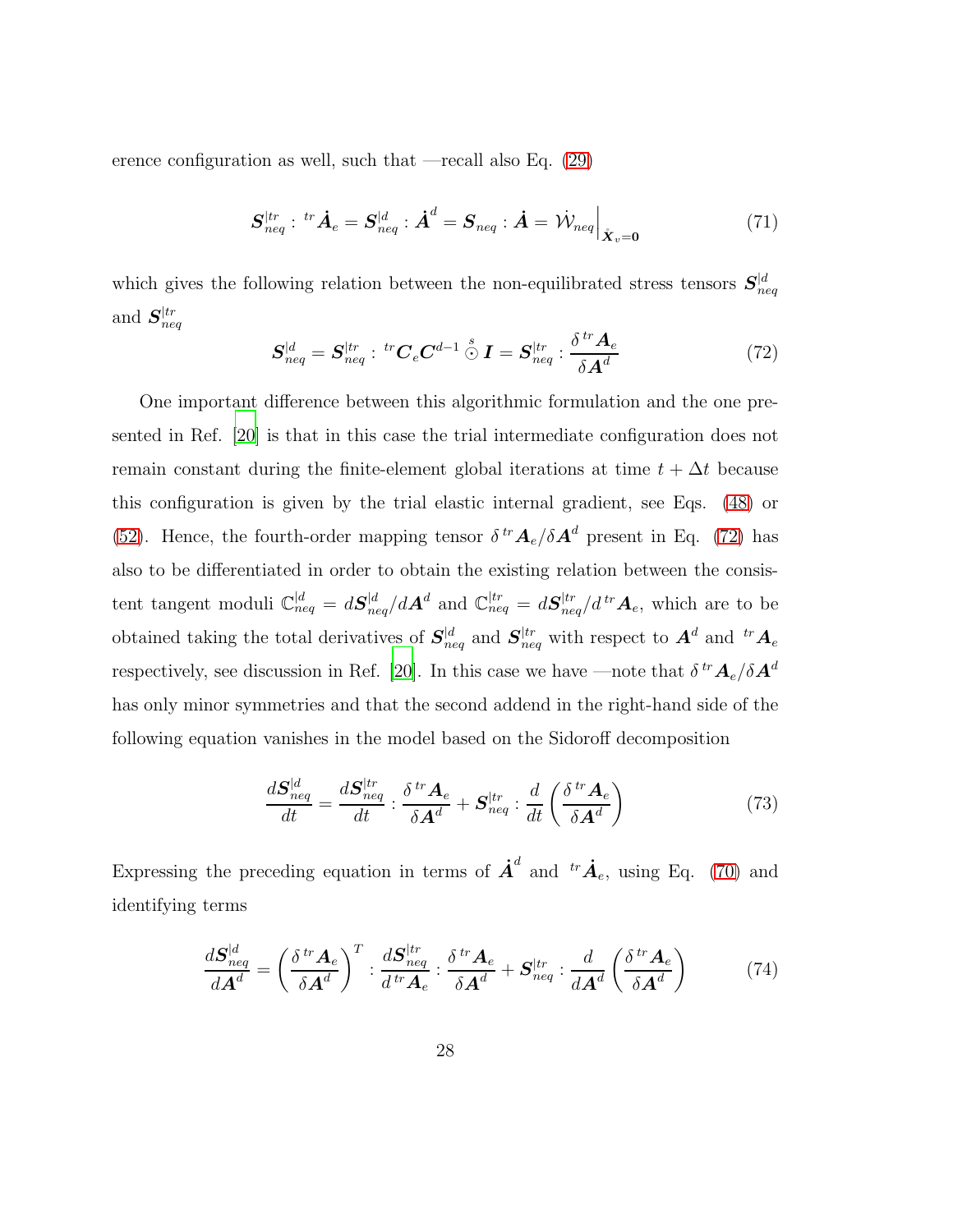which, after some lengthy algebra, results in

<span id="page-28-0"></span>
$$
\mathbb{C}_{neq}^{d} = \left(\frac{\delta^{tr}\mathbf{A}_e}{\delta \mathbf{A}^d}\right)^T : \mathbb{C}_{neq}^{tr} : \frac{\delta^{tr}\mathbf{A}_e}{\delta \mathbf{A}^d} + \mathbf{C}^{d-1 \ tr}\mathbf{C}_e \mathbf{C}^{d-1} \stackrel{s}{\odot} \mathbf{S}_{neq}^{tr} - \mathbf{C}^{d-1} \stackrel{s}{\odot} \mathbf{S}_{neq}^{tr} {}^{tr}\mathbf{C}_e \mathbf{C}^{d-1}
$$
(75)

The first and second addends in the right-hand side of Eq. [\(75\)](#page-28-0) have major symmetries, the former due to the major symmetry of  $\mathbb{C}_{neq}^{tr}$  (see below) and the latter due to the symmetry of the second order tensors  $C^{d-1 \ tr}C_eC^{d-1}$  and  $S_{neq}^{tr}$ . However, the third addend in the right-hand side of Eq. [\(75\)](#page-28-0) lacks major symmetry, in general. As a result, the tangent moduli tensor  $\mathbb{C}_{neq}^{d}$  may be slightly non-symmetric, as we show in the examples. The lack of major symmetry in general situations emerges from the fact that the fourth-order tensor  $\delta^{tr} A_e/\delta A^d$  present in Eq. [\(74\)](#page-27-1) does not exactly correspond to the gradient of  ${}^{tr}A_e$  with respect to  $A^d$ , as we have equiva-lently explained in Section [3.2](#page-13-3) using the strain tensors  $A_e$  and  $A$  and the constraint  $\mathring{\mathbf{X}}_v = \mathbf{0}$ , recall also Eq. [\(10\)](#page-9-1). In other words, note that an explicit expression that gives  ${}^{tr}A_e$  as a function of  $A^d$  does not exist for this formulation in general. However, we want to emphasize that the non-equilibrated strain energy function  $W_{\text{neg}}$ only represents a deviation from the thermodynamical equilibrium, hence the possible nonsymmetry of  $\mathbb{C}_{neq}^{\vert d}$  becomes less relevant if the symmetry of the total tangent moduli  $\mathbb{C} = \mathbb{C}_{eq} + \mathbb{C}_{neq}$  is assessed. It can be shown that the total tangent moduli C results to be numerically symmetric for the special case of isotropic materials undergoing large shear deformations (first example below) and exactly symmetric for the special case of orthotropic materials undergoing finite deformations along the preferred material directions (second example below). Furthermore, for orthotropic materials undergoing large off-axis deformations and large perturbations away from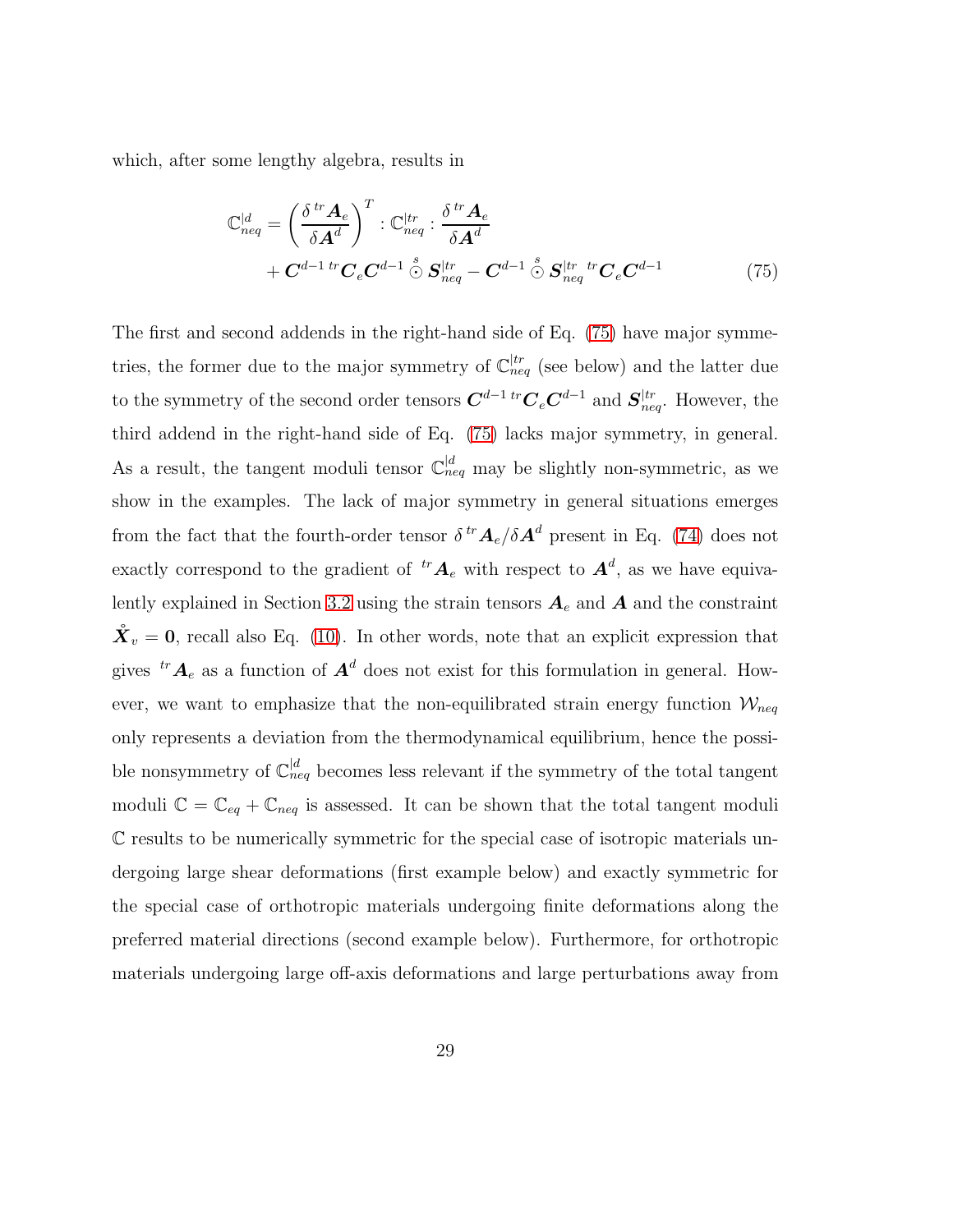thermodynamical equilibrium, a very good convergence rate is still attained during the global finite element iterations using the symmetric part of Eq. [\(75\)](#page-28-0) and a symmetric solver (third example below). In order to symmetrize the tensor  $\mathbb{C}_{neq}^{\mid d}$  of Eq. [\(75\)](#page-28-0), just substitute  $S_{ne}^{tr}$  $\int_{neq}^{tr} tr \mathbf{C}_{e} \mathbf{C}^{d-1}$  by its symmetric part, i.e.  $\mathbf{S}_{neq}^{d}$ , see Eq. [\(72\)](#page-27-0).

The trial tensors  $S_{neq}^{tr}$  and  $\mathbb{C}_{neq}^{tr}$ , present in Eqs. [\(72\)](#page-27-0) and [\(75\)](#page-28-0), may be obtained from our model, based on logarithmic strains, through

<span id="page-29-1"></span>
$$
\boldsymbol{S}_{neq}^{|tr} = \frac{\delta \mathcal{W}_{neq}}{\delta^{\, tr} \boldsymbol{A}_e} \bigg|_{\hat{\boldsymbol{X}}_v = \mathbf{0}} = \frac{\delta \mathcal{W}_{neq}}{\delta^{\, tr} \boldsymbol{E}_e} \bigg|_{\hat{\boldsymbol{X}}_v = \mathbf{0}} : \frac{d^{\, tr} \boldsymbol{E}_e}{d^{\, tr} \boldsymbol{A}_e} =: \boldsymbol{T}_{neq}^{|tr} : \frac{d^{\, tr} \boldsymbol{E}_e}{d^{\, tr} \boldsymbol{A}_e} \tag{76}
$$

and —note that  $d^{\text{tr}}\mathbf{E}_e/d^{\text{tr}}\mathbf{A}_e$  has major and minor symmetries and that it represents a formal (total) gradient

<span id="page-29-3"></span>
$$
\mathbb{C}_{neq}^{tr} = \frac{d\mathbf{S}_{neq}^{tr}}{d^{tr}\mathbf{A}_e} = \frac{d^{tr}\mathbf{E}_e}{d^{tr}\mathbf{A}_e} : \frac{d\mathbf{T}_{neq}^{tr}}{d^{tr}\mathbf{E}_e} : \frac{d^{tr}\mathbf{E}_e}{d^{tr}\mathbf{A}_e} + \mathbf{T}_{neq}^{tr} : \frac{d^{2tr}\mathbf{E}_e}{d^{tr}\mathbf{A}_e d^{tr}\mathbf{A}_e} \tag{77}
$$

The trial generalized Kirchhoff stress tensor  $T_{neq}^{tr}$  has to be previously related to the updated generalized Kirchhoff stress tensor  $T_{neq}^{|e}$ , which is the resulting stress tensor at each global iteration obtained from  $\mathcal{W}_{neq}$   $(\mathbf{E}_{e}^{d})$  $_e^d$ ) using Eq. [\(37\)](#page-17-3). We have —compare to Eq. [\(30\)](#page-14-0) and consider the change of variable  $\bm{E}$  by  ${}^{tr}\bm{E}_e$ 

$$
\boldsymbol{T}_{neq}^{|tr} = \frac{\delta \mathcal{W}_{neq}}{\delta^{\ tr} \boldsymbol{E}_{e}} \bigg|_{\mathring{\boldsymbol{X}}_{v} = \boldsymbol{0}} = \frac{d \mathcal{W}_{neq}}{d \boldsymbol{E}_{e}} : \frac{\delta \boldsymbol{E}_{e}}{\delta^{\ tr} \boldsymbol{E}_{e}} \bigg|_{\mathring{\boldsymbol{X}}_{v} = \boldsymbol{0}} = \boldsymbol{T}_{neq}^{|e} : \frac{\delta \boldsymbol{E}_{e}}{\delta^{\ tr} \boldsymbol{E}_{e}} \bigg|_{\mathring{\boldsymbol{X}}_{v} = \boldsymbol{0}} \tag{78}
$$

Hereafter, analogously as we did in Ref. [\[20](#page-50-0)], we approximate

<span id="page-29-2"></span><span id="page-29-0"></span>
$$
\left. \frac{\delta \boldsymbol{E}_e}{\delta^{\, tr} \boldsymbol{E}_e} \right|_{\hat{\boldsymbol{X}}_v = \mathbf{0}} \approx \mathbb{I}^S \quad \Rightarrow \quad \boldsymbol{T}_{neq}^{|tr} \approx \boldsymbol{T}_{neq}^{|e} \tag{79}
$$

which is an approximation valid for  $\Delta t/\tau \ll 1$  in the most general case (as for the model based on the Sidoroff decomposition, note that  $T_{neq}^{|tr} = T_{neq}^{|e|}$  for the special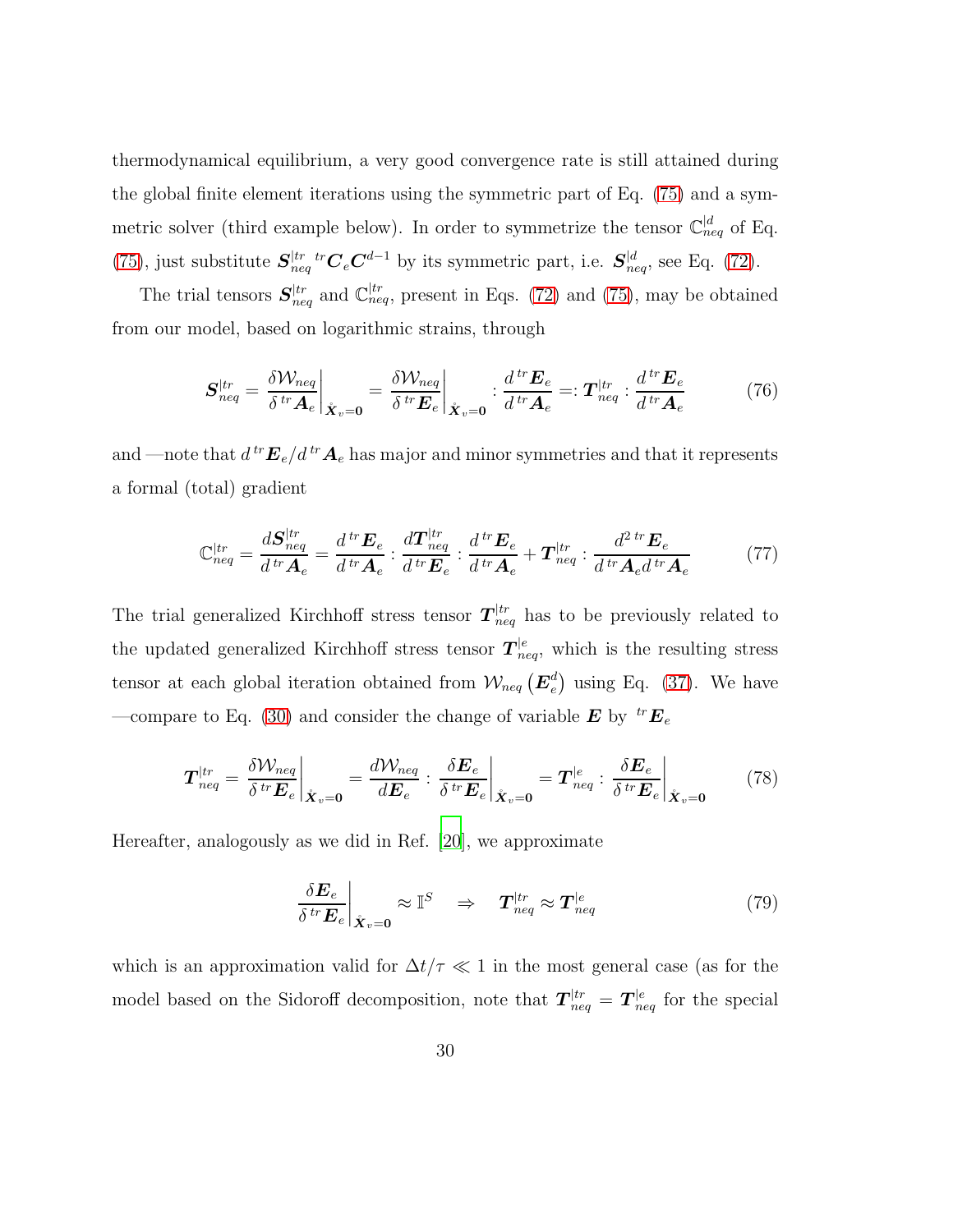cases of isotropic materials under arbitrary loadings or orthotropic materials undergoing finite deformations along the preferred material directions). If we do not wish to take this approximation, we should compute the analytical mapping tensor present in Eq. [\(78\)](#page-29-0) and its derivatives in the numerical algorithm, cf. Ref. [\[20\]](#page-50-0), Appendix 2. The modified second Piola–Kirchhoff stresses  $S_{neq}^{|d|}$  are obtained combining, first, Eqs.  $(76)$ ,  $(78)$  and  $(79)_1$ 

$$
\mathbf{S}_{neq}^{|tr} = \frac{d\mathcal{W}_{neq}}{d\mathbf{E}_e} \bigg|_{t+\Delta t} : \frac{d^{tr}\mathbf{E}_e}{d^{tr}\mathbf{A}_e} \tag{80}
$$

and then performing the mapping from the internal (trial) to the external (isochoric) configurations using Eq. [\(72\)](#page-27-0).

In order to obtain the consistent tangent moduli  $d\mathcal{T}^{[tr}_{neq}/d^{tr}\mathbf{E}_e$ , needed in Eq. [\(77\)](#page-29-3), we have to take into consideration that the trial logarithmic strains  ${}^{tr}E_e$  and the updated logarithmic strains  $t^{+\Delta t}E_e$  are related in the algorithm through Eq. [\(57\)](#page-21-0). Hence

<span id="page-30-1"></span>
$$
\frac{d\boldsymbol{T}_{neq}^{|tr}}{d^{tr}\boldsymbol{E}_e} = \frac{d\boldsymbol{T}_{neq}^{|e}}{d^{tr}\boldsymbol{E}_e} = \frac{d\boldsymbol{T}_{neq}^{|e}}{d\boldsymbol{E}_e} : \frac{d^{t+\Delta t}d\boldsymbol{E}_e}{d^{tr}\boldsymbol{E}_e}
$$
\n(81)

with the tensor  $d^{t+\Delta t}E_e/d^{tr}E_e$  providing the consistent linearization of the algorithmic formulation during the viscous correction substep. Taking derivatives in Eq. [\(57\)](#page-21-0), we identify

<span id="page-30-0"></span>
$$
\frac{d\boldsymbol{T}_{neq}^{ltr}}{d^{tr}\boldsymbol{E}_e} = \frac{d^2 \mathcal{W}_{neq}}{d\boldsymbol{E}_e d\boldsymbol{E}_e}\bigg|_{t+\Delta t} : \frac{d\boldsymbol{R}_E}{d\boldsymbol{E}_e}\bigg|_{t+\Delta t}^{-1}
$$
\n(82)

where the algorithmic gradient  $d^{t+\Delta t}E_e/d^{tr}E_e$  is given by the inverse of Eq. [\(67\)](#page-25-1) evaluated at the updated strains  $t^{+ \Delta t} E_e$ , see Section [5.3.](#page-25-2) Note that only the deviatoric part of this tensor is relevant in Eq. [\(82\)](#page-30-0). Interestingly, although the algorithmic gradient  $d^{t+\Delta t}E_e/d^{tr}E_e$  is, in general, non-symmetric in this case, the trial consistent tangent tensor  $d\mathcal{T}^{[tr}_{neq}/d^{tr}\mathbf{E}_e$ , as given in Eqs. [\(81\)](#page-30-1) or [\(82\)](#page-30-0), has major and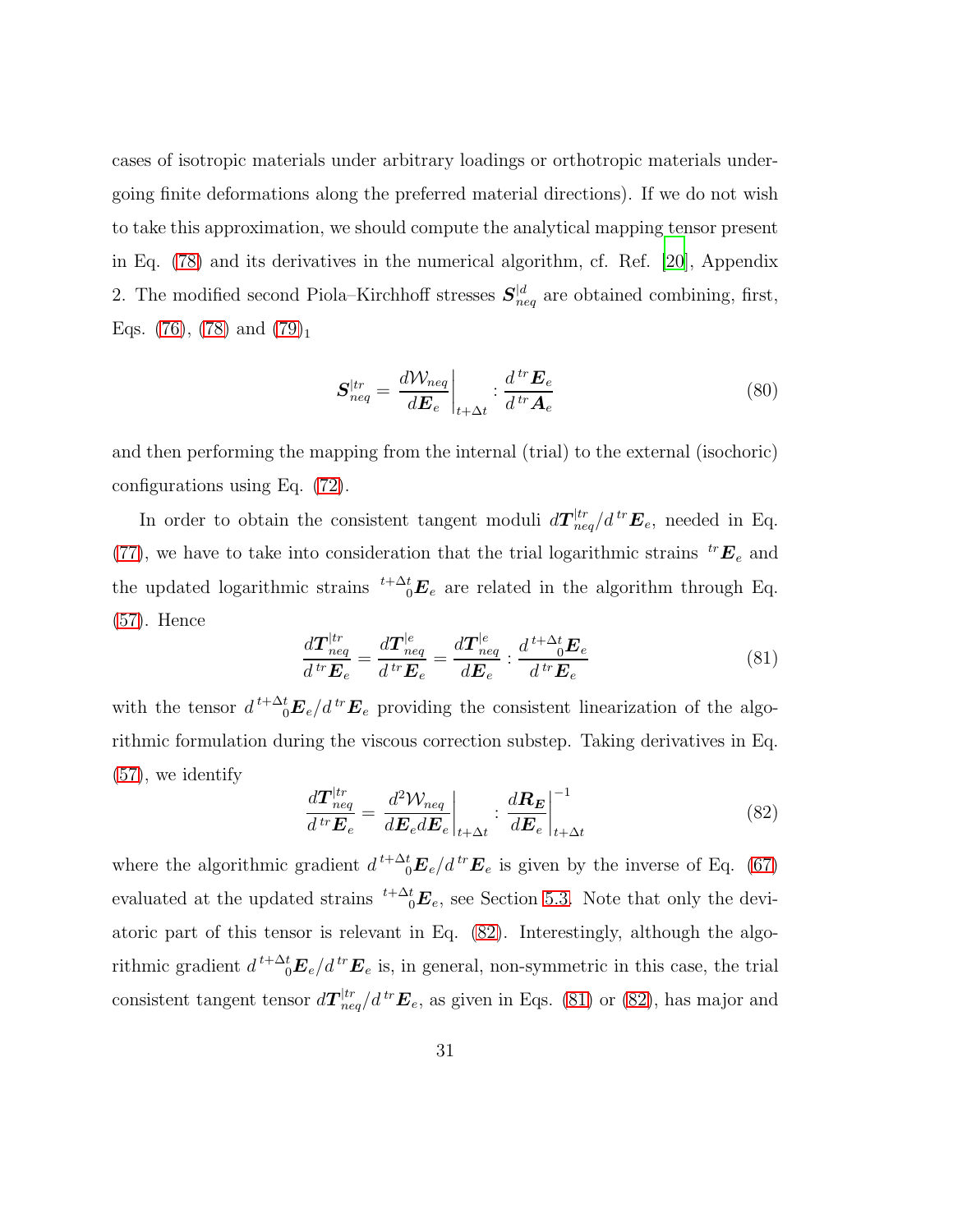minor symmetries. This is thanks to the fact that the viscosity tensor  $\mathbb{V}^{-1}$  in Eq. [\(40\)](#page-17-1) is fully symmetric [\[13,](#page-49-2) [20](#page-50-0)]. The modified consistent (non-symmetric, in general) tangent moduli  $\mathbb{C}_{neq}^{d}$  for the non-equilibrated part is obtained combining, first, Eqs.  $(77)$ ,  $(79)_2$  and  $(82)$  —note that  $\mathbb{C}_{neq}^{tr}$  preserves major and minor symmetries

$$
\mathbb{C}_{neq}^{tr} = \frac{d^{tr} \mathbf{E}_e}{d^{tr} \mathbf{A}_e} : \frac{d^2 \mathcal{W}_{neq}}{d \mathbf{E}_e d \mathbf{E}_e} \Big|_{t+\Delta t} : \frac{d^{t+\Delta t} \mathbf{E}_e}{d^{tr} \mathbf{E}_e} : \frac{d^{tr} \mathbf{E}_e}{d^{tr} \mathbf{A}_e} + \frac{d \mathcal{W}_{neq}}{d \mathbf{E}_e} \Big|_{t+\Delta t} : \frac{d^{2 tr} \mathbf{E}_e}{d^{tr} \mathbf{A}_e d^{tr} \mathbf{A}_e} \tag{83}
$$

and then mapping the result from the internal to the external configurations using Eq. [\(75\)](#page-28-0). Mapping tensors relating material logarithmic strains to Green–Lagrange strains are given in spectral form in, for example, Ref. [\[29\]](#page-51-1), Section 2.5.

Finally, the isochoric non-equilibrated stresses  $S_{neq}$  and consistent tangent moduli  $\mathbb{C}_{neq}=d\bm{S}_{neq}/d\bm{A}$  are obtained from  $\bm{S}^{|d}_{neq}$  and  $\mathbb{C}^{|d}_{neq}=d\bm{S}^{|d}_{neq}/d\bm{A}^{d}$  using the deviatoric projection tensor  $dA^d/dA$  (recall Eq. [\(68\)](#page-26-2)) and its derivatives through —see Ref. [\[20\]](#page-50-0), Appendix *1*

$$
\mathbf{S}_{neq} = J^{-2/3} \mathbf{S}_{neq}^{|d} \tag{84}
$$

<span id="page-31-0"></span>and

$$
\mathbb{C}_{neq} = J^{-4/3} \mathbb{C}_{neq}^{|d} \tag{85}
$$

In the derivation of Eq. [\(85\)](#page-31-0) we have used the fact that the second and third addends in the right-hand side of Eq. [\(75\)](#page-28-0) cancel to each other when the two-index contraction operations  $\mathbf{C}^d$  :  $\mathbb{C}_{n eq}^d$  and  $\mathbb{C}_{n eq}^d$  :  $\mathbf{C}^d$  are performed, which allows us to consider the symmetry relation  $\boldsymbol{C}^d: \mathbb{C}^{d}_{neq} = \mathbb{C}^{d}_{neq}: \boldsymbol{C}^d.$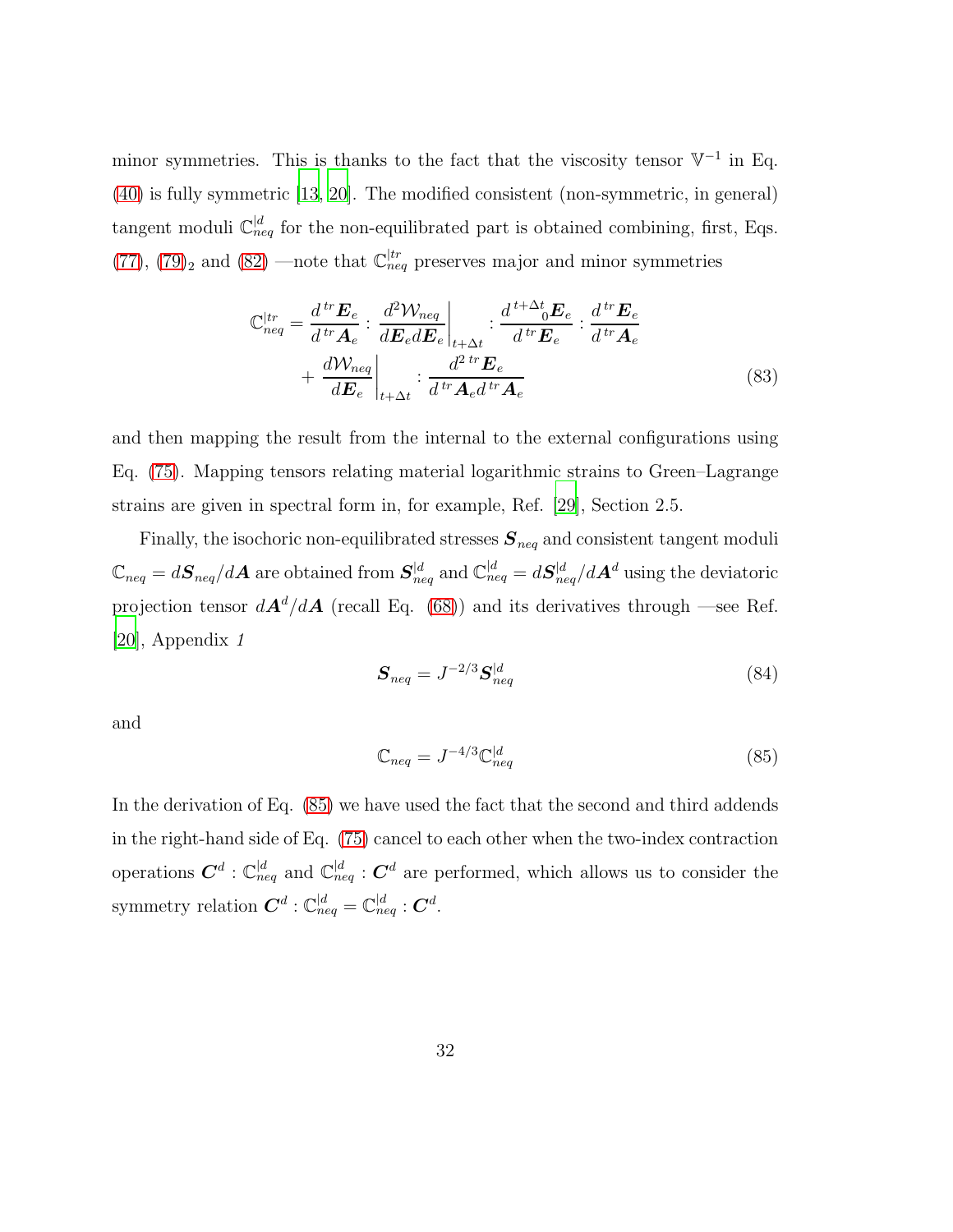#### *5.5. Linearized case: Finite linear viscoelasticity*

The constitutive equation for the viscous flow Eq. [\(40\)](#page-17-1) may be simplified when either linear finite logarithmic or linear small stress-strain relations are derived from the non-equilibrated contribution  $\mathcal{W}_{neq}$ . In both cases, the same linear/linearized solution for the evolution equation is obtained, i.e. the so-called Finite Linear Viscoelasticity. The (linear) viscous flow rule for the fully orthotropic model using the reverse multiplicative decomposition represents a generalization of the expression derived for the Sidoroff's decomposition —c.f. Ref. [\[20](#page-50-0)]

<span id="page-32-0"></span>
$$
-\frac{d\boldsymbol{E}_e}{dt}\bigg|_{\dot{\boldsymbol{E}}=\boldsymbol{0}} = \mathbb{P}^S : \left(\bar{\mathbb{V}}^{-1} : \mathbb{P}^S : \frac{d^2 \mathcal{W}_{neq}}{d\boldsymbol{E}_e^d d\boldsymbol{E}_e^d}\right) : \mathbb{P}^S : \boldsymbol{E}_e = \mathbb{T}_d^{-1} : \boldsymbol{E}_e \tag{86}
$$

where  $E_e$  is used in this section to represent either the internal elastic logarithmic strain tensor or the internal elastic infinitesimal strains tensor  $\varepsilon_e$ . The simplification in this case emerges from the fact that the integration of Eq. [\(86\)](#page-32-0) during the viscous corrector substep gives an explicit update for  $\sqrt[t+\Delta^t_b]{\bm{E}}_e$  in terms of  $\sqrt[tr]{{\bm{E}}}_e$ , i.e. —compare to Eq. [\(57\)](#page-21-0) for the fully non-linear case

$$
\left(\mathbb{I}^S + \Delta t \mathbb{T}_d^{-1}\right) : {}^{t+\Delta t} \mathbf{E}_e = {}^{tr} \mathbf{E}_e \quad \Rightarrow \quad {}^{t+\Delta t} \mathbf{E}_e = \left(\mathbb{I}^S + \Delta t \mathbb{T}_d^{-1}\right)^{-1} : {}^{tr} \mathbf{E}_e \tag{87}
$$

so no local Newton iterations are needed.

#### 6. Equilibrated contribution

If the total gradient  $t^{+\Delta t}$ <sub>0</sub> $\boldsymbol{X}$  is known at time step  $t + \Delta t$ , then the equilibrated contributions  ${}^{t+\Delta t}S_{eq}$  and  ${}^{t+\Delta t}C_{eq}$  are just obtained from  $\Psi_{eq}(\bm{E}) = \mathcal{W}_{eq}(\bm{E}^d) + \mathcal{U}_{eq}(J)$ as usual uncoupled deviatoric-volumetric hyperelastic calculations, i.e.

$$
\boldsymbol{S}_{eq} = \frac{d\Psi_{eq}}{d\boldsymbol{A}} = \frac{d\Psi_{eq}}{d\boldsymbol{E}} : \frac{d\boldsymbol{E}}{d\boldsymbol{A}} = \boldsymbol{T}_{eq} : \frac{d\boldsymbol{E}}{d\boldsymbol{A}} \tag{88}
$$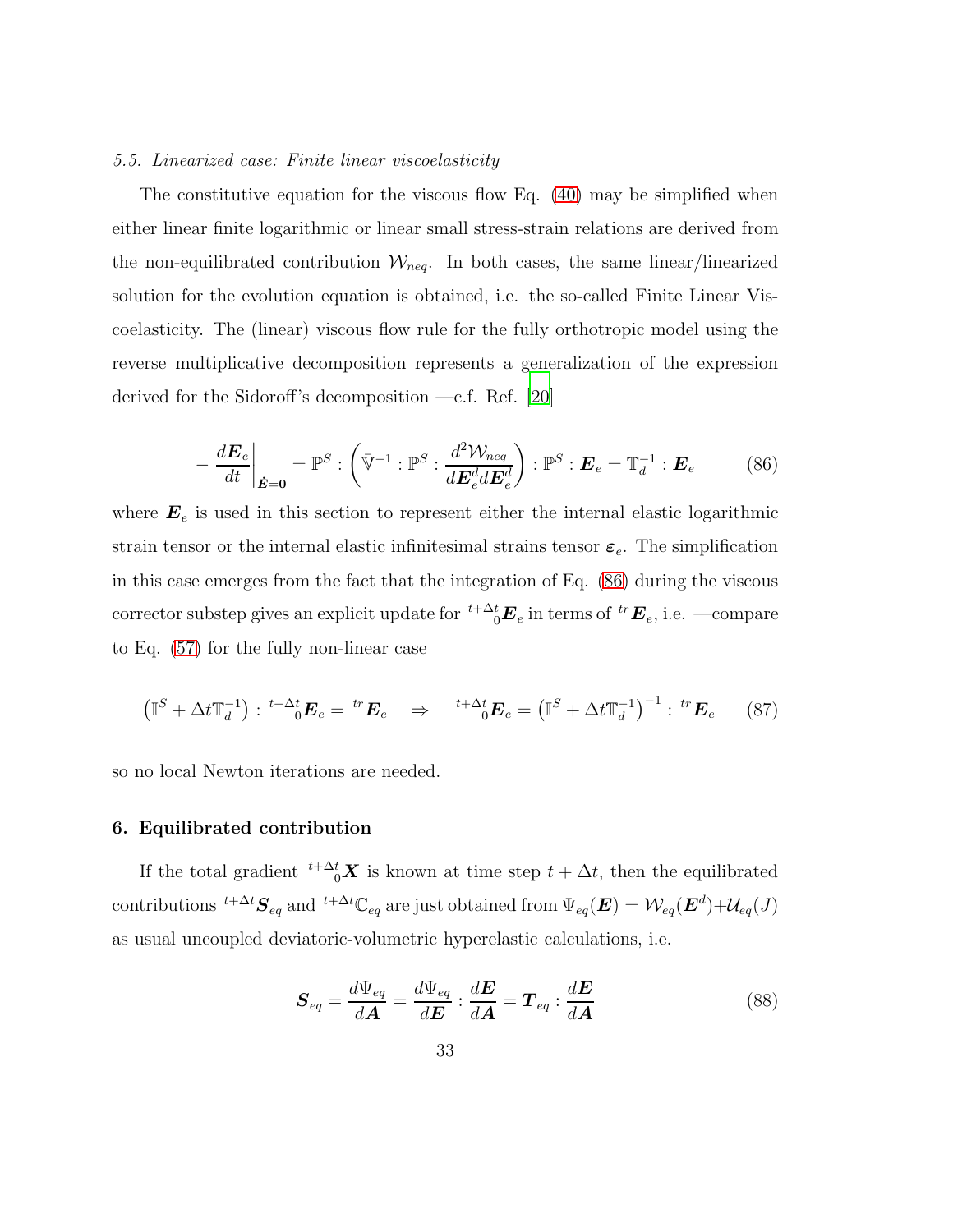$$
\mathbb{C}_{eq} = \frac{d\mathbf{S}_{eq}}{d\mathbf{A}} = \frac{d\mathbf{E}}{d\mathbf{A}} : \frac{d\mathbf{T}_{eq}}{d\mathbf{E}} : \frac{d\mathbf{E}}{d\mathbf{A}} + \mathbf{T}_{eq} : \frac{d^2\mathbf{E}}{d\mathbf{A}d\mathbf{A}}
$$
(89)

For detailed formulae to compute these contributions for an incompressible orthotropic material, we refer to Ref. [\[29\]](#page-51-1), Section 2.5.

#### <span id="page-33-0"></span>7. Determination of the viscosity parameters of the orthotropic model

<span id="page-33-1"></span>Consider a small strains uniaxial relaxation test performed about the preferred material direction  $e_1$  of an incompressible material. Equation [\(59\)](#page-23-0) represented in preferred material axes and specialized at  $t = 0^+$  (just after the total deformation in direction  $e_1$  is applied and retained) reads —note that shear terms are not needed and that  $\varepsilon_e^0 = \varepsilon_e(t = 0^+) = \varepsilon(t = 0^+) = \varepsilon^0$  are isochoric (traceless)

$$
-\begin{bmatrix} \dot{\varepsilon}_{e11}^{0} \\ \dot{\varepsilon}_{e22}^{0} \\ \dot{\varepsilon}_{e33}^{0} \end{bmatrix}_{\dot{\varepsilon}=0} = \frac{\varepsilon_{11}^{0}}{9} \begin{bmatrix} 2\frac{E_{11}^{neq}}{\eta_{11}^{d}} + \frac{H_{12}^{neq}}{\eta_{22}^{d}} + \frac{H_{13}^{neq}}{\eta_{33}^{d}} \\ -\frac{E_{11}^{neq}}{\eta_{11}^{d}} - 2\frac{H_{12}^{neq}}{\eta_{22}^{d}} + \frac{H_{13}^{neq}}{\eta_{33}^{d}} \\ -\frac{E_{11}^{neq}}{\eta_{11}^{de}} + \frac{H_{12}^{neq}}{\eta_{22}^{de}} - 2\frac{H_{13}^{neq}}{\eta_{33}^{de}} \end{bmatrix}
$$
(90)

where we have defined

<span id="page-33-2"></span>
$$
E_{11}^{neq} := 2\mu_{11}^{neq} + \mu_{22}^{neq}\nu_{12}^{0} + \mu_{33}^{neq}\nu_{13}^{0}
$$
  
\n
$$
H_{12}^{neq} := \mu_{11}^{neq} + 2\mu_{22}^{neq}\nu_{12}^{0} - \mu_{33}^{neq}\nu_{13}^{0}
$$
  
\n
$$
H_{13}^{neq} := \mu_{11}^{neq} - \mu_{22}^{neq}\nu_{12}^{0} + 2\mu_{33}^{neq}\nu_{13}^{0}
$$
  
\n(91)

and the initial Poisson ratios  $\nu_{12}^0 := -\varepsilon_{22}^0/\varepsilon_{11}^0$  and  $\nu_{13}^0 := -\varepsilon_{33}^0/\varepsilon_{11}^0$  are expressed in terms of the equilibrated and non-equilibrated reference shear moduli through —c.f.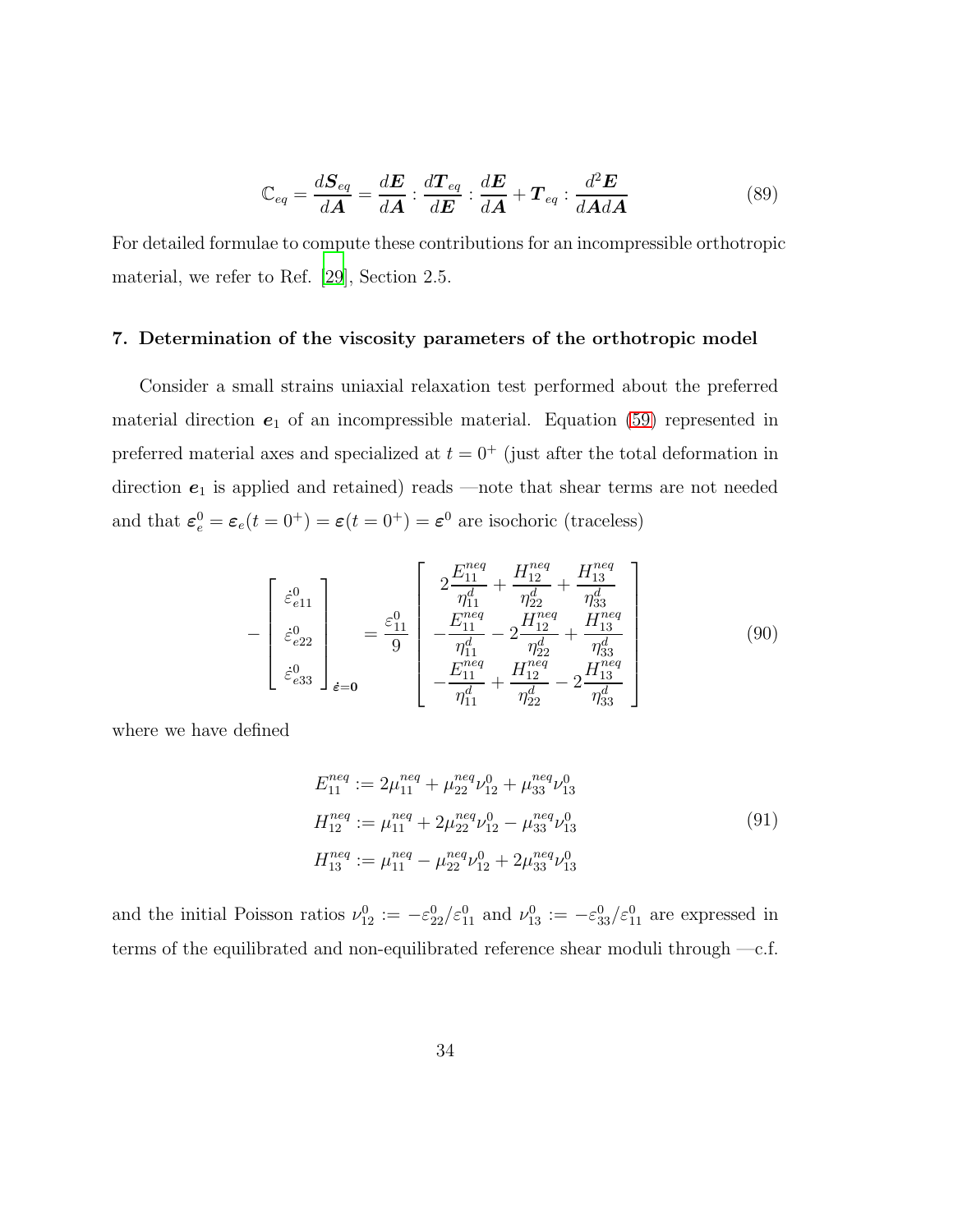Ref. [\[20\]](#page-50-0)

$$
\nu_{12}^0 = \frac{\mu_{33}^0}{\mu_{22}^0 + \mu_{33}^0} = \frac{\mu_{33}^{eq} + \mu_{33}^{neq}}{\mu_{22}^{eq} + \mu_{22}^{neq} + \mu_{33}^{eq} + \mu_{33}^{neq}}
$$
(92)

<span id="page-34-0"></span>
$$
\nu_{13}^0 = \frac{\mu_{22}^0}{\mu_{22}^0 + \mu_{33}^0} = \frac{\mu_{22}^{eq} + \mu_{22}^{neq}}{\mu_{22}^{eq} + \mu_{22}^{neq} + \mu_{33}^{eq} + \mu_{33}^{neq}}
$$
(93)

The uniaxial stress at  $t = 0^+$  is found to be

$$
\sigma_{11}^0 = \left(2\mu_{11}^0 + \mu_{22}^0 \nu_{12}^0 + \mu_{33}^0 \nu_{13}^0\right) \varepsilon_{11}^0 =: E_{11}^0 \varepsilon_{11}^0 \tag{94}
$$

where  $E_{11}^0$  represents the instantaneous Young's modulus in direction  $e_1$ . Upon the split

$$
\sigma_{11}^0 = E_{11}^{eq} \varepsilon_{11}^0 + E_{11}^{neq} \varepsilon_{e11}^0 \tag{95}
$$

with

<span id="page-34-1"></span>
$$
E_{11}^{eq} := 2\mu_{11}^{eq} + \mu_{22}^{eq}\nu_{12}^{0} + \mu_{33}^{eq}\nu_{13}^{0}
$$
\n
$$
(96)
$$

the consideration of the first component in Eq. [\(90\)](#page-33-1) and the subsequent comparison of Eq. [\(94\)](#page-34-0) to the expression of its time derivative  $\dot{\sigma}_{11}^0$  we readily arrive to

$$
\begin{cases}\n2\frac{E_{11}^{neq}}{\mu_{11}^{neq}}\frac{1}{\tau_{11}} + \frac{H_{12}^{neq}}{\mu_{22}^{neq}}\frac{1}{\tau_{22}} + \frac{H_{13}^{neq}}{\mu_{33}^{neq}}\frac{1}{\tau_{33}} = \frac{9}{t_{11}^{0}} \left(1 + \frac{E_{11}^{eq}}{E_{11}^{neq}}\right) \\
\frac{H_{21}^{neq}}{\mu_{11}^{neq}}\frac{1}{\tau_{11}} + 2\frac{E_{22}^{neq}}{\mu_{22}^{neq}}\frac{1}{\tau_{22}} + \frac{H_{23}^{neq}}{\mu_{33}^{neq}}\frac{1}{\tau_{33}} = \frac{9}{t_{22}^{0}} \left(1 + \frac{E_{22}^{eq}}{E_{22}^{neq}}\right) \\
\frac{H_{31}^{neq}}{\mu_{11}^{neq}}\frac{1}{\tau_{11}} + \frac{H_{32}^{neq}}{\mu_{22}^{neq}}\frac{1}{\tau_{22}} + 2\frac{E_{33}^{neq}}{\mu_{33}^{neq}}\frac{1}{\tau_{33}} = \frac{9}{t_{33}^{0}} \left(1 + \frac{E_{33}^{eq}}{E_{33}^{neq}}\right)\n\end{cases} \tag{97}
$$

where the experimental value  $t_{11}^0 := -\sigma_{11}^0 / \dot{\sigma}_{11}^0$  may be measured tracing the tangent to the relaxation curve  $\sigma_{11}(t)$  at  $t = 0^+$ . In Equations [\(97\)](#page-34-1) the values of  $H_{ij}$  and  $E_{ii}^{neq}$ ii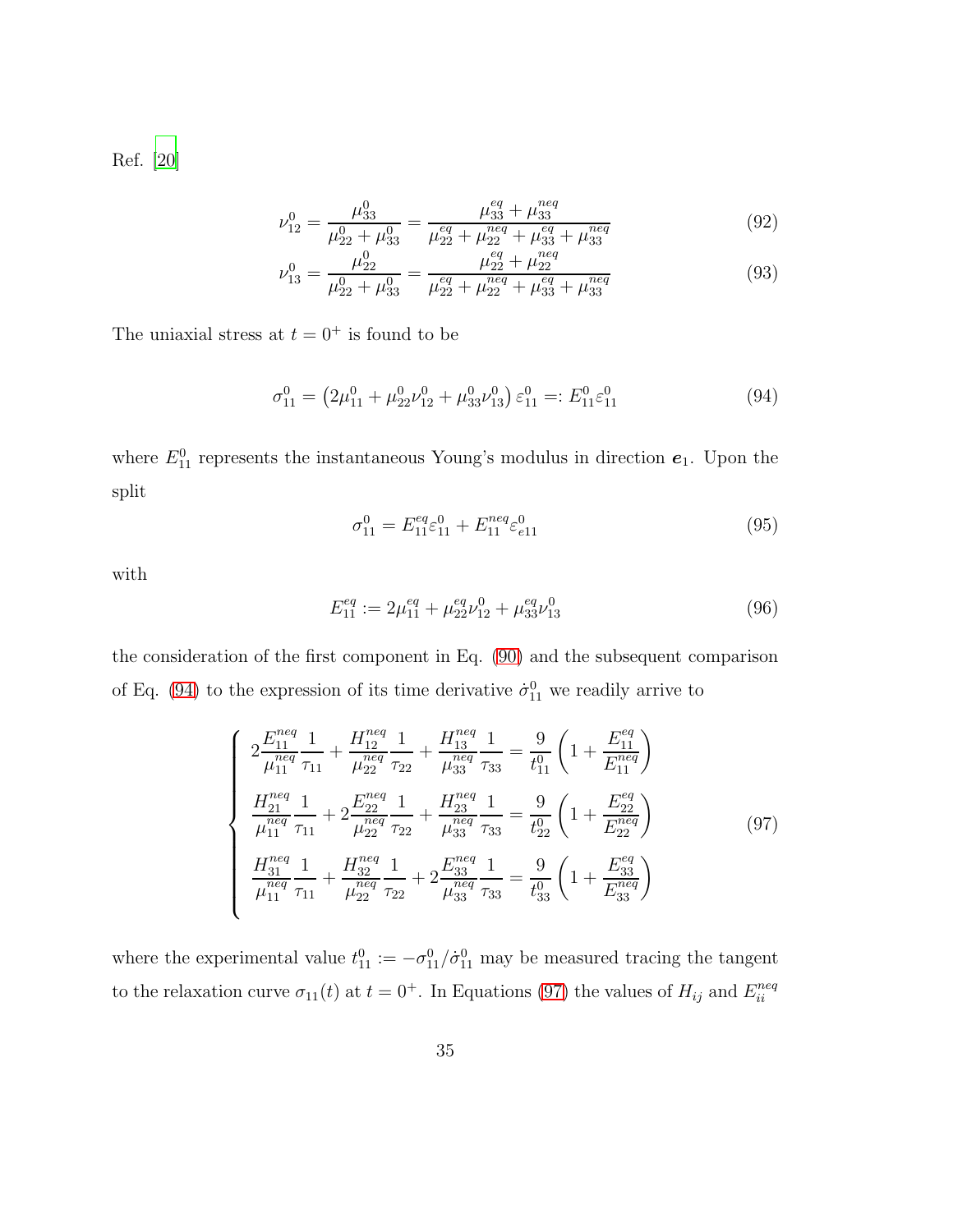are defined as in Eq. [\(91\)](#page-33-2) for their respective direction. Equations [\(97\)](#page-34-1) are linear in the three independent (inverse) relaxation times  $1/\tau_{11}$ ,  $1/\tau_{22}$  and  $1/\tau_{33}$ . Hence, they constitute a linear system from which we can determine the relaxation times  $\tau_{11}$ ,  $\tau_{22}$  and  $\tau_{33}$  once the experimental factors  $t_{11}^0$ ,  $t_{22}^0$  and  $t_{33}^0$  are known (measured). The three viscosities  $\eta_{11}^d$ ,  $\eta_{22}^d$  and  $\eta_{33}^d$  are then obtained from Eq. [\(62\)](#page-24-1). If the three "axial" viscosities are equal, i.e.  $\mu_{11}^{neq} \tau_{11} = \mu_{22}^{neq} \tau_{22} = \mu_{33}^{neq} \tau_{33} = \eta^d$ , then Eq. [\(97\)](#page-34-1)<sub>1</sub> is uncoupled from the other preferred directions and provides the same result obtained in Ref. [\[20](#page-50-0)]

$$
\frac{\eta^d}{\mu_{11}^{neq}} = \tau_{11} = t_{11}^0 \frac{E_{11}^{neq}/(3\mu_{11}^{neq})}{1 + E_{11}^{eq}/E_{11}^{neq}}
$$
\n(98)

For the present orthotropic case, three additional small strain shear tests are needed in order to completely characterize the present model. Since the shear components in Eq. [\(59\)](#page-23-0) are fully uncoupled in the preferred material basis, we obtain from a simple shear relaxation test in the plane  ${e_1, e_2}$  under a plane stress condition

$$
\frac{\eta_{12}^d}{\mu_{12}^{neq}} = \tau_{12} = t_{12}^0 \frac{1}{1 + \mu_{12}^{eq} / \mu_{12}^{neq}}
$$
(99)

where  $t_{12}^0 := -\sigma_{12}^0/\dot{\sigma}_{12}^0$  is determined from the experimental shear stress relaxation curve  $\sigma_{12}(t)$ . Two homologous expressions for  $\tau_{23}$  and  $\tau_{31}$  are derived from the respective simple shear tests performed in the other preferred planes  ${e_2, e_3}$  and  ${e_3, e_1}$ .

# 8. Examples

The following examples are designed to compare the obtained behavior against models based on the Sidoroff decomposition [\[13](#page-49-2), [20](#page-50-0)] and to highlight the enhanced capabilities of the present anisotropic visco-hyperelasticity formulation based on the reverse multiplicative decomposition.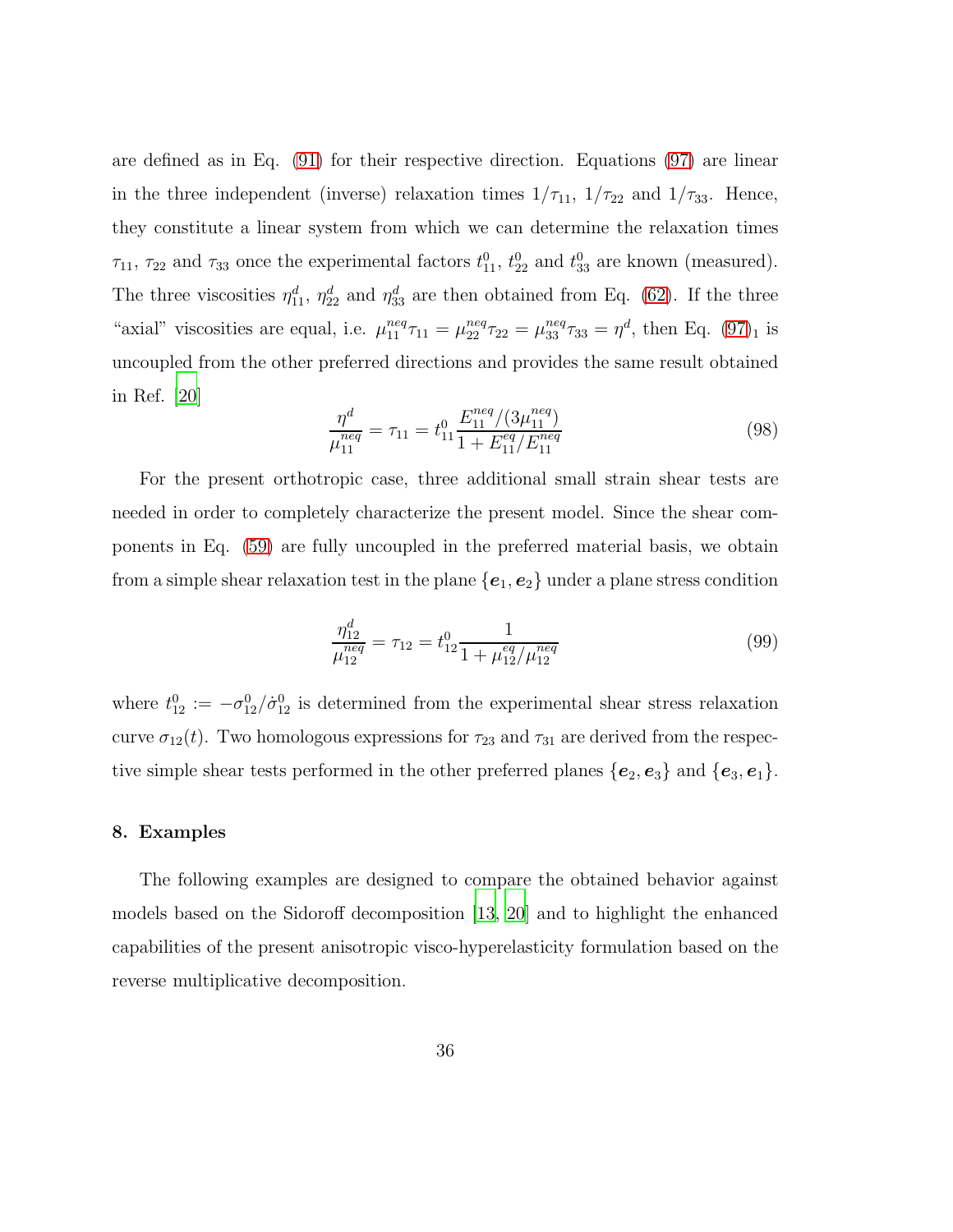

<span id="page-36-0"></span>Figure 4: Uniaxial stresses derived from the equilibrated and non-equilibrated Ogden-type strain energy functions [\[13\]](#page-49-2) and predictions using the spline-based isotropic model [\[27](#page-50-7)].

#### *8.1. Isotropic material*

In Ref. [\[20](#page-50-0)] we showed that the anisotropic model derived therein in full material description gives exactly the same results than the isotropic model of Reese and Govindjee [\[13\]](#page-49-2) formulated in spatial principal directions when an isotropic (splinebased, Ogden-type or whatever) strain energy function is considered. Both models are based on the Sidoroff's multiplicative decomposition. The same simple shear cyclic test simulation of the first example in Ref. [\[20\]](#page-50-0) is performed herein, the only difference between them being the multiplicative decomposition employed in the formulation. That is, the same equilibrated and non-equilibrated deviatoric strain energy functions  $\mathcal{W}_{eq}$  and  $\mathcal{W}_{neq}$  (using the spline-based model, see Figure [4\)](#page-36-0), volumetric penalty function  $\mathcal{U}_{eq}$ , relaxation time  $\tau = \eta^d / \mu^{neq} = 17.5$  s and (mixed) finite element formulation are employed. We only compare the results obtained with the respective Finite (Non-Linear) Viscoelasticity formulations.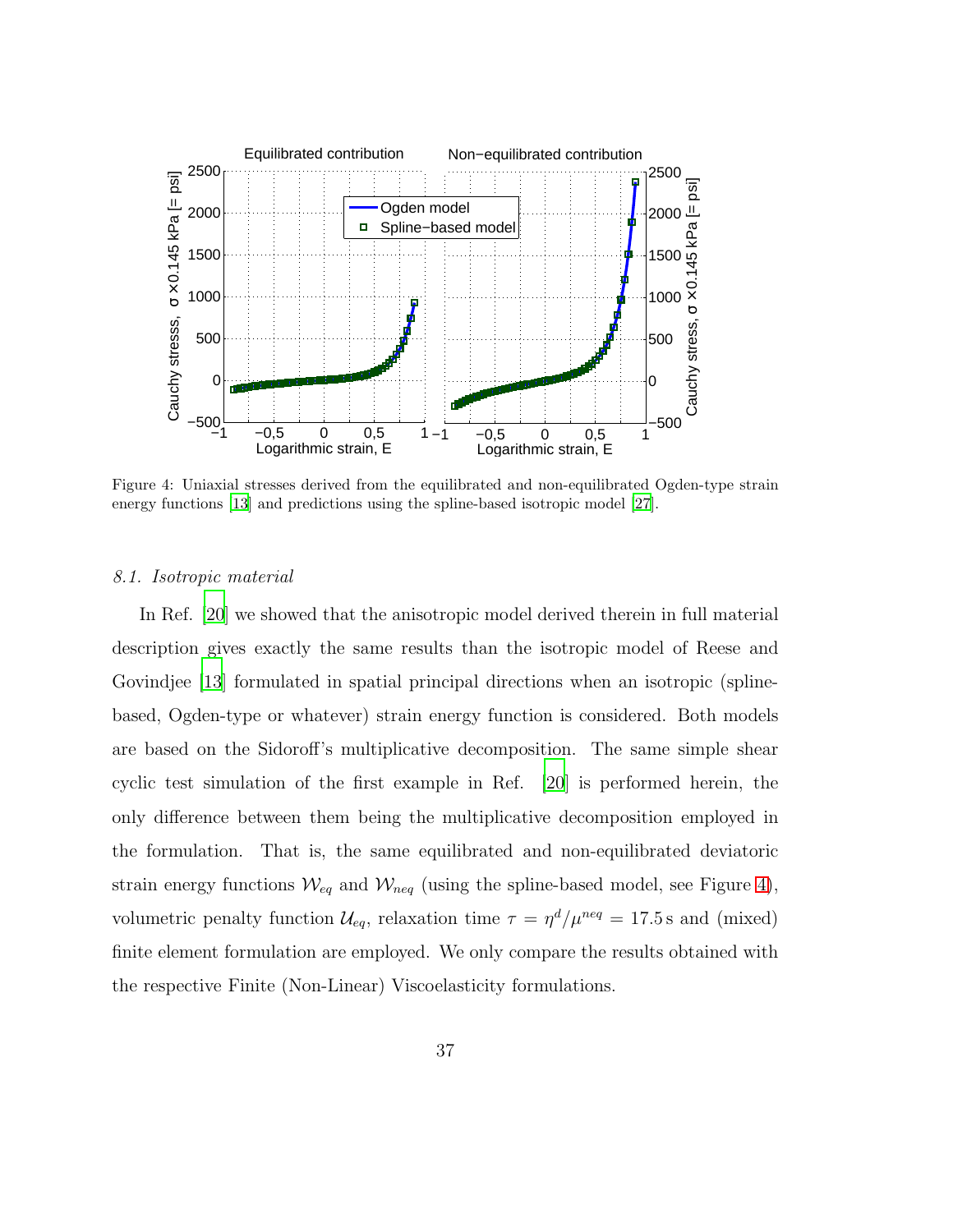In Figure [5,](#page-38-0) the obtained Cauchy shear stresses  $\sigma_{12}(t)$  are plotted against the engineering shear strains  $\gamma_{12}(t)$  for three different amplitudes in the simple shear test.

Both models predict the same behavior within the context of small strains. However, the predictions given by the models separate when large shear strains are considered (note that for purely axial loadings, both models would exactly predict the same viscoelastic behavior).

Representative convergence rates for the unbalanced force and energy using a symmetric solver and an unsymmetric solver are shown in Table [1](#page-37-0) for the case labeled  $(c')$  in Figure [5.](#page-38-0) The symmetrization of the third addend in Eq.  $(75)$  and the subsequent use of a symmetric solver in the global finite element iterations are clearly justified in this case.

| Step 465  | Load norm     | Load norm     | Energy norm   | Energy norm   |
|-----------|---------------|---------------|---------------|---------------|
| Iteration | (Symmetric)   | (Unsymmetric) | (Symmetric)   | (Unsymmetric) |
|           | $1.412E + 05$ | $1.412E + 05$ | $1.771E + 04$ | $1.771E + 04$ |
|           | $7.923E + 00$ | $5.307E + 00$ | 5.455E-05     | $1.862E-06$   |
| 3         | 3.334E-03     | 1.692E-04     | 6.050E-11     | 9.427E-12     |

<span id="page-37-0"></span>Table 1: Comparison of convergence rates using the reverse decomposition and either a symmetric solver or an unsymmetric solver. Case labeled  $(c')$  in Figure [5](#page-38-0)

## *8.2. Orthotropic material with linear logarithmic stress-strain relations*

<span id="page-37-2"></span>In this example from Reference [\[20\]](#page-50-0) uniaxial in-axis orthotropic relaxation testing is performed along different material directions. Consider the following strain energy functions

<span id="page-37-1"></span>
$$
\mathcal{W}_{eq}(\boldsymbol{E}^d) = \mu_{11}^{eq} (E_{11}^d)^2 + \mu_{22}^{eq} (E_{22}^d)^2 + \mu_{33}^{eq} (E_{33}^d)^2 \tag{100}
$$

$$
\mathcal{W}_{neq}(\boldsymbol{E}_{e}^{d}) = \mu_{11}^{neq} (E_{e11}^{d})^2 + \mu_{22}^{neq} (E_{e22}^{d})^2 + \mu_{33}^{neq} (E_{e33}^{d})^2
$$
(101)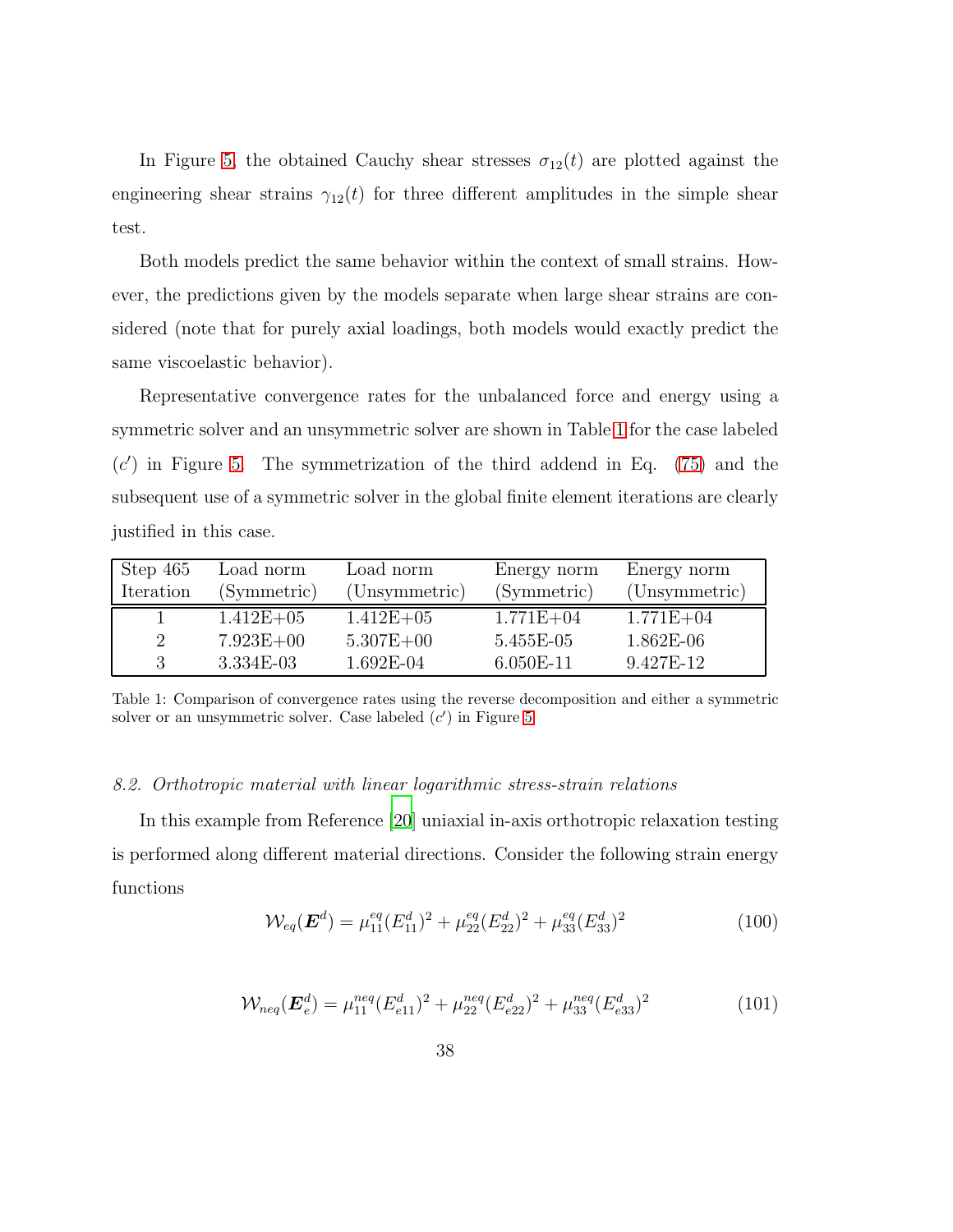

<span id="page-38-0"></span>Figure 5: Cauchy shear stresses  $\sigma_{12}(t)$  versus engineering shear strains  $\gamma_{12}(t) = u(t)/h = u_0/h \times$  $sin(0.3t)$  for the amplitudes: a) a')  $u_0/h = 0.01$ , b) b')  $u_0/h = 1$ , c) c')  $u_0/h = 2$ . Curves *a*, *b* and *c* obtained using the model based on the Sidoroff decomposition as given in Ref. [\[20\]](#page-50-0) (see also [\[13](#page-49-2)]). Curves *a'*, *b'* and *c'* are obtained using the present formulation based on the reversed decomposition. All the simulations are performed using the respective finite fully non-linear formulations (FV) (100 time steps per cycle).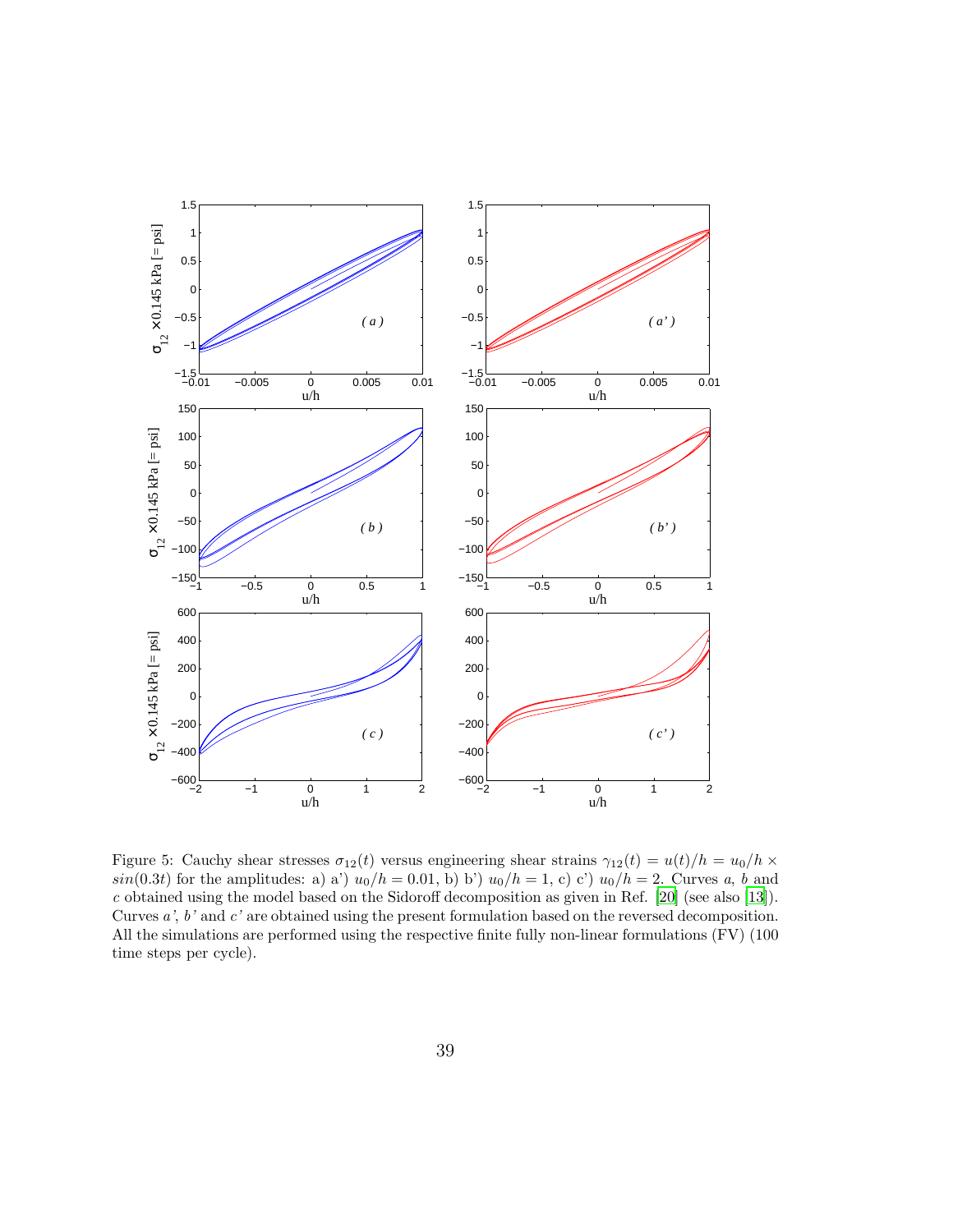where only the axial components in principal material directions are needed in order to simulate the different uniaxial relaxation tests about the preferred material axes. We take the same values for the shear moduli in Eqs. [\(100\)](#page-37-1) and [\(101\)](#page-37-2) used in the second example in Ref. [\[20](#page-50-0)]

<span id="page-39-1"></span>
$$
\mu_{11}^{eq} = 4 \text{ MPa}, \ \mu_{22}^{eq} = 2 \text{ MPa}, \ \mu_{33}^{eq} = 1 \text{ MPa}
$$
\n
$$
(102)
$$

$$
\mu_{11}^{neq} = 5 \text{ MPa}, \ \mu_{22}^{neq} = 3 \text{ MPa}, \ \mu_{33}^{neq} = 2 \text{ MPa}
$$
 (103)

<span id="page-39-2"></span>In the example of Ref. [\[20\]](#page-50-0), a single relaxation time  $\tau_{11} = 20$  s was needed in order to complete the definition of the model. The (non-independent) relaxation times  $\tau_{22} = \tau_{11} \times \mu_{11}^{neq}/\mu_{22}^{neq} = 33.3 \,\text{s}$  and  $\tau_{33} = \tau_{11} \times \mu_{11}^{neq}/\mu_{33}^{neq} = 50 \,\text{s}$  were then obtained by the model because of the isotropy assumption in the viscous component. In the present anisotropic case we need to prescribe three independent relaxation times (the three other relaxation times for shear behavior are not needed in this example). The initially undeformed block of  $100 \times 100 \times 100$  is deformed (quasi) instantaneously along material direction 1 up to a dimension of 300, whereas the other directions, due to material behavior, result in 66.2 for material direction 2 and 50.4 for material direction 3; see Ref. [\[20\]](#page-50-0).

In the first simulation within this example we prescribe the relaxation times that give as a result the same isotropic viscosity tensor used in Ref.  $[20]$  —see Eq.  $(62)$ 

<span id="page-39-0"></span>
$$
\tau_{11} = 20 \,\text{s} \ , \quad \tau_{22} = 33.3 \,\text{s} \ , \quad \tau_{33} = 50 \,\text{s} \quad \Rightarrow \quad \eta_{11}^d = \eta_{22}^d = \eta_{33}^d \tag{104}
$$

in order to show that the same results are obtained using the model based on the Sidoroff multiplicative decomposition and the present model based on the reversed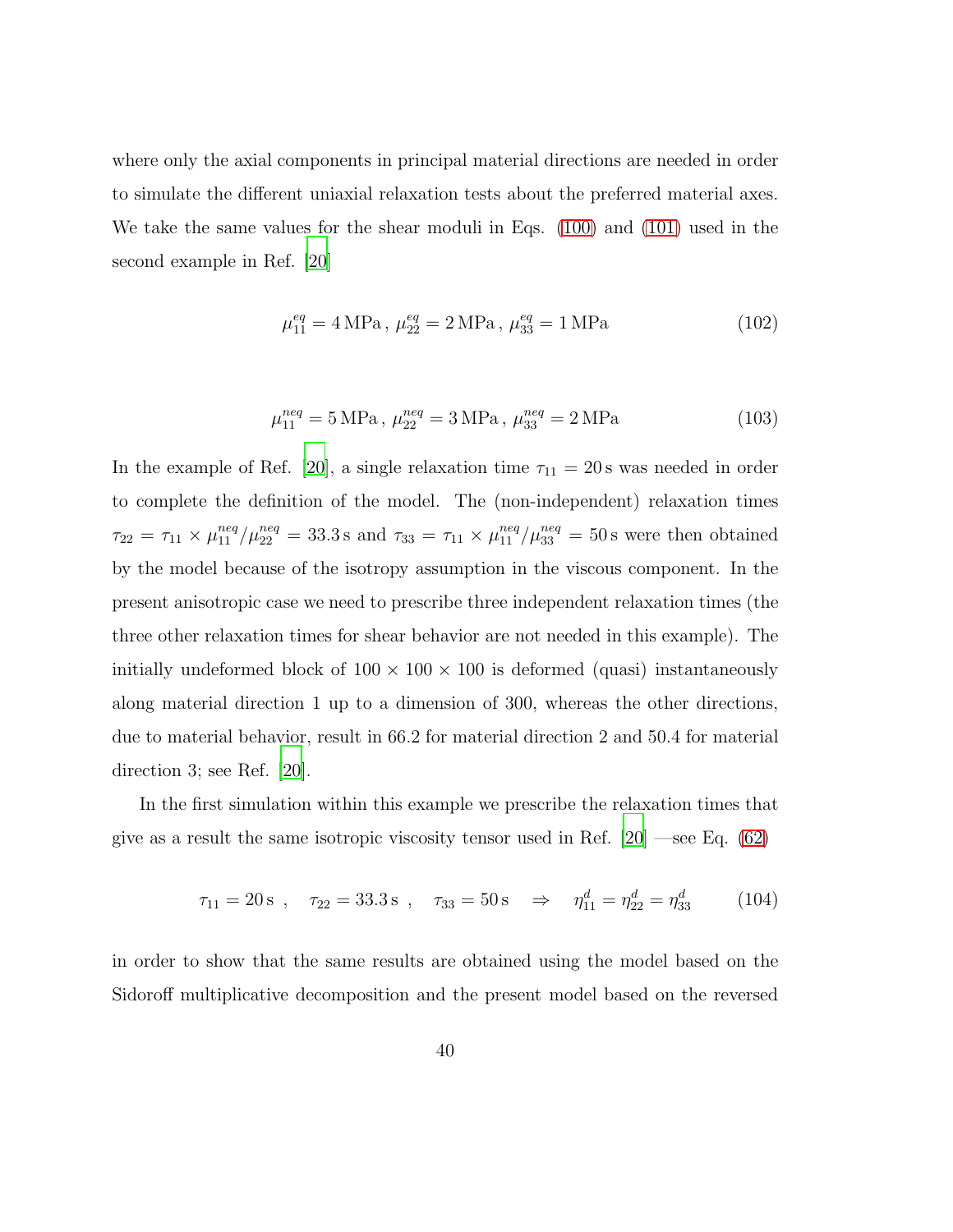one, both with the same isotropic viscous behavior. The same results are expected to be obtained because the loads are applied over the preferred directions of the material and no rotations are present. Hence both decompositions are indistinguishable from a numerical standpoint, i.e.  $\boldsymbol{U} = \boldsymbol{U}_e \boldsymbol{U}_v = \boldsymbol{U}_v \boldsymbol{U}_e$ . Furthermore, in this case the condition for the co-rotational rate  $\mathbf{\hat{X}}_v = \mathbf{0}$  is coincident to the condition  $\mathbf{\dot{X}}_v = \mathbf{0}$ , whereupon the non-equilibrated tangent moduli  $\mathbb{C}_{neq}$  given in Eq. [\(75\)](#page-28-0) preserves all the symmetries and no distinction between using a symmetric or a unsymmetric solver is needed in this example. In Figure [6](#page-41-0) we can verify that identical stress relaxation curves (dashed lines) to those shown in Ref. [\[20\]](#page-50-0) are obtained for the three (separate) uniaxial tests performed over the three preferred directions using the present model.

As a second case within this example we prescribe independent relaxation times in order to show the enhanced capabilities of the present model when it is used with an orthotropic viscosity tensor. The following independently user-prescribed values for the *axial* relaxation times have been chosen

<span id="page-40-0"></span>
$$
\tau_{11} = 80 \,\text{s} \ , \quad \tau_{22} = 100 \,\text{s} \ , \quad \tau_{33} = 25 \,\text{s} \quad \Rightarrow \quad \eta_{11}^d \neq \eta_{22}^d \neq \eta_{33}^d \neq \eta_{11}^d \tag{105}
$$

In Eq. [\(104\)](#page-39-0) the relations  $\tau_{11} < \tau_{22} < \tau_{33}$  hold because  $\mu_{11}^{neq} > \mu_{22}^{neq} > \mu_{33}^{neq}$ , i.e. the stiffer non-equilibrated behavior in a given direction, the faster relaxation process associated to that direction. However, these restrictions do not necessarily hold in the present model, see Eq. [\(105\)](#page-40-0). Indeed, we can observe in Figure [6](#page-41-0) (solid lines) that in this case the material relaxes faster in direction 3 than in the other two directions. Since the same strain energy functions are used in all the simulations, the same instantaneous and relaxed states are obtained for each test, independently of the relaxation times being prescribed.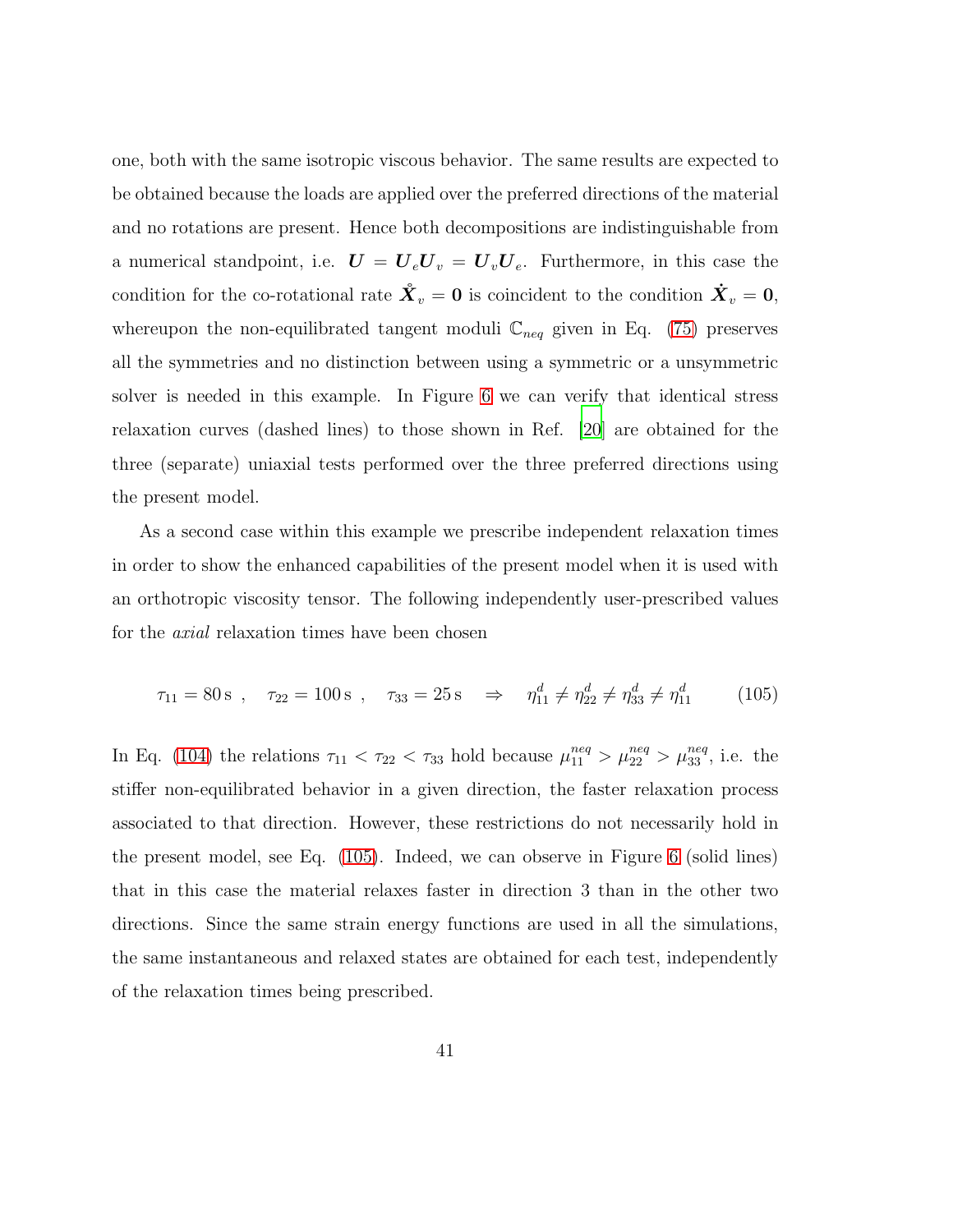

<span id="page-41-0"></span>Figure 6: Dashed curves: Stress relaxation curves  $\sigma_{11}(t)$ ,  $\sigma_{22}(t)$  and  $\sigma_{33}(t)$  obtained from three uniaxial relaxation tests performed about the preferred material directions 1, 2 and 3, respectively, using the model based on the reverse multiplicative decomposition and the same isotropic viscosity tensor used in the second example of Ref. [\[20](#page-50-0)]. Solid curves: idem using an orthotropic viscosity tensor.

Finally, introducing the material parameters given in Eqs. [\(102\)](#page-39-1), [\(103\)](#page-39-2) and [\(105\)](#page-40-0) into Eqs. [\(97\)](#page-34-1) we obtain the following values for the experimental parameters

$$
t_{11}^0 = 75.5 \text{ s}, \quad t_{22}^0 = 91.3 \text{ s} \quad \text{and} \quad t_{33}^0 = 43.8 \text{ s}
$$
 (106)

We can see in Figure [6](#page-41-0) that the values  $t_{11}^0$ ,  $t_{22}^0$  and  $t_{33}^0$  obtained from the computational relaxation curves are in very good agreement with the preceding values. This fact proves the applicability of the material characterization procedure explained in Section [7](#page-33-0) to the present computational model.

#### *8.3. Orthotropic material*

In this example we perform the analysis of an orthotropic visco-hyperelastic plate with a hole, see Figure [7.](#page-42-0) The plate is loaded about the  $x$ –axis, i.e. 30 away the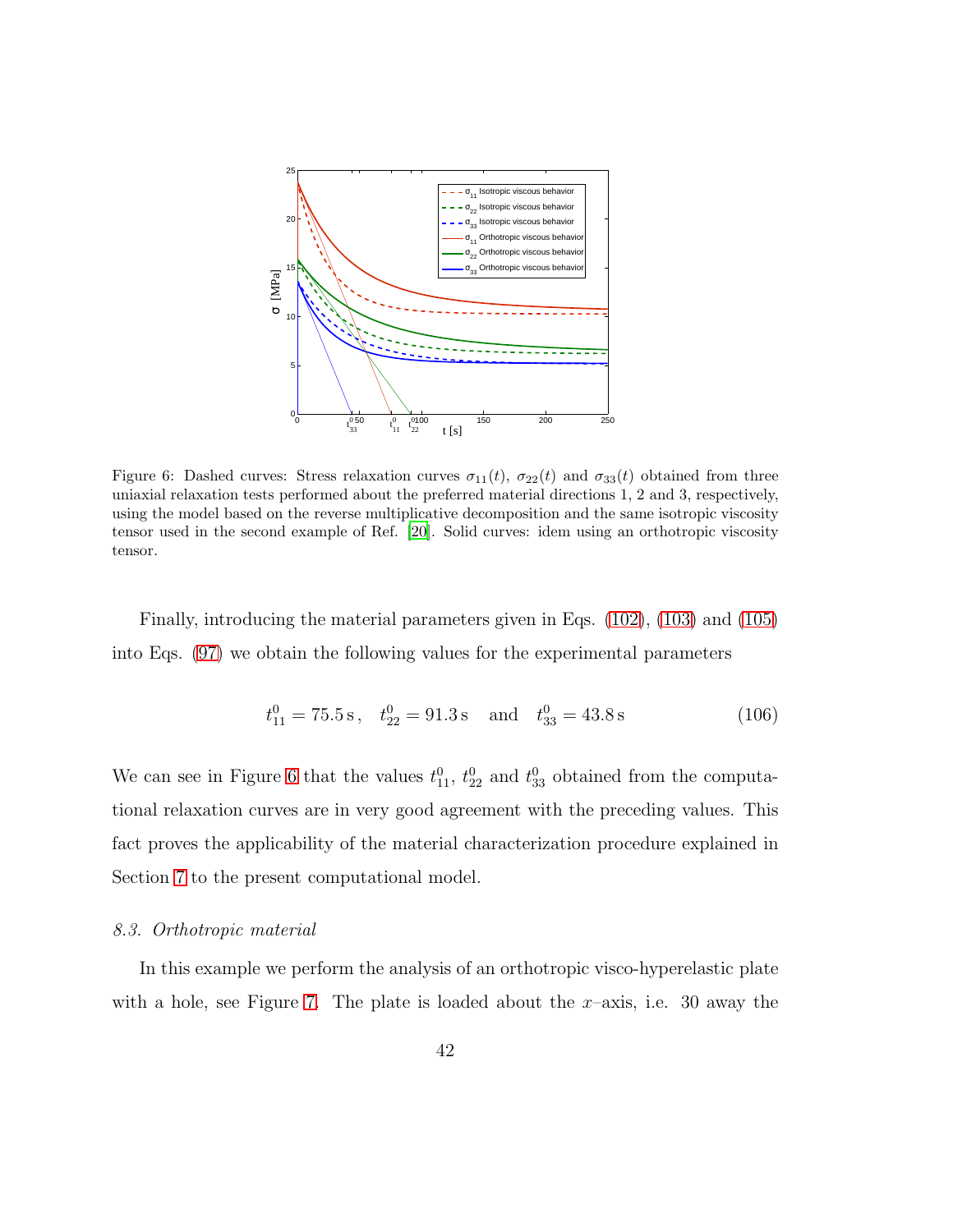

<span id="page-42-0"></span>Figure 7: Rectangular plate with a concentric hole: reference configuration, initial orientation  $(\alpha = 30^{\circ})$  of the preferred material directions and finite element mesh. Dimensions of the plate:  $l_0 \times h_0 = 32 \times 16 \,\text{mm}^2$ . Radius of the hole:  $r_0 = 4 \,\text{mm}$ .

principal material 1–axis. This example is the same as that given in Ref. [\[20](#page-50-0)]. In this case we used (bidimensional)  $9/3$ ,  $u/p$  mixed finite elements, see [\[1\]](#page-48-0). We have employed in the simulations the same time increments and time sequences as in Ref. [\[20\]](#page-50-0).

The deviatoric responses of the equilibrated and non-equilibrated parts of our model are described by orthotropic spline-based strain energy functions of the type —c.f. Ref. [\[29\]](#page-51-1)

$$
\mathcal{W}_{eq}(\boldsymbol{E}^d) = \sum_{i=1}^3 \sum_{j=1}^3 \omega_{ij}^{eq}(E_{ij}^d)
$$
 (107)

$$
\mathcal{W}_{neq}(\boldsymbol{E}_{e}^{d}) = \sum_{i=1}^{3} \sum_{j=1}^{3} \omega_{ij}^{neq} (E_{eij}^{d})
$$
\n(108)

whose first derivative functions are shown in Figure [8.](#page-43-0)

The preceding equilibrated and non-equilibrated stored energy functions were used in the second simulation addressed within Example 3 in Ref. [\[20\]](#page-50-0). Therein, the prescribed value  $\tau_{11} = 10 \,\text{s}$  implied  $\tau_{22} = 10.23 \,\text{s}$ ,  $\tau_{33} = 23.86 \,\text{s}$ ,  $\tau_{12} = 3.78 \,\text{s}$ ,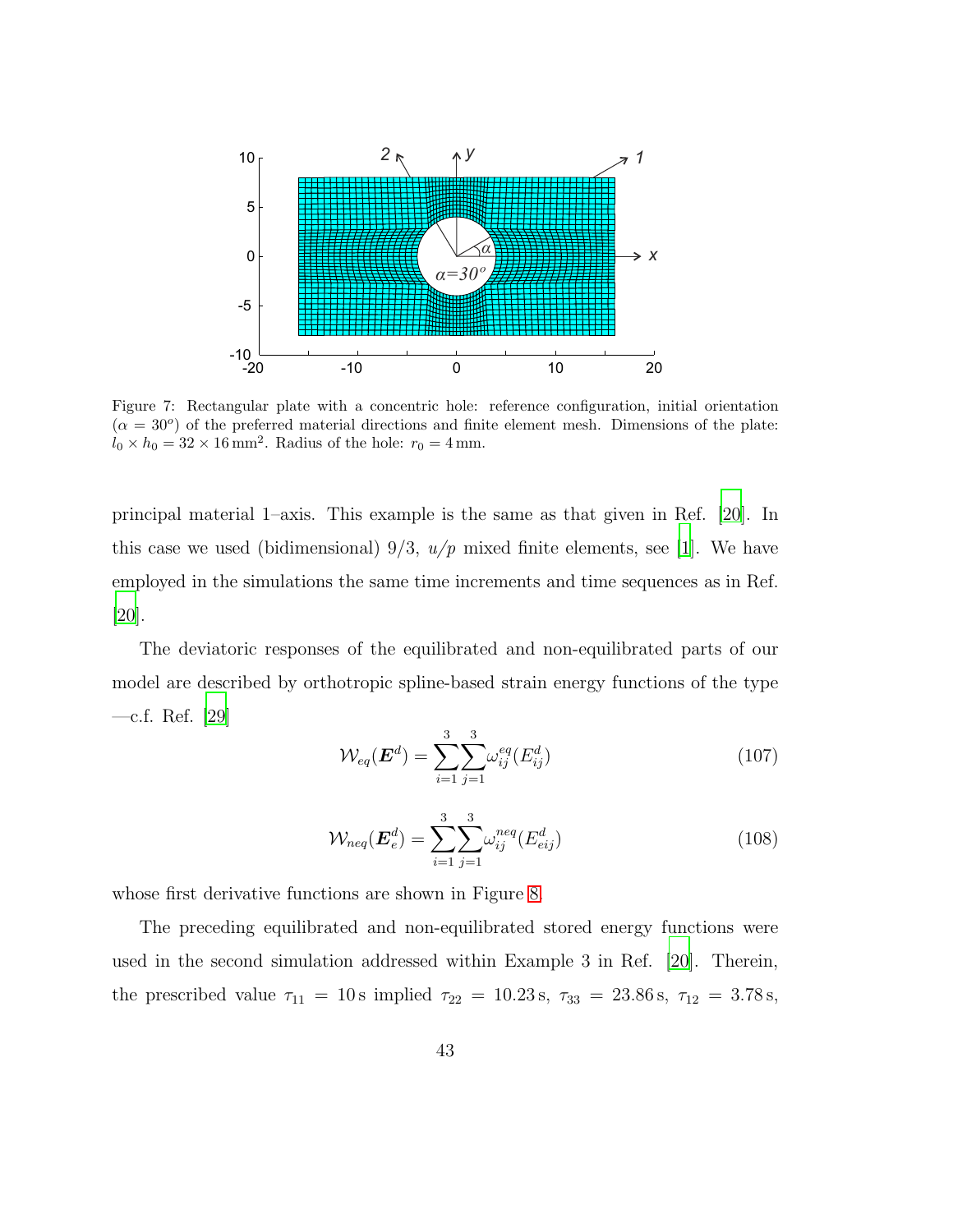

<span id="page-43-0"></span>Figure 8: *(a)* and *(b)*: First derivative functions of the components of the strain energy function Weq. *(c)* and *(d)*: First derivative functions of the components of the strain energy function  $\mathcal{W}_{neq}$ . Note that the only difference between  $\mathcal{W}_{eq}$  and  $\mathcal{W}_{eq}$  is the component  $\omega_{12}$ . The symmetries  $\omega'_{ij}(-E_{ij}) = -\omega'_{ij}(E_{ij})$  are considered for all the functions shown in this figure.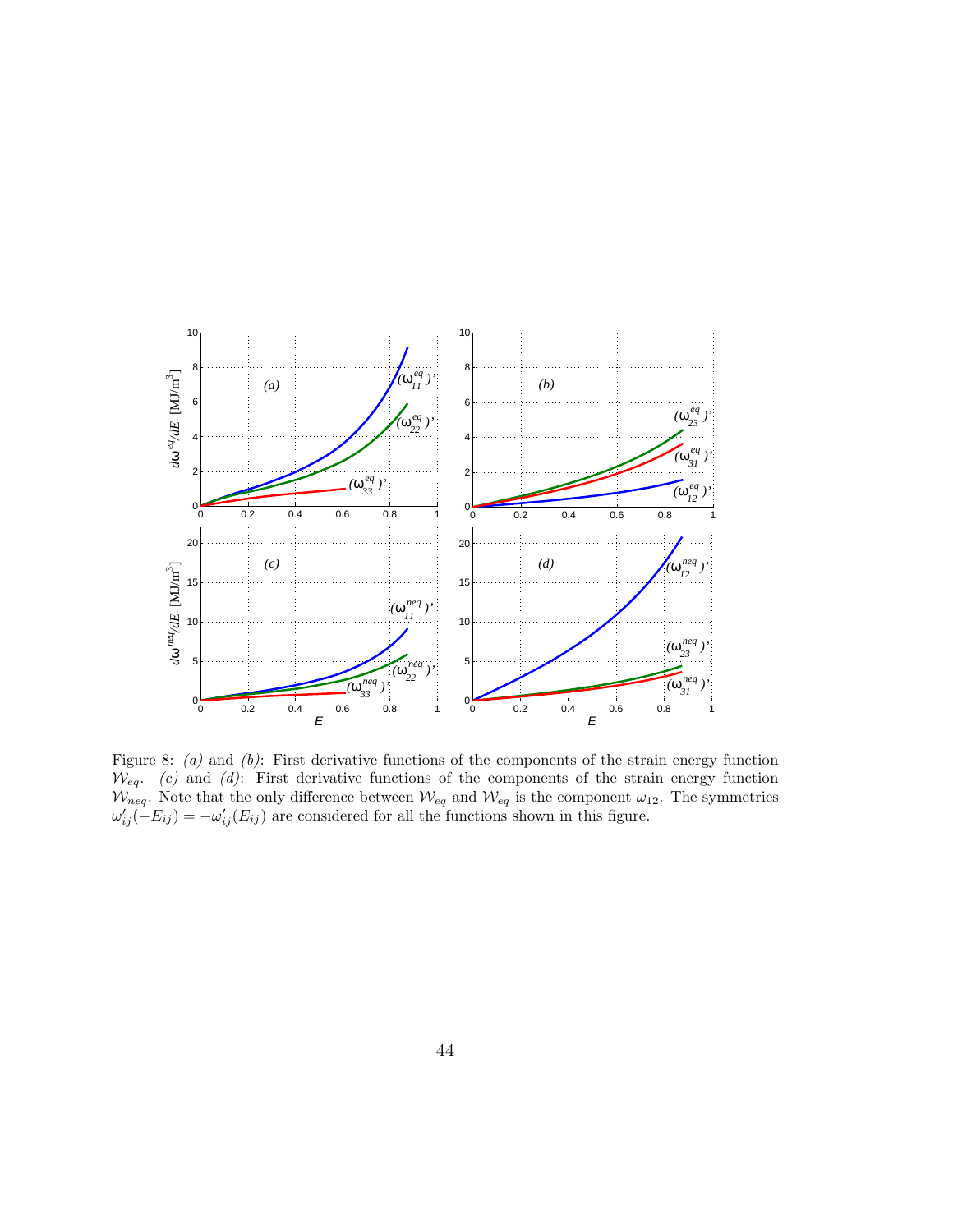$\tau_{23}$  = 17.82 s and  $\tau_{31}$  = 21.63 s, thereby  $\eta_{ij}^d = \eta^d$ . Even though the formulation employed in this case (based on the reversed decomposition) is different from the formulation used in Ref. [\[20](#page-50-0)] (based on the Sidoroff decomposition) we can see that very similar results are obtained in both cases; compare Figure [9](#page-45-0) with Figure 13 of  $|20|$ .

In the second simulation addressed in the present example we modify the relaxation time  $\tau_{12}$  in order to show that with the present model we have control over the relaxation process associated to the change of the overall angular distortion from  $\gamma_{xy}^0 > 0$  to  $\gamma_{xy}^{\infty} < 0$ . The values of the remaining relaxation times are preserved. The relaxation time  $\tau_{12}$  is increased up to  $\tau_{12} = 10$  s. As a result, note that the numerical calculations show a shear relaxation process that is slower in Figure [10](#page-46-0) than in Figure [9.](#page-45-0) Furthermore, we observe that a complete relaxation has almost been achieved in Figure [9](#page-45-0) at  $t = 155$  s, while the plate in Figure [10](#page-46-0) is still relaxing at that instant. Obviously, the other relaxation times could have been modified to give other very different relaxation processes, always preserving the same instantaneous and relaxed states. As a main consequence even though the present formulation is more complex, it is apparent that a wider spectrum of material behaviors may be captured with the present model than with that of Ref. [\[20\]](#page-50-0).

Convergence rates at representative steps using a symmetric and an unsymmetric solver are shown in Table [2.](#page-47-0) It can be seen that the use of a symmetric solver results in only about one additional iteration per step.

#### 9. Conclusions

In this paper we present a phenomenological formulation and numerical algorithm for anisotropic visco-hyperelasticity. The formulation is based on a reverse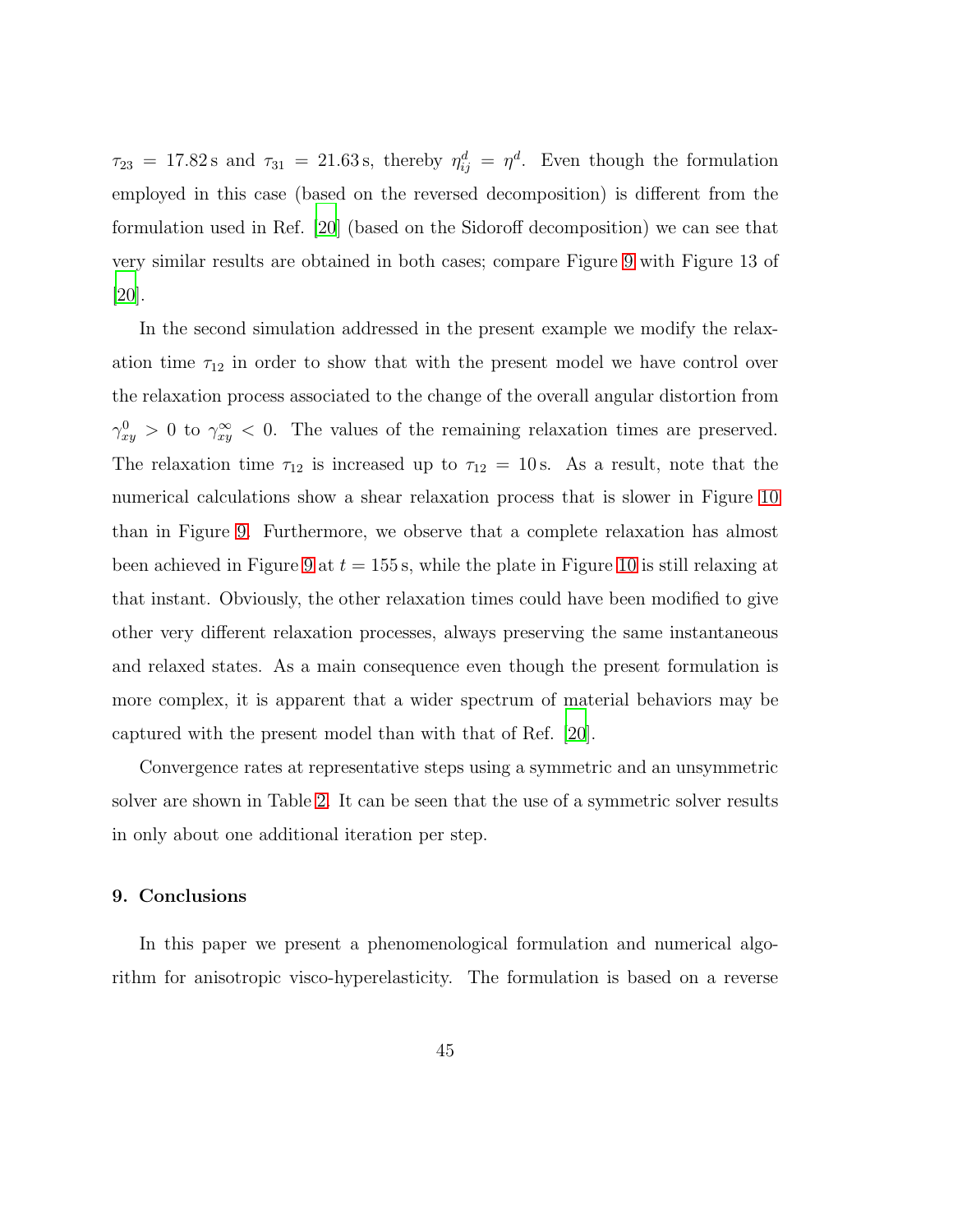

<span id="page-45-0"></span>Figure 9: Relaxation process of the plate using the model based on the reverse decomposition with an isotropic viscosity tensor. Specifically,  $\tau_{12} = 3.78 \text{ s}$ . Deformed configurations and distributions of  $\|\boldsymbol{\sigma}^d\|$  (MPa) at instants  $t = 0^+$  s,  $t = 5$  s,  $t = 80$  s and  $t = 155$  s. Unaveraged results at nodes.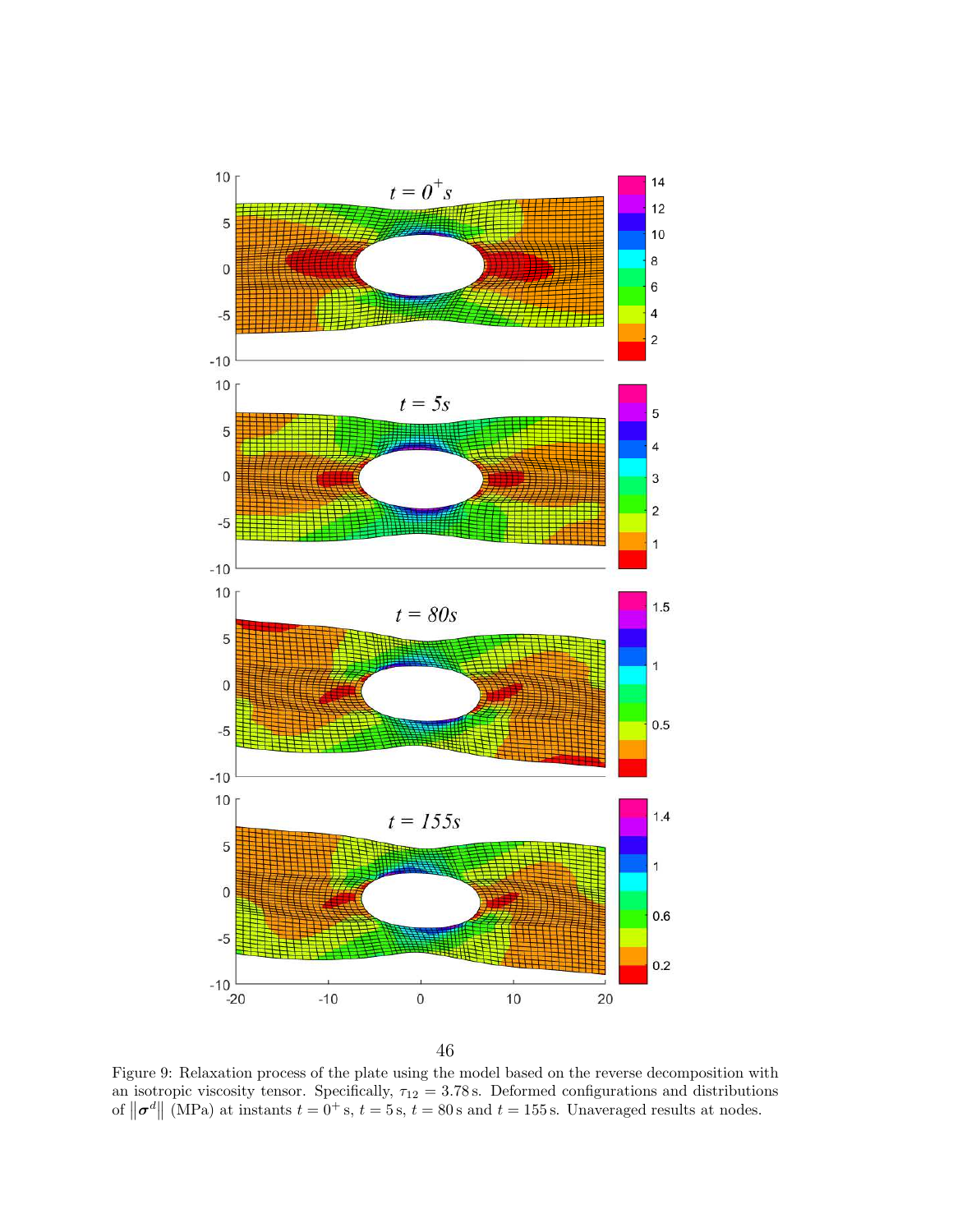

<span id="page-46-0"></span>Figure 10: Relaxation process of the plate using the model based on the reversed decomposition with an anisotropic viscosity tensor. Specifically,  $\tau_{12} = 10 \text{ s}$ . Deformed configurations and distributions of  $\|\boldsymbol{\sigma}^d\|$  (MPa) at instants  $t = 0^+$  s,  $t = 5$  s,  $t = 80$  s and  $t = 155$  s. Unaveraged results at nodes.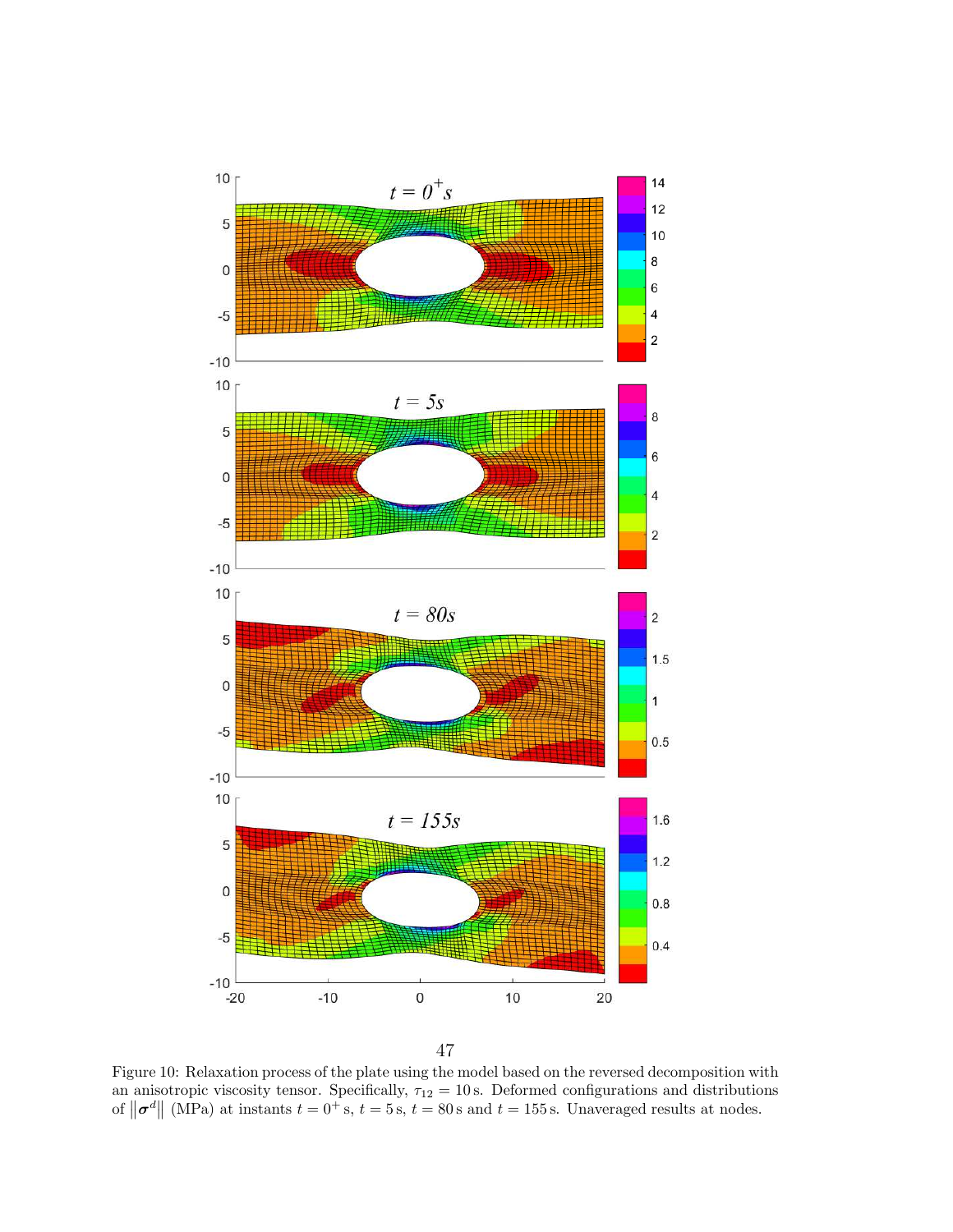| Time         | <b>Step</b> | Load norm   | Load norm     | Energy norm | Energy norm   |
|--------------|-------------|-------------|---------------|-------------|---------------|
| $(\Delta t)$ | (Iteration) | (Symmetric) | (Unsymmetric) | (Symmetric) | (Unsymmetric) |
| 2.5 s        | 20(1)       | 1.974E-01   | 1.974E-01     | 5.467E-03   | 5.466E-03     |
| (0.125 s)    | 20(2)       | 1.261E-02   | 1.281E-02     | 5.877E-07   | 2.872E-07     |
|              | 20(3)       | 2.689E-05   | 8.682E-07     | 8.239E-11   | 1.975E-15     |
|              | 20(4)       | 5.823E-07   |               | 3.830E-14   |               |
|              |             |             |               |             |               |
| 20 s         | 50(1)       | 7.004E-01   | 7.004E-01     | 1.339E-01   | 1.339E-01     |
| (1.5 s)      | 50(2)       | 2.286E-01   | 2.331E-01     | 1.535E-04   | 1.460E-04     |
|              | 50(3)       | 3.587E-04   | 2.225E-04     | 8.429E-09   | 1.223E-10     |
|              | 50(4)       | 1.054E-05   | 4.378E-08     | 7.515E-12   | 3.893E-17     |
|              | 50(5)       | 4.420E-07   |               | 1.249E-14   |               |

<span id="page-47-0"></span>Table 2: Comparison of convergence rates using the reverse decomposition and either a symmetric solver or an unsymmetric solver. Example of Figure [10.](#page-46-0)

multiplicative decomposition and on a split of the stored energy into distinct anisotropic equilibrated and nonequilibrated addends. The formulation is valid for large deviations from thermodynamic equilibrium. The procedure may employ anisotropic stored energies and anisotropic viscosities. For the orthotropic case, six relaxation experiments completely define the viscosities. The procedure to obtain material parameters from experiments is also detailed. The algorithm is formulated using logarithmic stress and strain measures in order to facilitate the use of spline-based stored energies. The resulting algorithmic tangent may be slightly nonsymmetric. However, in the analyzed examples, the computational cost of using a symmetric tangent in terms of iterations is small.

# Acknowledgements

Partial financial support for this work has been given by grant DPI2011-26635 from the Dirección General de Proyectos de Investigación of the Ministerio de Economía y Competitividad of Spain.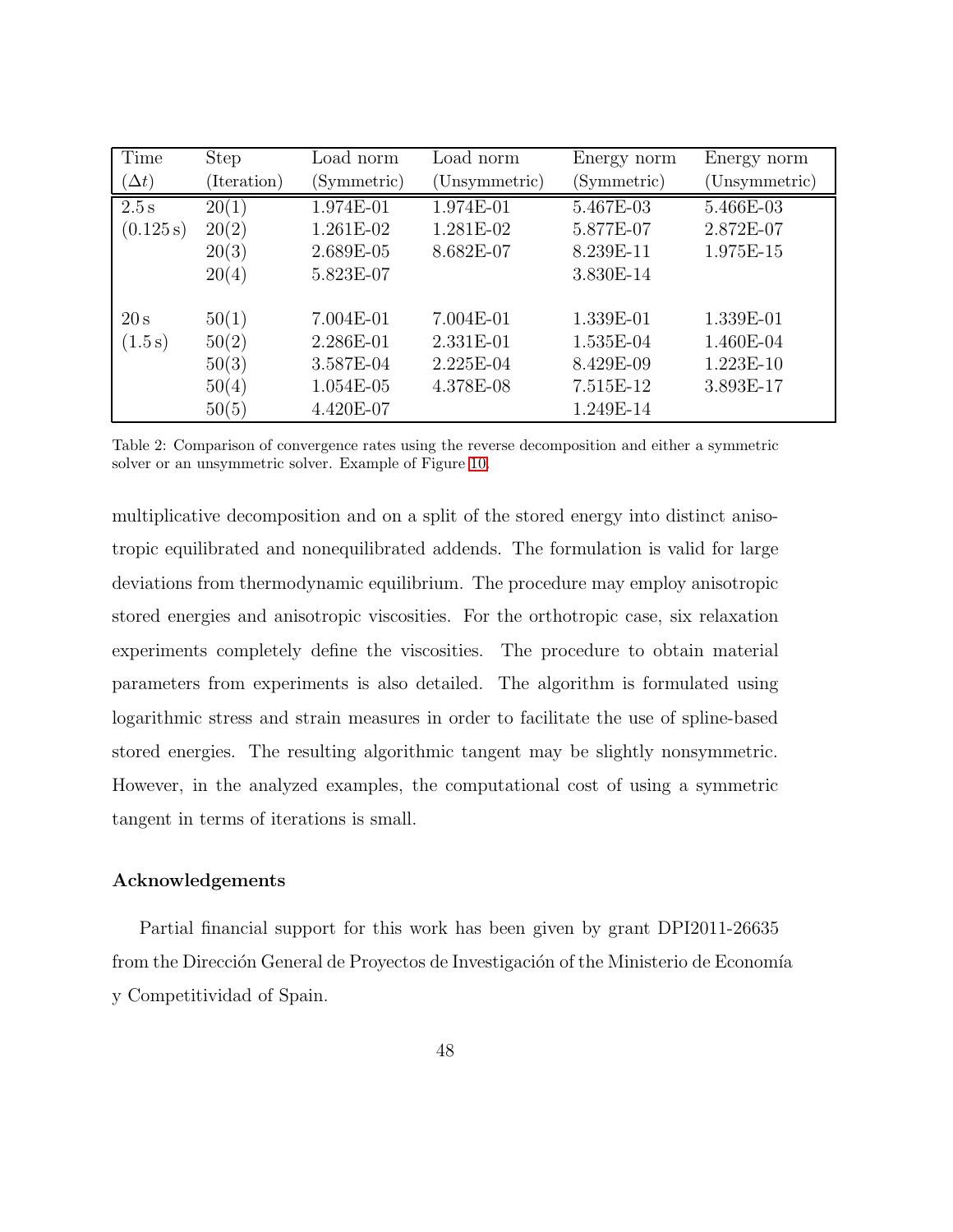#### References

# References

- <span id="page-48-0"></span>[1] Bathe KJ (2014) Finite Element Procedures, 2nd Ed. KJ Bathe, Watertown.
- <span id="page-48-1"></span>[2] Ogden RW (1997) Nonlinear Elastic Deformations. Dover, New York.
- <span id="page-48-2"></span>[3] Holzapfel GA (2000) Nonlinear Solid Mechanics. A Continuum Approach For Engineering. Wiley, Chichester.
- <span id="page-48-3"></span>[4] Fung YC (1993) A First Course in Continuum Mechanics. Prentice-Hall.
- <span id="page-48-4"></span>[5] Kojić M, Bathe KJ (2005). Inelastic Analysis of Solids and Structures. Springer.
- <span id="page-48-5"></span>[6] Simo JC, Hughes TJR (1998) Computational Inelasticity. New York, Springer.
- <span id="page-48-6"></span>[7] Bonet J, Wood RD (2008). Nonlinear Continuum Mechanics for Finite Element Analysis. Cambridge.
- <span id="page-48-7"></span>[8] Simo JC (1987) On a fully three-dimensional finite-strain viscoelastic damage model: formulation and computational aspects. Comput Methods Appl Mech Eng 60(2):153–173.
- <span id="page-48-8"></span>[9] Holzapfel GA, Gasser TC, Stadler M (2002) A structural model for the viscoelastic behavior of arterial walls: continuum formulation and finite element analysis. Eur J Mech-A/Sol 21(3):441–463.
- <span id="page-48-9"></span>[10] Holzapfel GA (1996) On large strain viscoelasticity: continuum formulation and finite element applications to elastomeric structures. Int J Numer Methods Eng 39(22):3903–3926.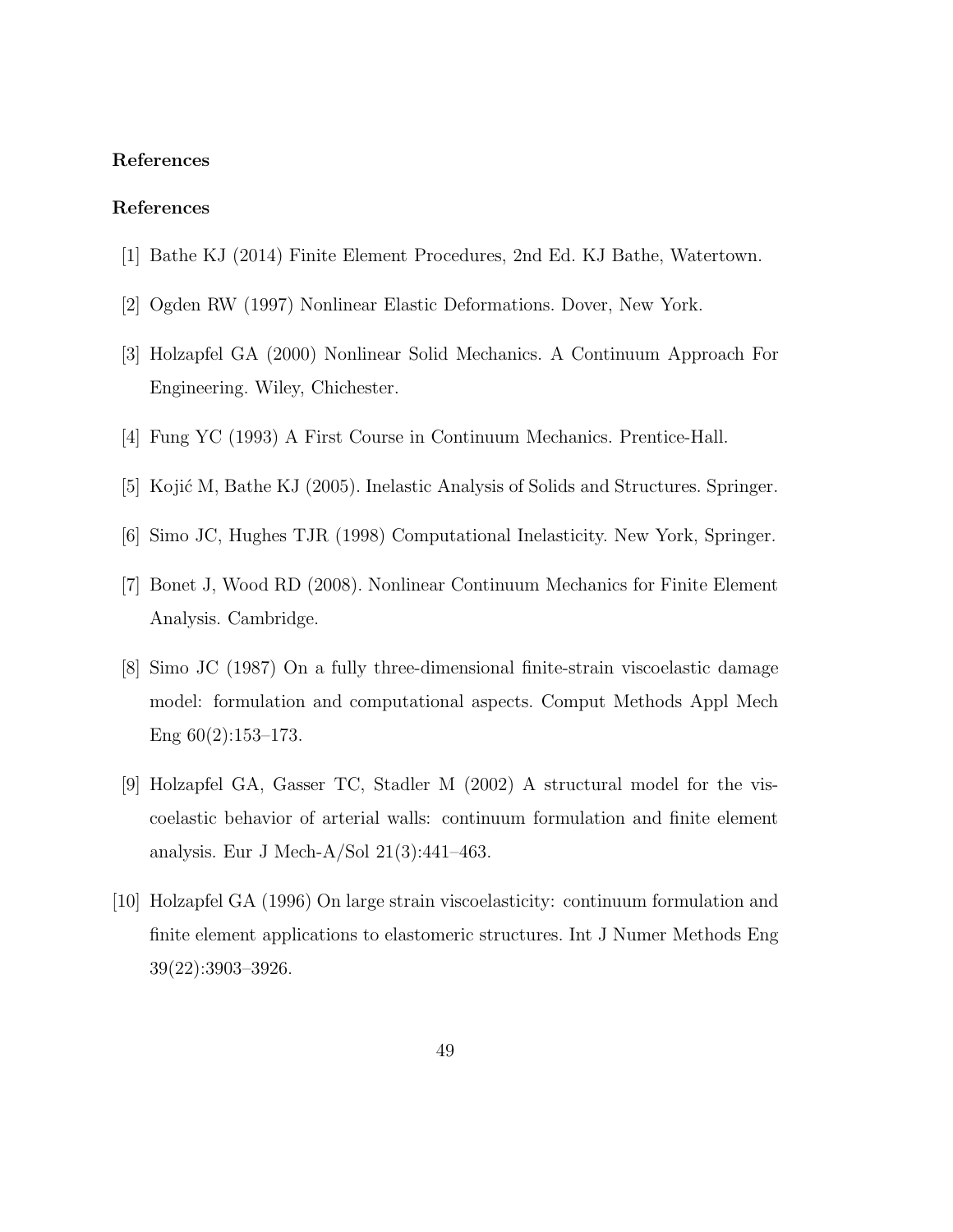- <span id="page-49-0"></span>[11] Peña JA, Martínez MA, Peña E  $(2011)$  A formulation to model the nonlinear viscoelastic properties of the vascular tissue. Acta Mech 217(1-2):63–74.
- <span id="page-49-1"></span>[12] Peña E, Peña JA, Doblaré M (2008) On modelling nonlinear viscoelastic effects in ligaments. J Biomech 41(12):2659–2666.
- <span id="page-49-2"></span>[13] Reese S, Govindjee S (1998) A theory of finite viscoelasticity and numerical aspects. Int J Sol Struct 35(26):3455–3482.
- <span id="page-49-3"></span>[14] Haslach Jr HW (2005) Nonlinear viscoelastic, thermodynamically consistent, models for biological soft tissue. Biomech Model Mechanobiol 3(3):172–189.
- <span id="page-49-4"></span>[15] Holmes DW, Loughran JG (2010) Numerical aspects associated with the implementation of a finite strain, elasto-viscoelastic-viscoplastic constitutive theory in principal stretches. Int J Numer Methods Eng 83(3):366–402.
- <span id="page-49-5"></span>[16] Peric D, Dettmer W (2003) A computational model for generalized inelastic materials at finite strains combining elastic, viscoelastic and plastic material behaviour. Eng Comput 20(5/6):768–787.
- <span id="page-49-6"></span>[17] Sidoroff F (1974) Un modèle viscoélastique non linéaire avec configuration intermédiaire. J Mécanique  $13(4):679-713$ .
- <span id="page-49-7"></span>[18] Lubliner J (1985) A model of rubber viscoelasticity. Mech Res Commun  $12(2):93-99.$
- <span id="page-49-8"></span>[19] Nguyen TD, Jones RE, Boyce BL (2007) Modeling the anisotropic finitedeformation viscoelastic behavior of soft fiber-reinforced composites. Int J Sol Struct 44(25):8366–8389.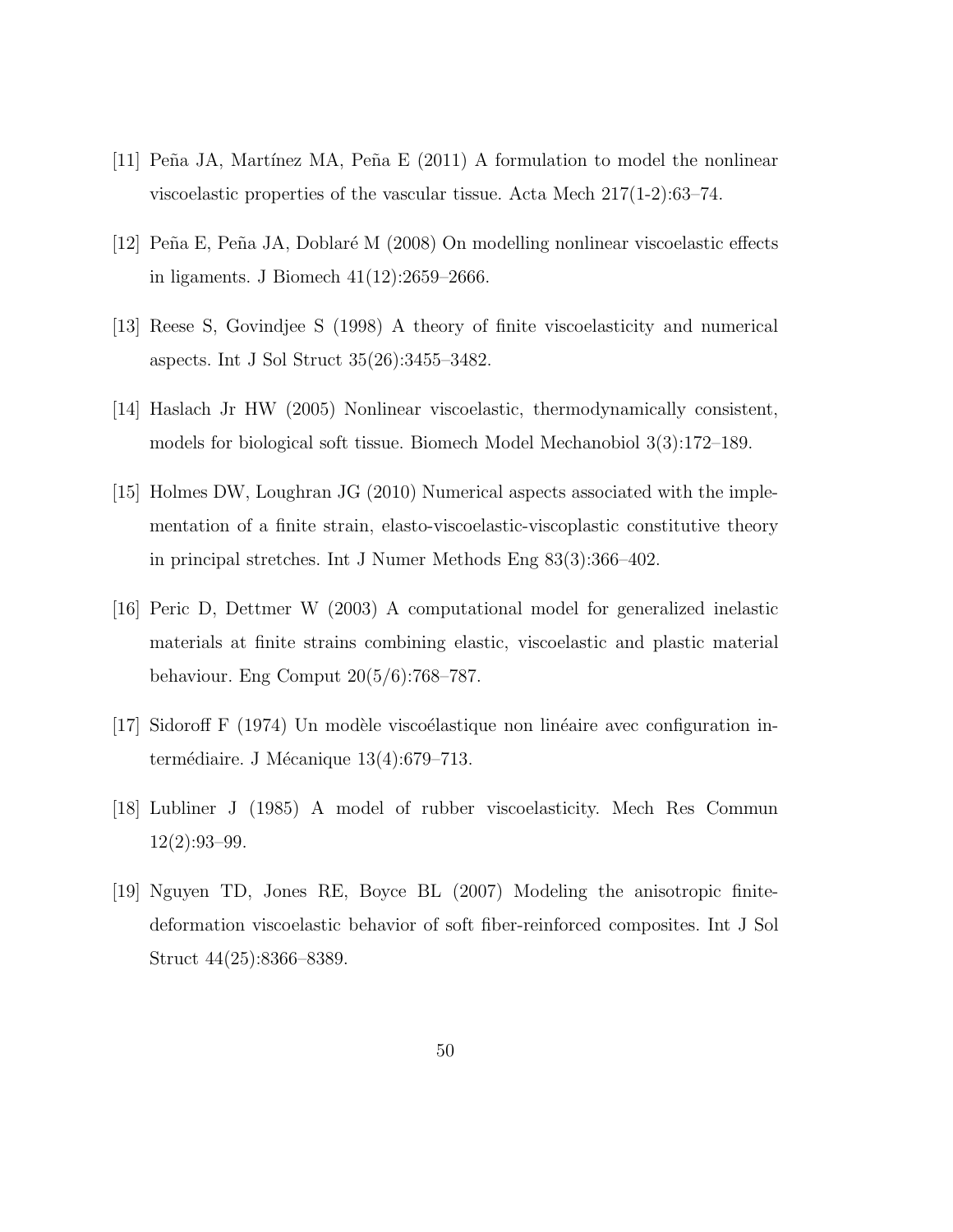- <span id="page-50-0"></span>[20] Latorre M, Montáns FJ (2015) Anisotropic finite strain viscoelasticity based on the Sidoroff multiplicative decomposition and logarithmic strains. Comput Mech (In Press) DOI 10.1007/s00466-015-1184-8.
- <span id="page-50-1"></span>[21] Latorre M, Montáns FJ (2014) On the interpretation of the logarithmic strain tensor in an arbitrary system of representation. Int J Sol Struct 51(7):1507–1515.
- <span id="page-50-2"></span>[22] Fiala Z (2015). Discussion of "On the interpretation of the logarithmic strain tensor in an arbitrary system of representation" by M. Latorre and F.J. Montáns. Int J Sol Struct 56–57:290–291.
- <span id="page-50-3"></span>[23] Latorre M, Montáns FJ (2015). Response to Fiala's comments on "On the interpretation of the logarithmic strain tensor in an arbitrary system of representation". Int J Sol Struct 56–57:292.
- <span id="page-50-5"></span>[24] Caminero MA, Mont´ans FJ, Bathe KJ (2011) Modeling large strain anisotropic elasto-plasticity with logarithmic strain and stress measures. Comput Struct 89(11):826–843.
- <span id="page-50-6"></span>[25] Montáns FJ, Benítez JM, Caminero MA (2012) A large strain anisotropic elastoplastic continuum theory for nonlinear kinematic hardening and texture evolution. Mech Res Commun 43:50–56.
- <span id="page-50-4"></span>[26] Eterovic AL, Bathe KJ (1990) A hyperelastic-based large strain elasto-plastic constitutive formulation with combined isotropic-kinematic hardening using the logarithmic stress and strain measures. Int J Numer Methods Eng 30(6):1099– 1114.
- <span id="page-50-7"></span>[27] Sussman T, Bathe KJ (2009) A Model of Incompressible Isotropic Hyperelas-